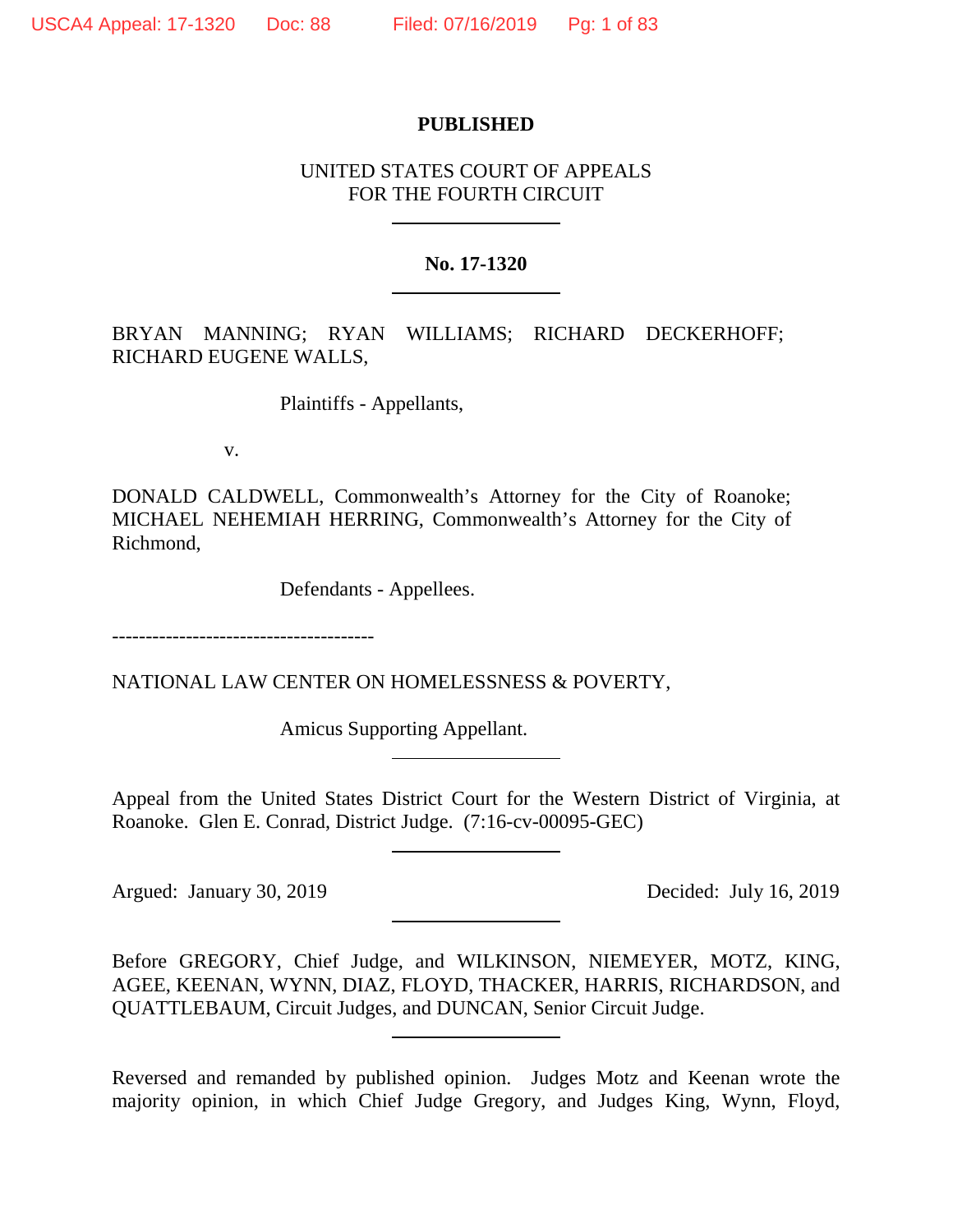Thacker, and Harris joined. Judge Keenan wrote a concurring opinion, in which Judges Motz and Thacker joined. Judge Wilkinson wrote a dissenting opinion, in which Judges Niemeyer, Agee, Richardson, Quattlebaum, and Senior Judge Duncan joined. Judge Wilkinson wrote a specially dissenting opinion. Judge Diaz wrote a dissenting opinion.

**ARGUED:** Jonathan Lee Marcus, SKADDEN, ARPS, SLATE, MEAGHER & FLOM, LLP, Washington, D.C., for Appellants. Matthew Robert McGuire, OFFICE OF THE ATTORNEY GENERAL OF VIRGINIA, Richmond, Virginia, for Appellees. **ON BRIEF:** Mark D. Young, Maureen A. Donley, Donald P. Salzman, Theodore M. Kneller, Shekida A. Smith, Daniel B. O'Connell, SKADDEN, ARPS, SLATE, MEAGHER & FLOM, LLP, Washington, D.C.; Mary Frances Charlton, Angela Ciolfi, Elaine Poon, LEGAL AID JUSTICE CENTER, Charlottesville, Virginia, for Appellants. Mark R. Herring, Attorney General, Trevor S. Cox, Deputy Solicitor General, OFFICE OF THE ATTORNEY GENERAL, Richmond, Virginia, for Appellees. Eric S. Tars, NATIONAL LAW CENTER ON HOMELESSNESS & POVERTY, Washington, D.C.; Richard P. Bress, Andrew D. Prins, George C. Chipev, Ryan C. Grover, LATHAM & WATKINS LLP, Washington, D.C.; Douglas N. Letter, Nicolas Y. Riley, Seth Wayne, Institute for Constitutional Advocacy and Protection, GEORGETOWN UNIVERSITY LAW CENTER, Washington, D.C., for Amicus Curiae.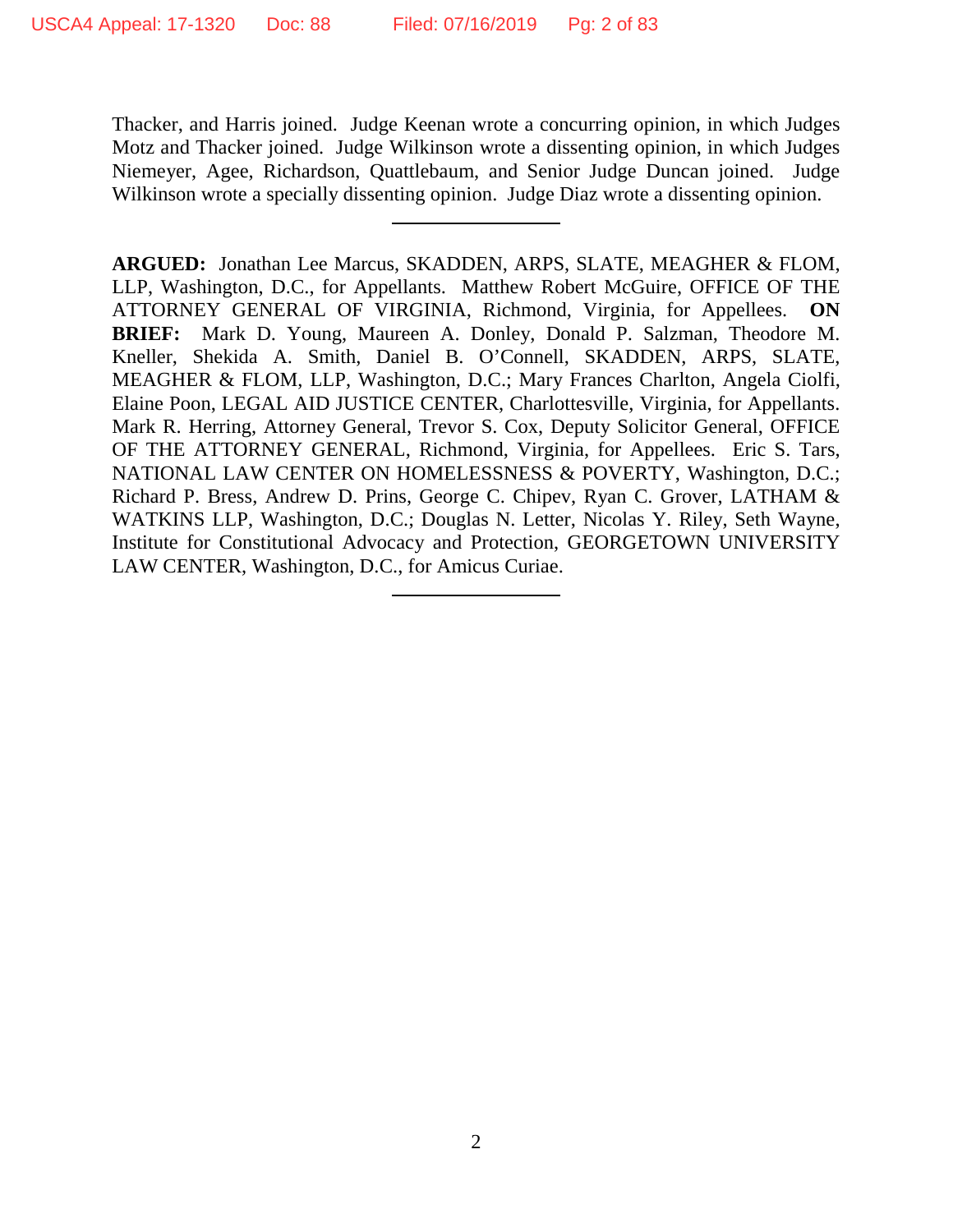# DIANA GRIBBON MOTZ and BARBARA MILANO KEENAN, Circuit Judges, with whom Chief Judge GREGORY, and Judges KING, WYNN, FLOYD, THACKER and HARRIS join:

Homeless alcoholics brought this action challenging a Virginia statutory scheme that makes it a criminal offense for those whom the Commonwealth has labelled "habitual drunkards" to possess, consume, or purchase alcohol. The scheme authorizes Virginia to obtain, in absentia, a civil interdiction order against persons it deems "habitual drunkards," and then permits Virginia to rely on the interdiction order to criminally prosecute conduct permitted for all others of legal drinking age. Plaintiffs allege that this scheme, which has resulted in their repeated arrest and imprisonment, violates the Constitution. The district court dismissed their complaint, holding that they failed to state a claim upon which relief could be granted. After a panel of this Court affirmed, we agreed to rehear the case en banc. For the reasons that follow, we now reverse.

I.

Because the district court dismissed Plaintiffs' complaint under Federal Rule of Civil Procedure 12(b)(6), we accept as true the factual allegations set forth in the complaint and draw all reasonable inferences in their favor. *See Ashcroft v. Iqbal*, 556 U.S. 662, 678 (2009).

#### A.

The challenged policy rests on a series of interrelated statutes that operate as a single scheme. Virginia Code § 4.1-333(A) permits a Virginia circuit court to enter a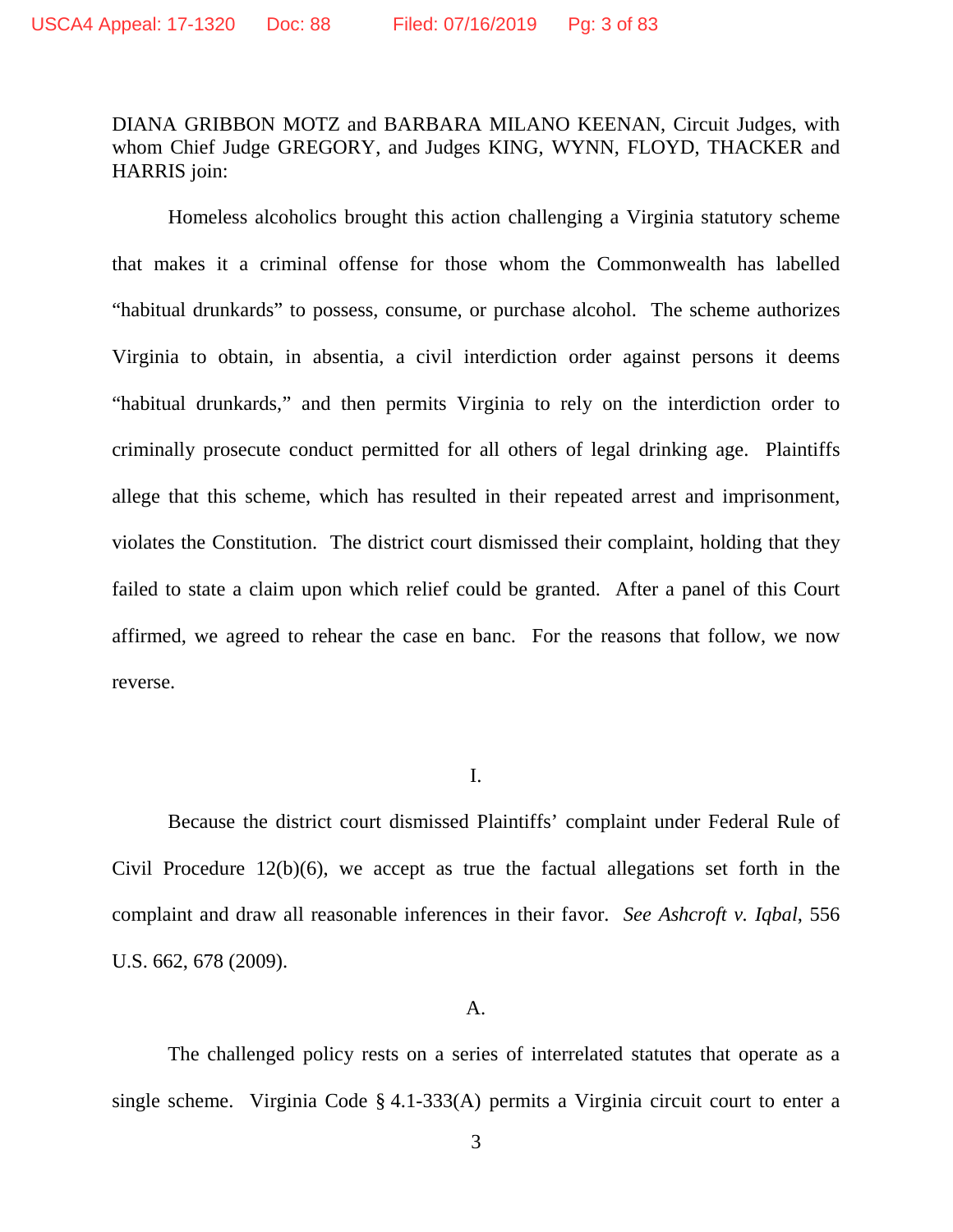civil interdiction order "prohibiting the sale of alcoholic beverages . . . until further ordered" to a person who "has been convicted of driving . . . while intoxicated or has shown himself to be an habitual drunkard." The Virginia statutory scheme does not include a definition of the term "habitual drunkard," nor does it set forth any elements or standards governing the determination whether a defendant qualifies as an "habitual drunkard." Va. Code § 4.1-333. Instead, it relegates those matters "to the satisfaction of the circuit court." *Id.* And although Virginia Code § 4.1-333 requires that any individual potentially subject to interdiction be permitted a "hearing upon due notice," the record shows that such hearings often are conducted without the defendant being present.

Once declared an "habitual drunkard," an interdicted person is subject to incarceration for the mere possession of or attempt to possess alcohol, or for being drunk in public. Virginia Code § 4.1-322 establishes a Class 1 misdemeanor for an interdicted person to "possess any alcoholic beverages," or to be "drunk in public" in violation of Virginia Code § 18.2-388. Similarly, Virginia Code § 4.1-305 establishes a Class 1 misdemeanor prohibiting an interdicted person from "consum[ing], purchas[ing], or possess[ing], or attempt[ing] to consume, purchase or possess, any alcoholic beverage," except in certain statutorily exempt circumstances, such as the use of medicines containing alcohol.<sup>[1](#page-3-0)</sup> The punishment for these crimes is "confinement in jail for not more than twelve months and a fine of not more than \$2,500, either or both." Va. Code

<span id="page-3-0"></span><sup>&</sup>lt;sup>1</sup> Plaintiffs do not challenge the constitutionality of the portion of the Virginia scheme addressing driving while intoxicated. When bringing a constitutional challenge, a party may contest certain parts of a statute without challenging the whole of the statute. *See Reno v. Am. Civil Liberties Union*, 521 U.S. 844, 862–63 (1997).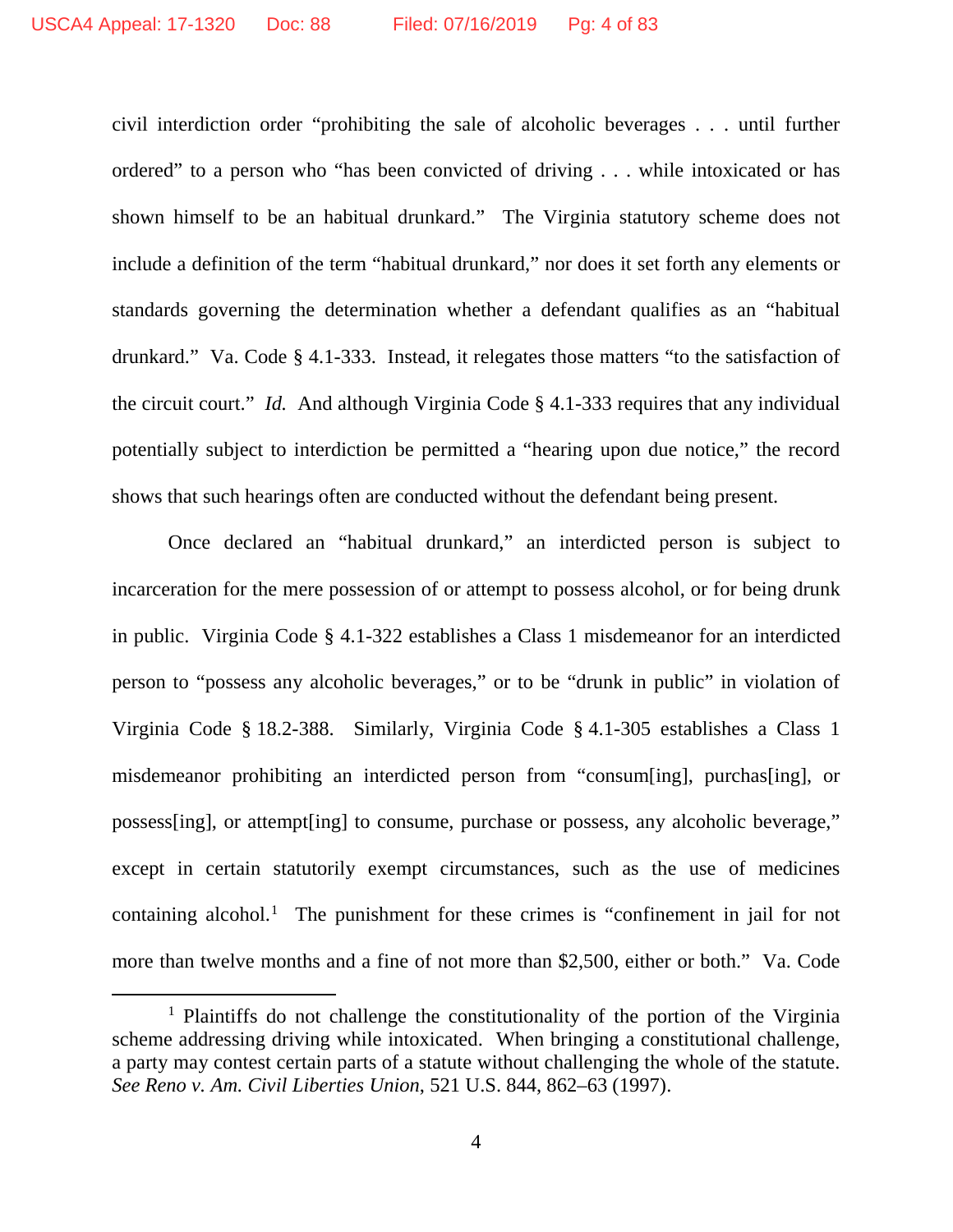§ 18.2-11(a). Individuals who have not been interdicted are subject only to a "fine of not more than \$250" for public intoxication. *See* Va. Code §§ 18.2-388, 18.2-11(d).

B.

Each of the named Plaintiffs in this case, Bryan Manning, Ryan Williams, Richard Deckerhoff, and Richard Eugene Walls, alleges that he has been interdicted as an "habitual drunkard" pursuant to this statutory scheme. Each alleges that he suffers from alcohol use disorder, commonly called alcoholism, which causes him a "profound drive or craving to use alcohol" that is "compulsive or non-volitional." Each further alleges that he is homeless and that his homelessness exacerbates his addiction, "mak[ing] it nearly impossible . . . to cease or mitigate alcohol consumption." Notably, however, nothing in the complaint or elsewhere in the record indicates that any Plaintiff was convicted of any alcohol-related offenses before being interdicted. [2](#page-4-0)

Plaintiffs allege that, although by its terms the challenged scheme is not limited to the homeless, in practice it functions as a tool to rid the streets of particularly vulnerable, unwanted alcoholics like themselves. In support of this claim, they allege that although there were 4,743 prosecutions for the crime of "possession or consumption of alcoholic beverages by interdicted persons" during the decade preceding 2015, only 1,220 distinct individuals were interdicted between 2007 and 2015.

<span id="page-4-0"></span><sup>&</sup>lt;sup>2</sup> Although the civil orders of interdiction for Manning and Williams state that certified abstracts or copies of convictions were submitted to the state court as part of the interdiction proceedings, the record does not show the offense underlying those convictions, nor does the record reveal how many times Manning or Williams had been convicted before being interdicted. The record does not contain the interdiction orders for Deckerhoff or Walls.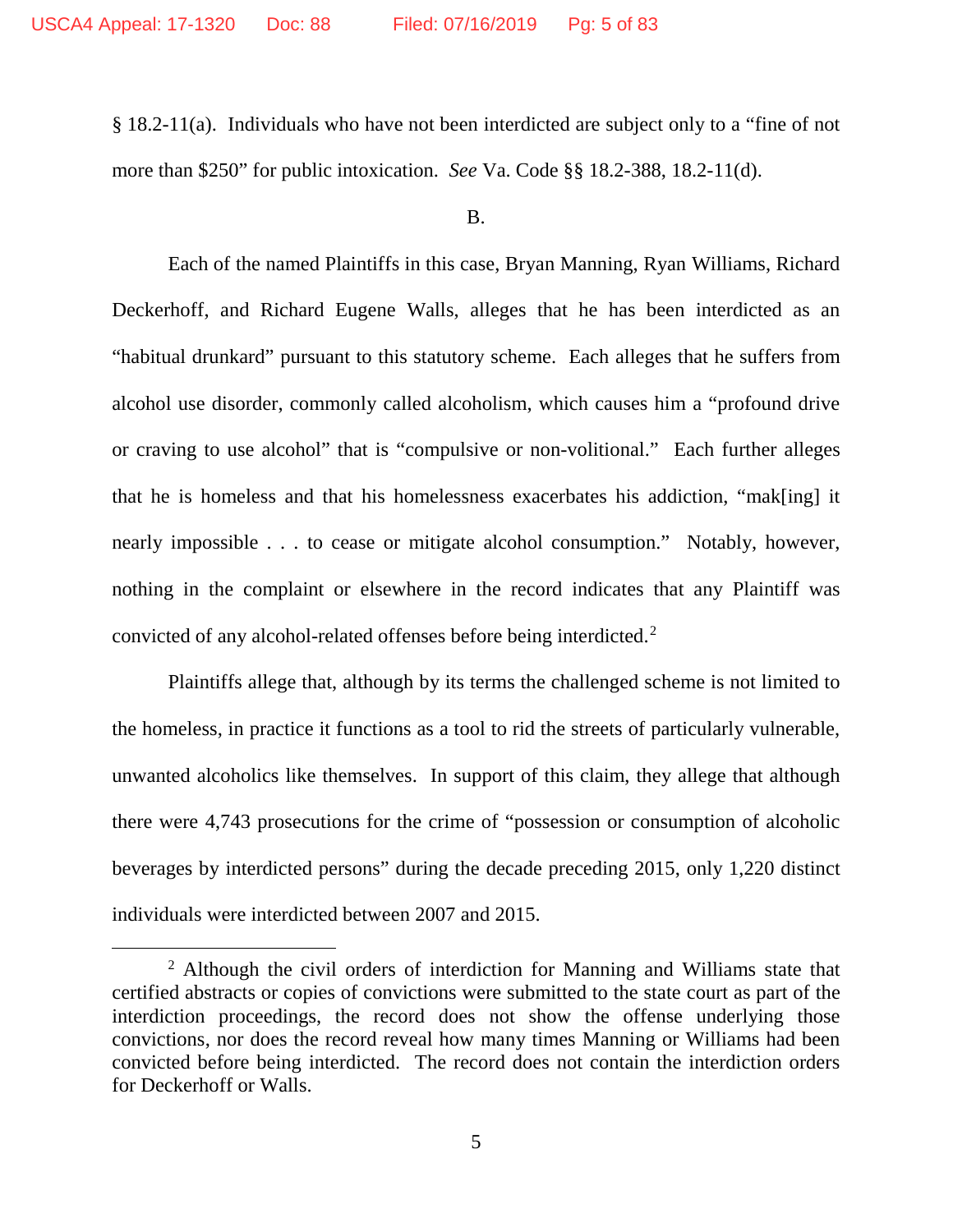Each of the named Plaintiffs asserts that he has been repeatedly criminally prosecuted after interdiction, often on dubious grounds. Some say they have been prosecuted as many as 25 to 30 times. In each instance, Plaintiffs faced (and allege they will again face) arrest, prosecution, and incarceration for up to a year in prison, all for conduct permitted for all others of legal drinking age. They allege that the "habitual drunkard" label also has adversely affected their ability to maintain employment and secure long-term housing, and has subjected them to continual harassment and embarrassment.<sup>[3](#page-5-0)</sup>

C.

In March 2016, the named Plaintiffs filed this putative class action alleging that the Virginia scheme (1) constituted cruel and unusual punishment outlawed by the Eighth Amendment, (2) deprived them of due process of the law in violation of the Fourteenth Amendment, (3) denied them the equal protection guarantees of the Fourteenth Amendment, and (4) was unconstitutionally vague in violation of the Fourteenth

<span id="page-5-0"></span> <sup>3</sup> The challenged Virginia scheme dates to the late nineteenth century. *See* Va. Code Ch. 83 § 5 (1873). Then, it had a rehabilitative purpose. A family member or friend could file a written complaint asserting that a person was "an habitual drunkard," which authorized a justice of the peace to issue a warrant ordering a hearing. *Id*. If three justices of the peace found, in consultation with a physician, that home confinement would "possibly restore" the person "to sobriety and self-control," they could impose home confinement. *Id*. The law permitted a person so confined to demand a jury trial as to his condition at any time after an order was sought. *Id*.; *see also* Maria Slater, Note, *Is*  Powell *Still Valid? The Supreme Court's Changing Stance on Cruel and Unusual Punishment*, 104 Va. L. Rev. 547, 582–83 (2018). In 1934, Virginia abandoned this rehabilitative approach and adopted the punitive scheme that it retains today.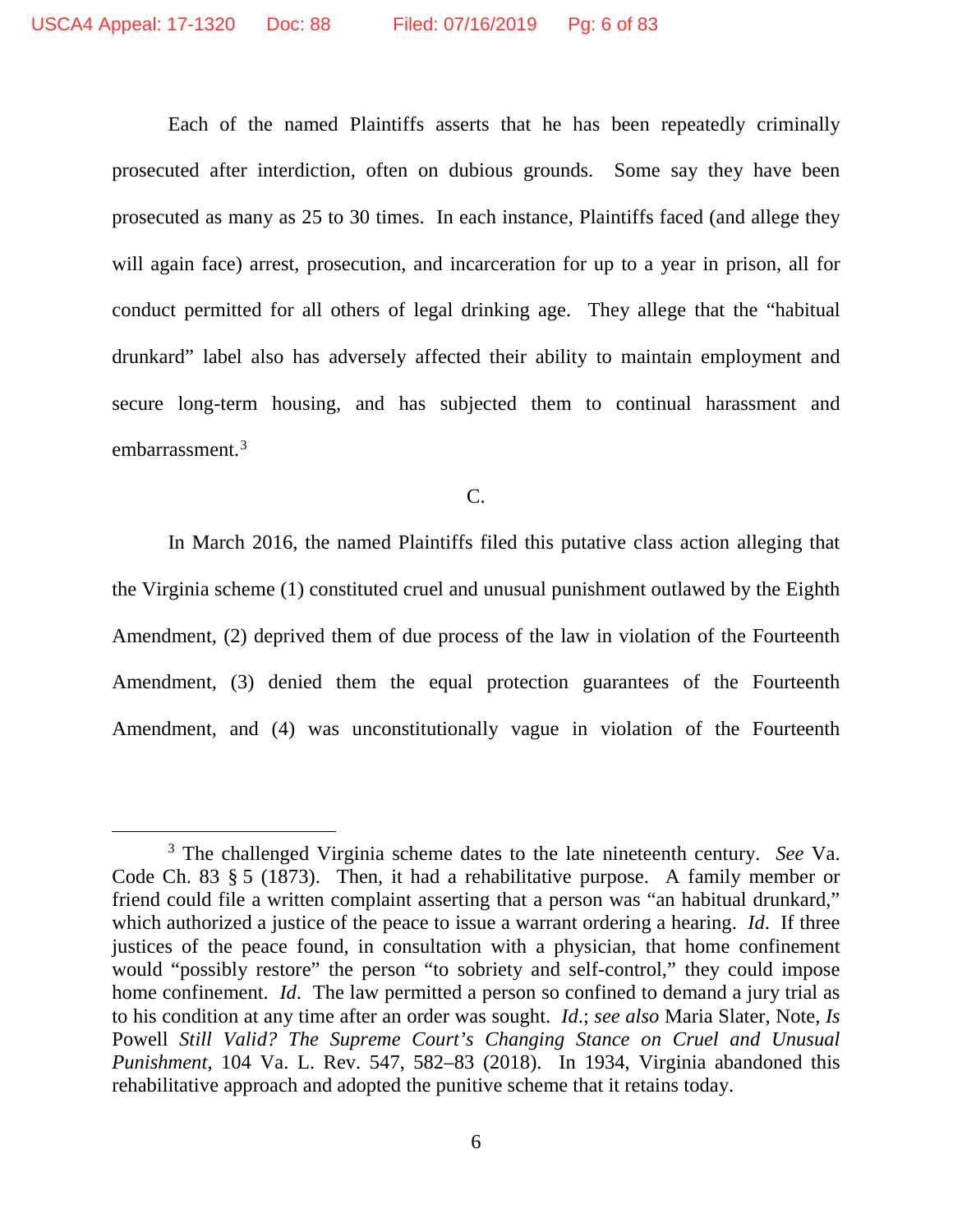Amendment. The district court considered and rejected all four claims and so dismissed the complaint.

In rejecting Plaintiffs' vagueness and Eighth Amendment claims, the district court relied largely on a 1979 district court opinion, which this Court summarily affirmed. *Fisher v. Coleman*, 486 F. Supp. 311 (W.D. Va. 1979), *aff'd*, 639 F.2d 191 (4th Cir. 1981) (per curiam). After a panel of this Court affirmed the district court in this case, we voted to rehear the case en banc, and so vacated the panel opinion. *See Manning v. Caldwell*, 900 F.3d 139 (4th Cir.), *reh'g en banc granted*, 741 F. App'x 937 (4th Cir. 2018).

We now consider the case anew, reviewing de novo the district court's grant of a motion to dismiss for failure to state a claim. *Stewart v. Iancu*, 912 F.3d 693, 702 (4th Cir. 2019). [4](#page-6-0) We hold that the challenged scheme is unconstitutionally vague, and that

<span id="page-6-0"></span> $4$  The Commonwealth poses several preliminary challenges to our jurisdiction namely, the *Rooker-Feldman* doctrine and asserted lack of standing and ripeness. The panel correctly and unanimously, albeit *sub silentio*, rejected all of these challenges. The *Rooker-Feldman* doctrine provides no bar because Plaintiffs do not seek redress for an injury caused by a state court judgment. *See Thana v. Bd. of License Comm'rs for Charles Cty.*, 827 F.3d 314, 318–20 (4th Cir. 2016); *see also Rooker v. Fid. Trust Co.*, 263 U.S. 413 (1923); *D.C. Ct. of App. v. Feldman*, 460 U.S. 462 (1983). That is, Plaintiffs do not challenge their specific *interdiction orders*; they challenge only the Virginia scheme's *application* to them in the *future*. Nor do standing and ripeness doctrines pose obstacles to Plaintiffs' suit. Plaintiffs allege that they have been repeatedly arrested, charged, and prosecuted with violating Virginia Code § 4.1-322. They further allege that because they are homeless, their possession and consumption of alcohol is necessarily in the public view. Plaintiffs have thus plausibly alleged a real and immediate threat of future injury. *See City of Los Angeles v. Lyons*, 461 U.S. 95, 101–07 (1983).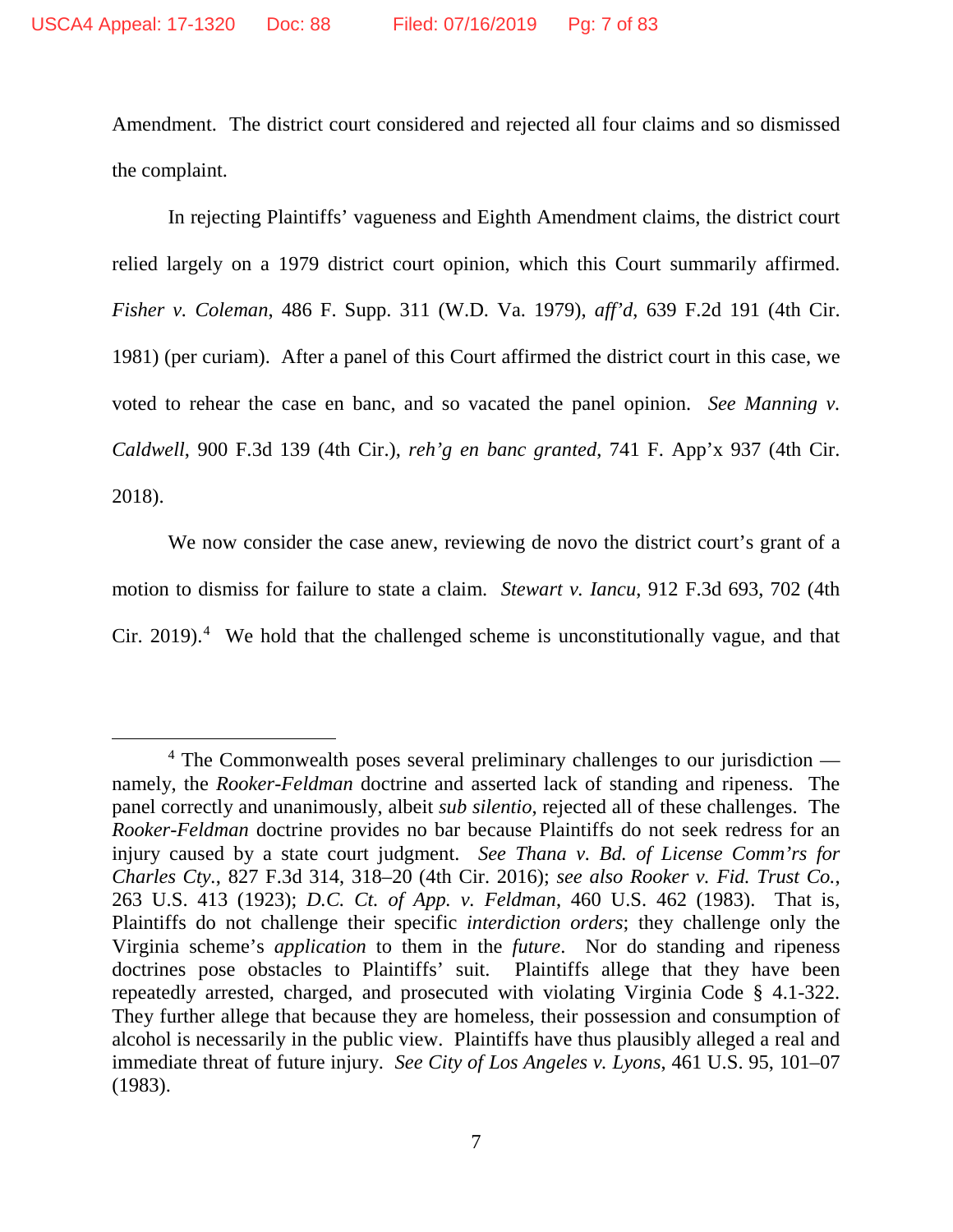even if it could be narrowed to apply only to similarly situated alcoholics, Plaintiffs have stated a claim that it violates the Eighth Amendment as applied to them.<sup>[5](#page-7-0)</sup>

II.

We first consider Plaintiffs' vagueness challenge.

## A.

Before reaching the merits of that challenge, we must address the question whether this issue is properly before the en banc Court. Although the question of vagueness was fully litigated and decided in the district court, Plaintiffs expressly declined to "press this claim" before the original three-judge panel. Thus, the Commonwealth now contends that the issue has been waived before the en banc Court.<sup>[6](#page-7-1)</sup>

Mindful of our role as a neutral arbiter, this Court typically does not "ventur[e] beyond the confines of the case on appeal to address arguments the parties have deemed unworthy of orderly mention." *United States v. Holness*, 706 F.3d 579, 591–92 (4th Cir. 2013). Nonetheless, "[t]he matter of what questions may be taken up and resolved for the

<span id="page-7-0"></span> <sup>5</sup> For the reasons set forth in the panel opinion, Plaintiffs' other claims fail. *See Manning*, 900 F.3d at 151–53.

<span id="page-7-1"></span><sup>6</sup> The Commonwealth frames Plaintiffs' decision as a "waiver," which is the "intentional relinquishment . . . of a known right" that leaves no error for the Court to review. *See United States v. Olano*, 507 U.S. 725, 733 (1993). However, we recently explained that "waiver, in a technical sense, concerns a party's relinquishment of rights before a *district court*." *United States v. Simms*, 914 F.3d 229, 238 n.4 (4th Cir. 2019) (en banc). Because Plaintiffs properly raised and litigated their vagueness claim before the district court, their decision not to advance that argument on appeal is better treated as abandonment or forfeiture, pursuant to which we retain the discretion to review the particular issue in question. *See id.*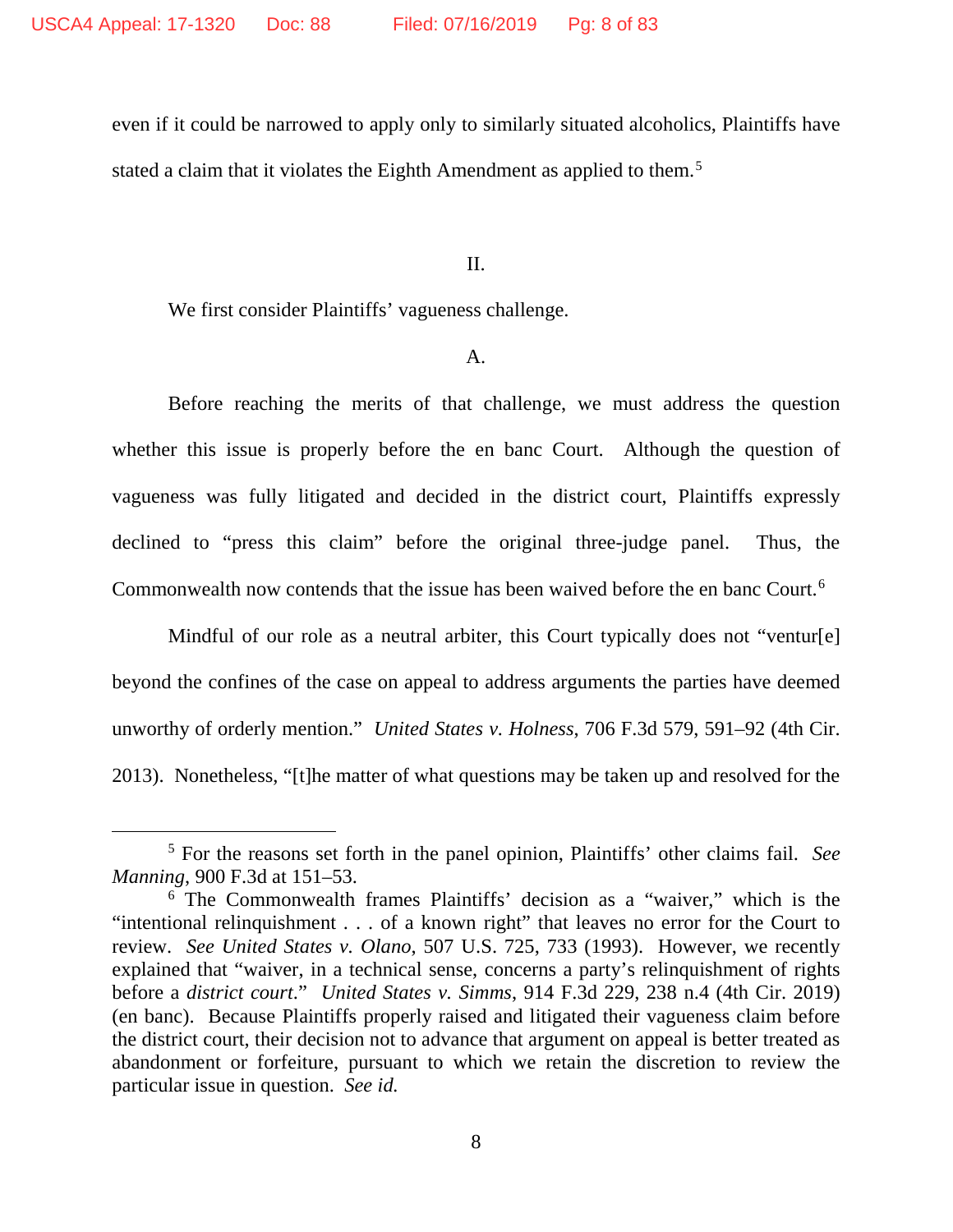first time on appeal is one left primarily to the discretion of the courts of appeals, to be exercised on the facts of individual cases." *Singleton v. Wulff*, 428 U.S. 106, 121 (1976).

We regularly exercise our discretion to excuse a party's abandonment of an issue when the record provides an adequate basis to consider an alternative legal theory and when neither party is prejudiced by such consideration. *See, e.g.*, *Simms*, 914 F.3d at 238; *Holness*, 706 F.3d at 592; *United States v. Ramos-Cruz*, 667 F.3d 487, 496 n.5 (4th Cir. 2012); *Rice v. Rivera*, 617 F.3d 802, 808 n.4 (4th Cir. 2010); *A Helping Hand, LLC v. Baltimore County*, 515 F.3d 356, 369 (4th Cir. 2008). Indeed, we have recognized that when "deemed necessary to reach the correct result" on matters of public importance, we may "*sua sponte* consider points not presented to the district court *and not even raised on appeal by any party.*" *Wash. Gas Light Co. v. Va. Elec. & Power Co.*, 438 F.2d 248, 251 (4th Cir. 1971) (second emphasis added); *see also Hormel v. Helvering*, 312 U.S. 552, 557 (1941) ("Rules of practice and procedure are devised to promote the ends of justice, not to defeat them."); *Curry v. Beatrice Pocahontas Coal Co.*, 67 F.3d 517, 522 n.8 (4th Cir. 1995) ("The normal rule of course is that failure to raise an issue for review in the prescribed manner constitutes a waiver. But the rule is not an absolute one and review may proceed (even completely *sua sponte*) when the equities require." (internal citation omitted)).

We considered an abandoned issue less than a year ago in *United States v. Simms*, 914 F.3d 229. In that case, the en banc Court addressed whether 18 U.S.C. § 924(c)(3)(B) was susceptible to a conduct-specific approach, notwithstanding that the government had expressly abandoned that argument before the original three-judge panel.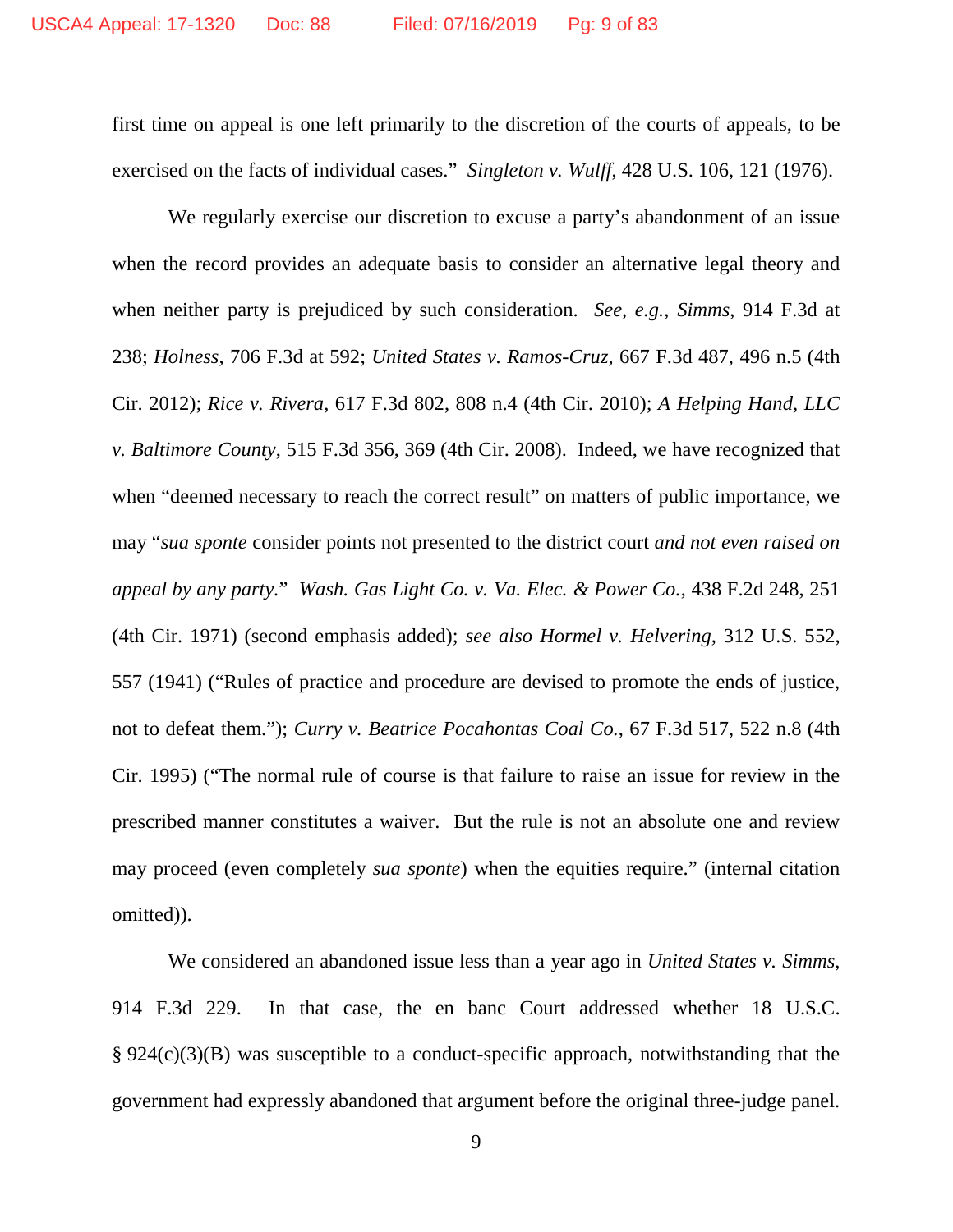See *id.* at 23[7](#page-9-0)–39.<sup>7</sup> Given the "exceptional importance" of the question presented, in *Simms* every member of the Court, the majority and the dissenters alike, unanimously agreed to consider the merits of the government's abandoned arguments. *See id.* at 239– 52; *see also id.* at 253–60 (Wynn, J., concurring); *id.* at 260–63 (Wilkinson, J., dissenting); *id.* at 264–72 (Niemeyer, J., dissenting); *id.* at 272–80 (Richardson, J., dissenting).

The circumstances before us here merit a similar exercise of discretion. As noted above, the issue of vagueness was litigated fully and was decided in the district court. And the question of a statute's vagueness is a purely legal issue that does not require additional fact-finding. *See United States v. Picardi*, 739 F.3d 1118, 1126 (8th Cir. 2014); *United States v. Paradies*, 98 F.3d 1266, 1284 (11th Cir. 1996); *United States v. Mallas*, 762 F.2d 361, 364 n.4 (4th Cir. 1985). Thus, the present record "readily permit[s] evaluation" of Plaintiffs' vagueness theory. *Holness*, 706 F.3d at 592.

Additionally, neither party will be prejudiced by consideration of the vagueness issue. Both parties were questioned about the vagueness of the statutory scheme during oral argument before the en banc Court, and both submitted supplemental briefs on the subject. Moreover, the crux of Plaintiffs' appeal concerns an issue of "exceptional importance" to the Commonwealth of Virginia, namely, whether a statutory scheme

<span id="page-9-0"></span> <sup>7</sup> Thus, Plaintiffs' failure to raise their vagueness claim before the original threejudge panel in this case clearly does not preclude the en banc Court from considering the issue. The grant of rehearing en banc vacated the original panel opinion. *See* 4th Cir. Local R. 35(c). And, as we concluded in *Simms*, 914 F.3d at 237–39, it is well within the authority of the en banc Court to decide a case on grounds not relied upon, or even considered, by the original panel.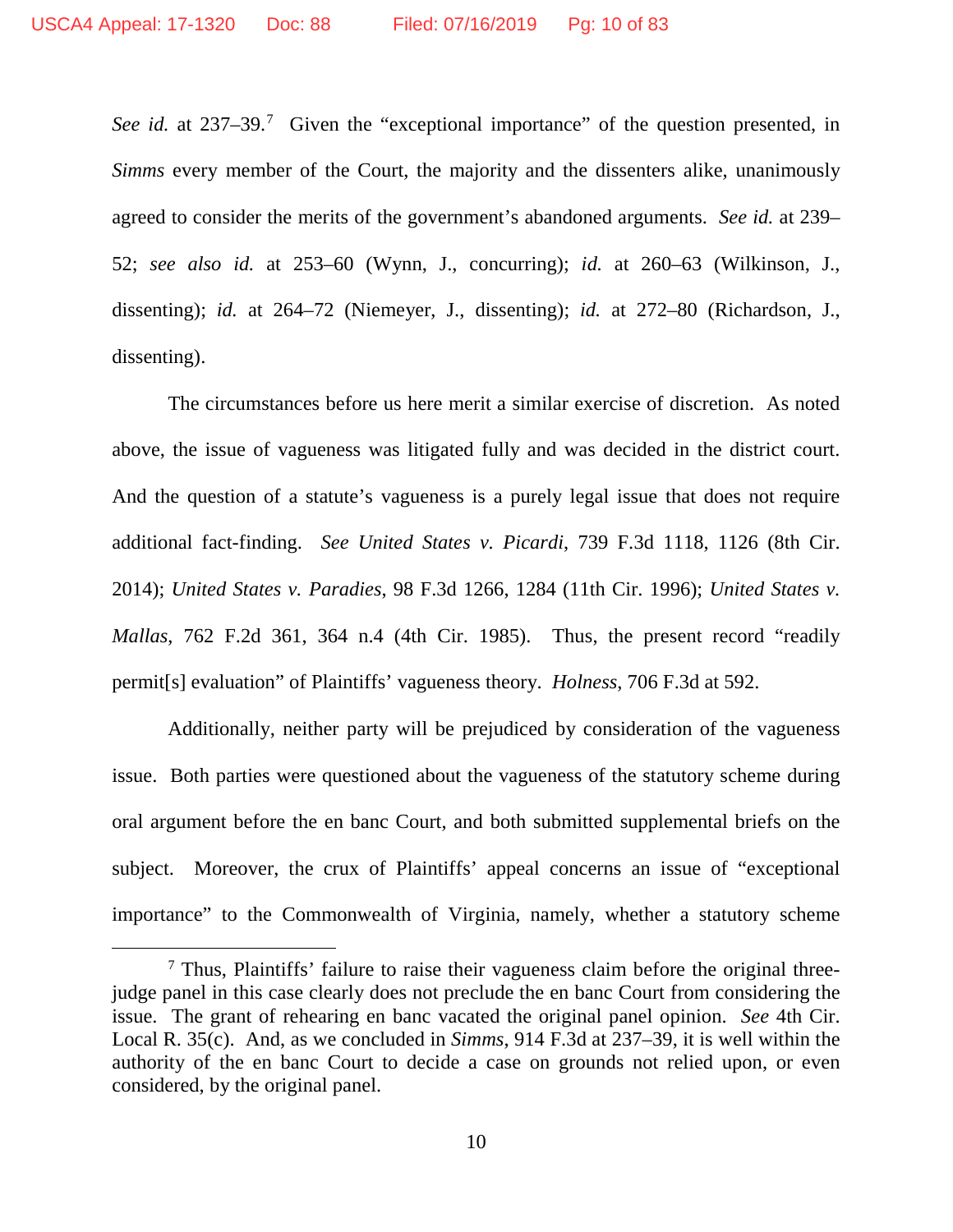imposing criminal penalties on an untold number of chronically ill citizens is unconstitutionally vague. Accordingly, we are persuaded that there are compelling reasons in this case to justify excusing Plaintiffs' initial abandonment of their vagueness claim on appeal.

## B.

#### 1.

The void for vagueness doctrine is rooted in the Due Process Clause of the Fifth and Fourteenth Amendments. *See Doe v. Cooper*, 842 F.3d 833, 842 (4th Cir. 2016). To survive a vagueness challenge, a statute must give a person of ordinary intelligence adequate notice of what conduct is prohibited and must include sufficient standards to prevent arbitrary and discriminatory enforcement. *See Papachristou v. City of Jacksonville*, 405 U.S. 156, 160 (1972); *Martin v. Lloyd*, 700 F.3d 132, 135 (4th Cir. 2012); *see also Kolender v. Lawson*, 461 U.S. 352, 358 (1983) (requiring that criminal statutes contain "minimal guidelines to govern law enforcement" (citation omitted)).

This test is not applied mechanically. The degree of vagueness tolerated in a law depends in part on the type of statute. Less clarity is required in purely civil statutes because the "consequences of imprecision are qualitatively less severe." *Vill. of Hoffman Estates v. Flipside, Hoffman Estates, Inc.*, 455 U.S. 489, 499 (1982). *But see Sessions v. Dimaya*, 138 S. Ct. 1204, 1225–31 (2018) (Gorsuch, J., concurring in part and concurring in the judgment) (noting that "today's civil laws regularly impose penalties far more severe than those found in many criminal statutes"). However, if criminal penalties may be imposed for violations of a law, a stricter standard is applied in reviewing the statute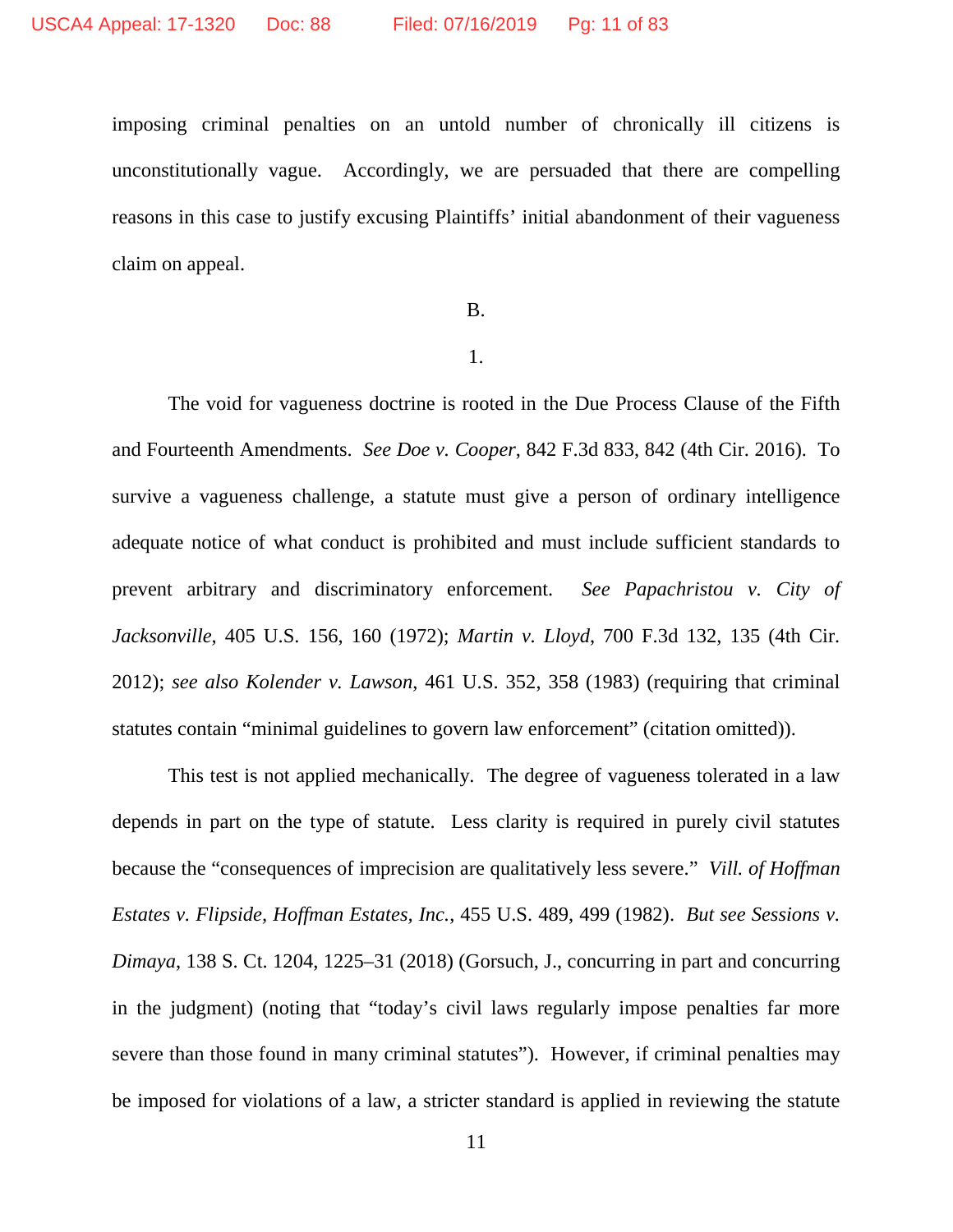for vagueness. *Hoffman*, 455 U.S. at 498–99. Similarly, the void-for-vagueness doctrine applies to "laws that fix the permissible sentences for criminal offenses." *Beckles v. United States*, 137 S. Ct. 886, 892 (2017); *accord Cross v. United States*, 892 F.3d 288, 304–06 (7th Cir. 2018). And even laws that nominally impose only civil consequences warrant a "relatively strict test" for vagueness if the law is "quasi-criminal" and has a stigmatizing effect. *Hoffman*, 455 U.S. at 498–500; *see also Dimaya*, 138 S. Ct. at 1212– 13 (applying the most exacting vagueness standard to a civil statute authorizing a respondent's removal from the United States).

In this case, the challenged Virginia scheme plainly has criminal consequences. An individual adjudicated to be an "habitual drunkard" faces an enhanced penalty for public intoxication. *Compare* Va. Code § 4.1-322, *with id.* § 18.2-388. And, unlike all others of legal drinking age, interdicted persons commit a crime punishable by up to twelve months' incarceration merely for possessing alcohol. *See id*. §§ 4.1-305; -322. Because the interrelated provisions operate together to "fix the permissible sentences" for those labelled "habitual drunkards," the statutes, at a minimum, are quasi-criminal in nature. *Beckles*, 137 S. Ct. at 892; *Hoffman*, 455 U.S. at 498–500.

The integrated structure of the challenged scheme reinforces this conclusion. "[W]ords of a statute must be read in their context and with a view to their place in the overall statutory scheme." *Davis v. Mich. Dep't of Treasury*, 489 U.S. 803, 809 (1989); *In re Consol. Freightways Corp. of Del.*, 564 F.3d 1161, 1165 (9th Cir. 2009) (recognizing that courts must "construe th[e] provision [at issue] with the statutory scheme in which it is embedded"). A civil interdiction order issued under Virginia Code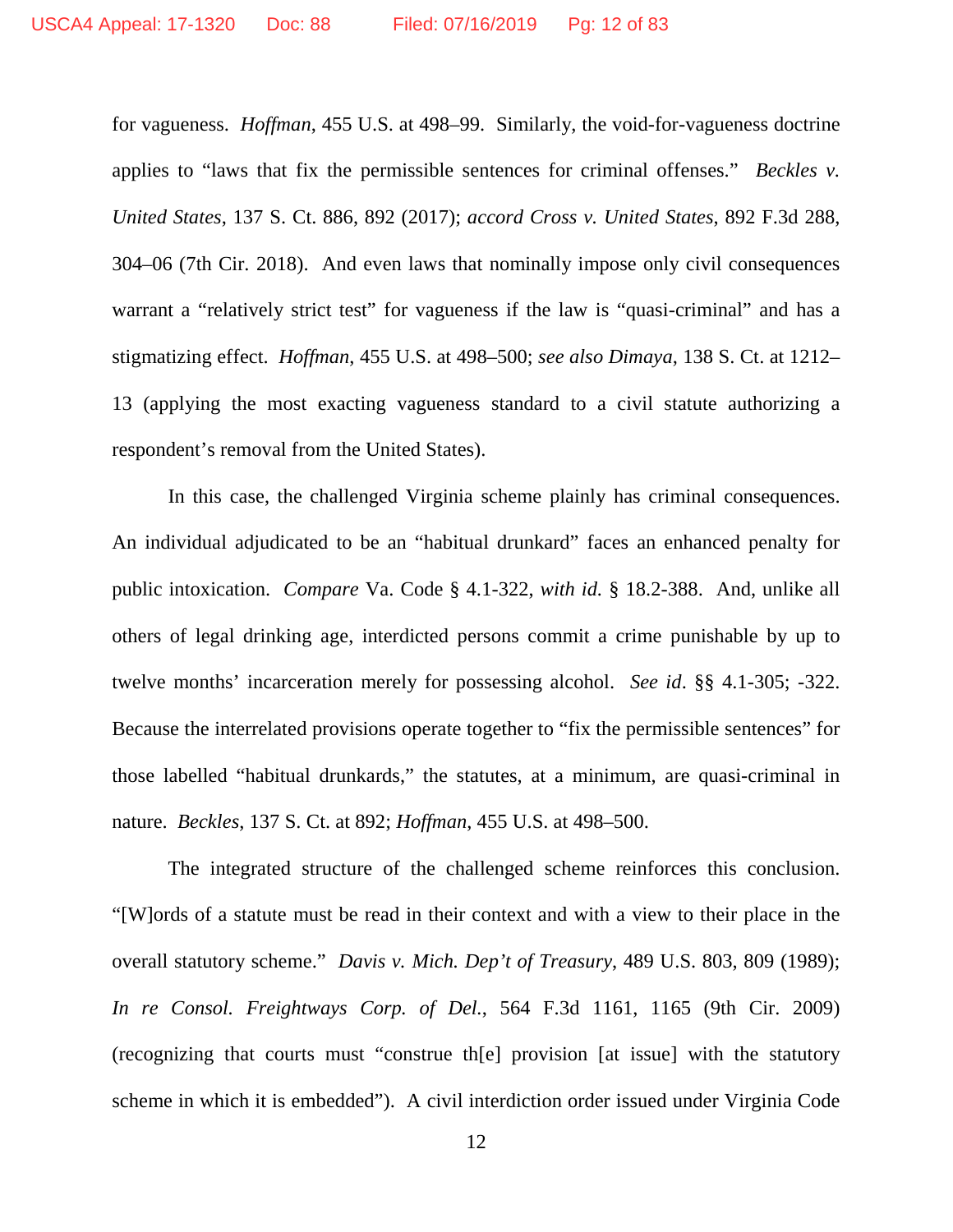§ 4.1-333 is a necessary predicate for imposing the increased criminal penalties set forth in the other statutes addressing interdiction. Indeed, such an interdiction order would be meaningless without the conditions and criminal consequences that follow from a violation of that order. And although the portions of the scheme that impose those conditions and consequences do not use the term "habitual drunkard," that term is incorporated by reference. *See, e.g.*, Va. Code §§ 4.1-304 (prohibiting the sale of alcoholic beverages to "interdicted person"), 4.1-322 (prohibiting "person[s] who [have] been interdicted pursuant to § 4.1-333" from possessing alcoholic beverages), 4.1-100 (defining "interdicted person" to mean "a person to whom the sale of alcoholic beverages is prohibited by order pursuant to this title"). Thus, these interrelated statutes must be construed together to give effect to their various provisions and, because they are quasicriminal in nature, a "relatively strict" test for vagueness applies here. *Hoffman*, 455 U.S. at 498–99.

## 2.

Plaintiffs contend that the term "habitual drunkard" did not provide fair notice to them about what conduct is targeted by Virginia's statutory interdiction scheme. The Commonwealth, however, responds that the term "habitual drunkard" has a readily ascertainable meaning. It argues that a person of ordinary intelligence can understand what is meant by the term "habitual drunkard," because Virginia Code § 4.1-333 requires that a person has "shown himself" to be an "habitual drunkard." Va. Code § 4.1-333. In the Commonwealth's view, Plaintiffs' allegations that they often had difficulty maintaining sobriety in public places due to their alcoholism demonstrate that their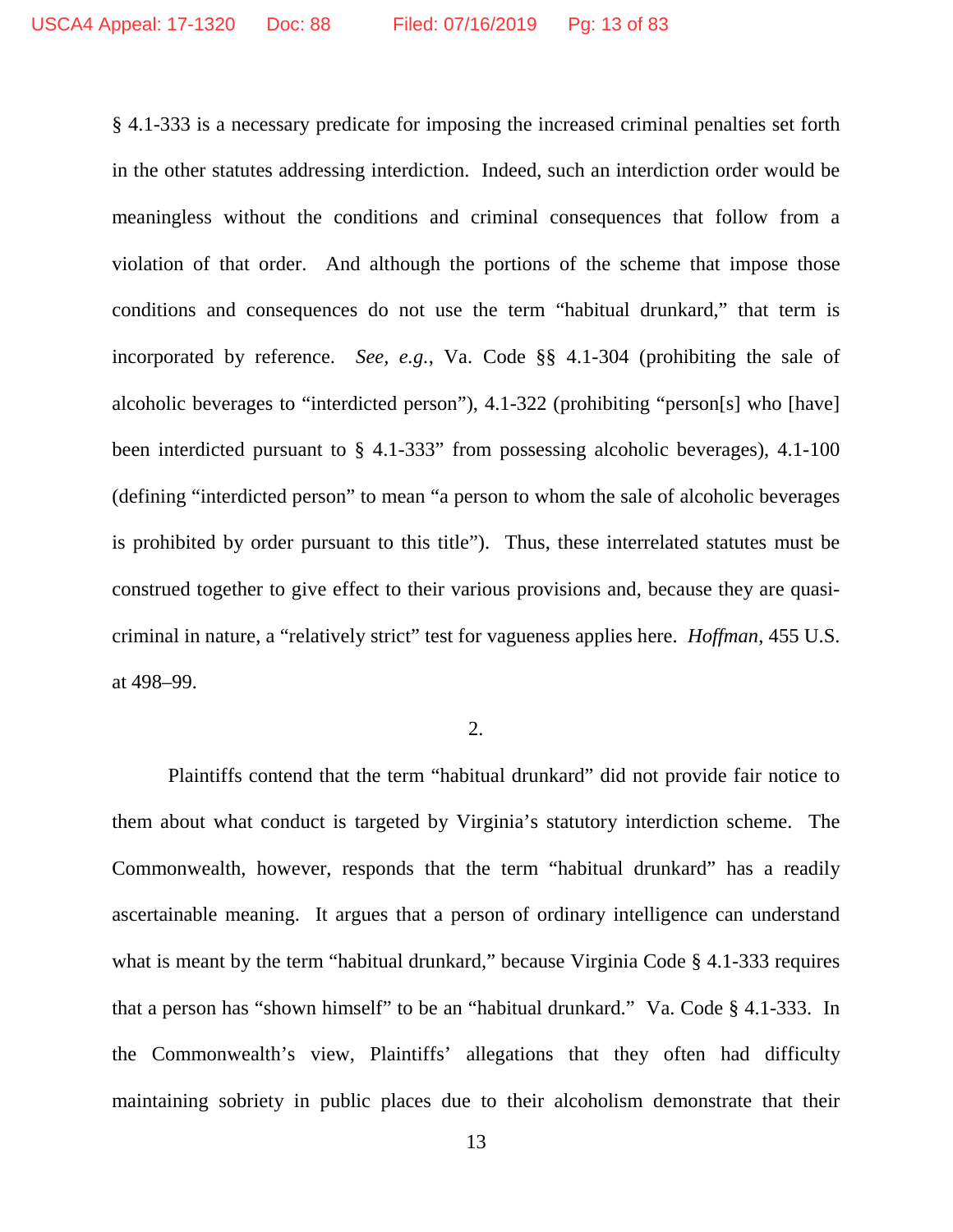conduct falls within any definition of "habitual drunkard," and, thus, that the statute is not impermissibly vague as applied to them.

The purpose of the fair notice requirement is to enable citizens to conform their conduct to the proscriptions of the law. *See City of Chicago v. Morales*, 527 U.S. 41, 58 (1999) ("No one may be required at peril of life, liberty or property to speculate as to the meaning of penal statutes." (quoting *Lanzetta v. New Jersey*, 306 U.S. 451, 453 (1939))); *Kolender*, 461 U.S. at 357. If a statute fails to provide any standard of conduct by which persons can determine whether they are violating the statute or does not provide "minimal guidelines to govern law enforcement," the statute is unconstitutionally vague. *See Kolender*, 461 U.S. at 358; *Cooper*, 842 F.3d at 842.

In the present case, the lack of any guidelines or standards regarding who qualifies as an "habitual drunkard" compels the conclusion that use of the term in the challenged scheme is unconstitutionally vague. Virginia's Alcoholic Beverage Control Act, of which this scheme is a part, does not define the term "habitual drunkard." *See* Va. Code § 4.1-100. And the few Virginia cases applying the challenged scheme have not provided a limiting construction of the phrase to satisfy the fair notice requirement. *See Hoffman*, 455 U.S. at 494 n.5 (explaining that when considering a void-for-vagueness challenge, a federal court must "consider any limiting construction that a state court or enforcement agency has proffered" (citation omitted)). Thus, the statutes and case law fail to provide any standards of what is meant by the term "habitual drunkard." *Cf. Capital Assoc. Indus., Inc. v. Stein*, 922 F.3d 198, 210–11 (4th Cir. 2019) (concluding that the statute prohibiting unauthorized practice of law was not impermissibly vague because "[t]he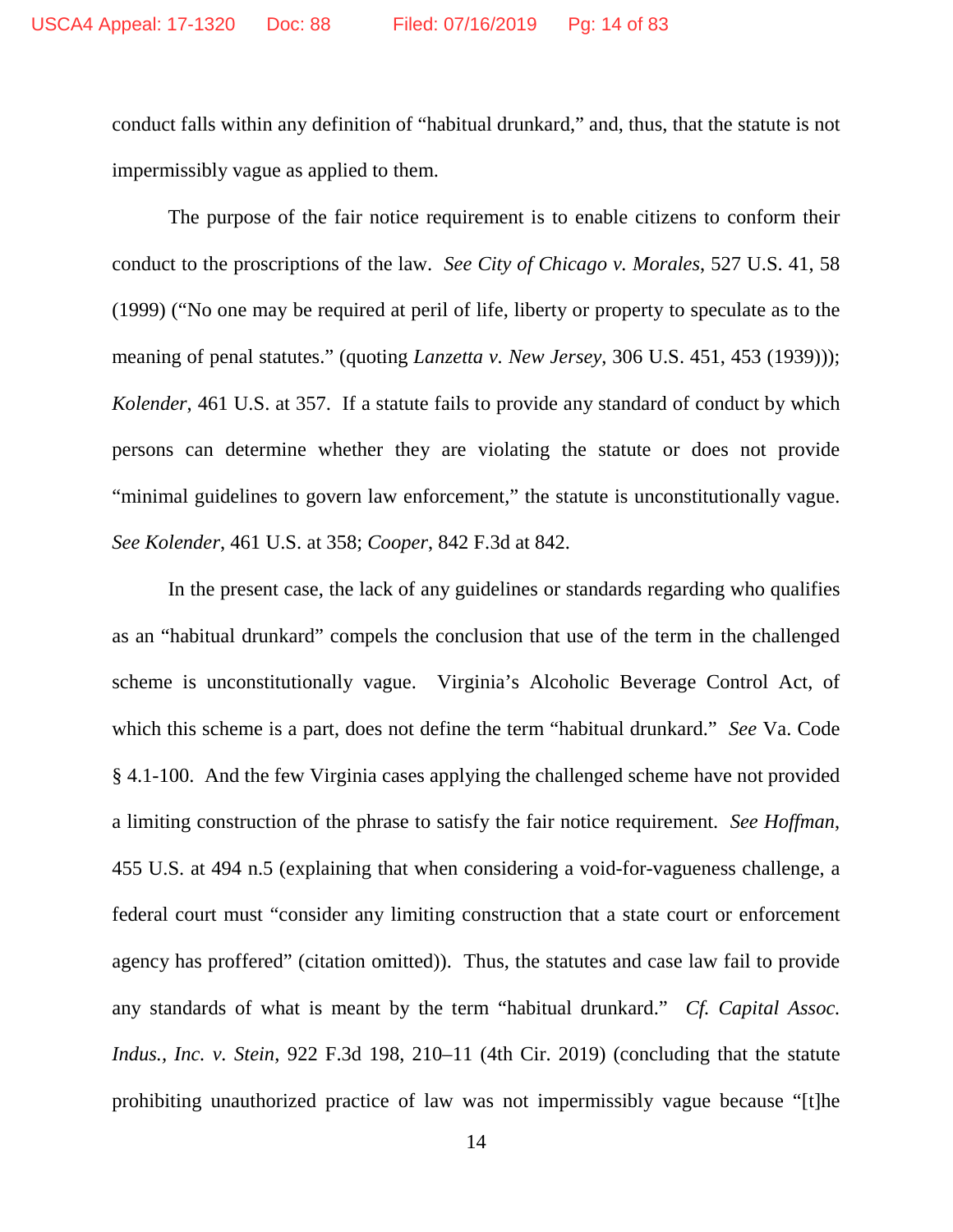statutes and state case law collectively provide an extensive definition of what it means to practice law").

Our principal dissenting colleague maintains that the "sole purpose" of interdiction proceedings under Virginia Code § 4.1-333 is "to provide notice" to high-risk persons about the type of conduct Virginia prohibits. Dissent at 70 (Wilkinson, J.). In doing so, however, he inverts Virginia's statutory scheme. Once labelled an "habitual drunkard," a person may be on notice about the conduct prohibited, but it does not follow that the person was also on notice that he or she could be interdicted. Stated differently, persons informed that they can no longer possess alcohol because they are an "habitual drunkard" are not thereby put on notice about what conduct led to that adjudication in the first place.

And, plainly, the term "habitual drunkard" itself does not "assist in clearly articulating the proscriptions of the ordinance." *Morales*, 527 U.S. at 51. To begin, the word "habitual" is itself susceptible to numerous interpretations. "Habitual" means "of the nature of a habit . . . customarily doing a certain thing." *Habitual*, Webster's International Dictionary (3d ed. 2002). But a habit can also be a "custom," a "nearly involuntary" practice, a "normal manner of procedure," or something done with "frequent repetition." *Id.* Thus, on its own, the word "habitual" does not provide any principles or standards for determining how often or regularly an act must be performed to constitute "habitual" behavior. *See Cooper*, 842 F.3d at 843 (concluding that the term "regularly scheduled" was unconstitutionally vague because the statute at issue did not explain what "regular" meant in context); *Lytle v. Doyle*, 326 F.3d 463, 469 (4th Cir. 2003) ("[T]he vagueness that dooms this ordinance is not the product of uncertainty about the normal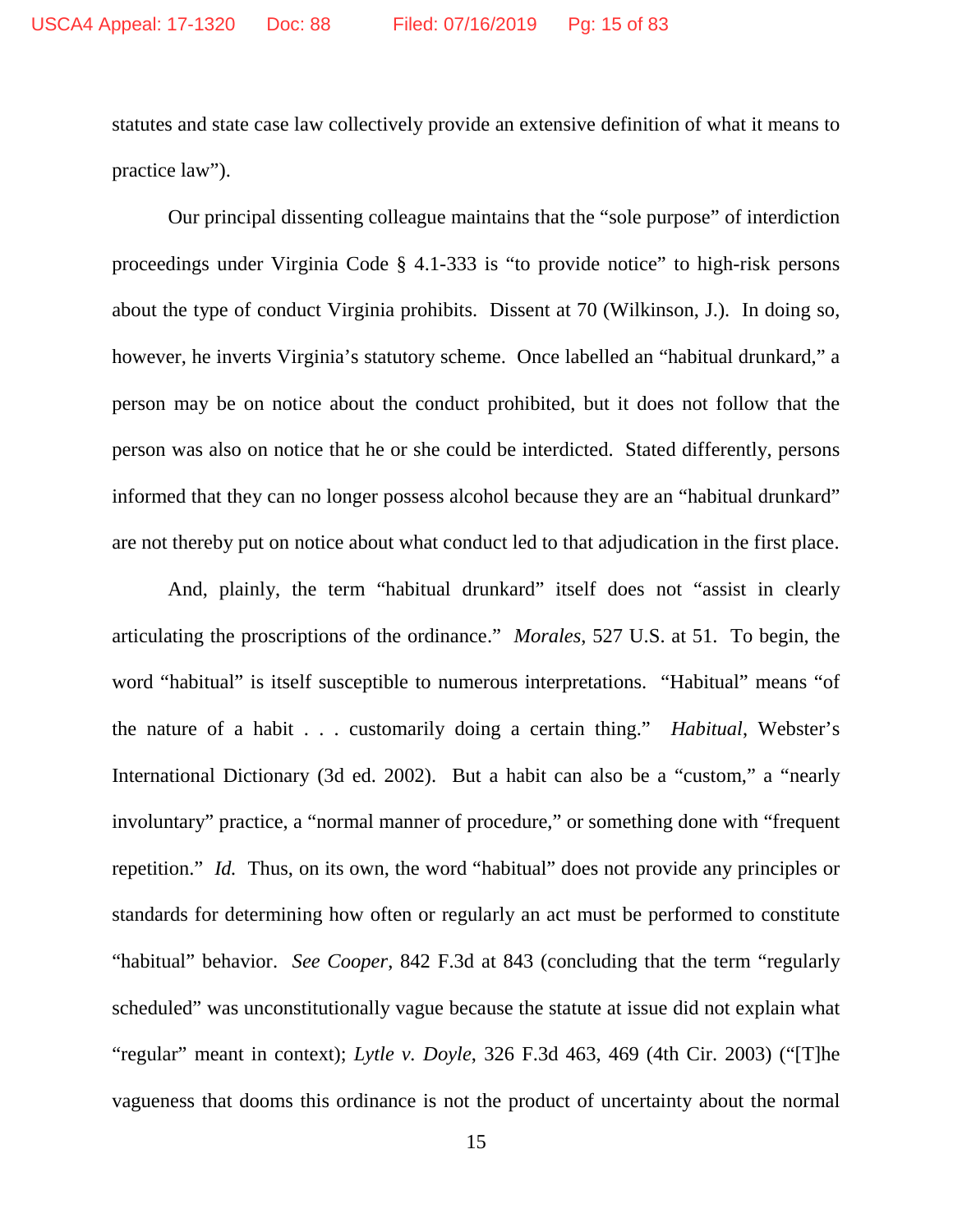meaning of [the term at issue], but rather about what specific conduct is covered by the statute and what is not." (internal quotation marks and citation omitted)).

In the context of the present case, therefore, several questions immediately arise concerning who may be adjudicated an "habitual" drunkard. For example, must a person engage in a pattern of drinking over time that establishes a "normal manner of procedure," or is it enough that the person drinks many alcoholic beverages over an extended period? Or is a "habit" established if the person drinks numerous alcoholic beverages only every Friday and Saturday night? The language of the challenged scheme does not provide any guidance to answer these or a myriad of other questions.

Likewise, the term "drunkard" does not provide any meaningful guidance regarding proscribed conduct. In *Hancock v. Cox*, the Supreme Court of Virginia held that a civil statute providing for the commitment of "alcoholics" was unconstitutionally vague, because the statute lacked any definition to determine "when a person is an alcoholic." 183 S.E.2d 149, 151–52 (Va. 1971). Similarly, in *Booth v. Commonwealth*, the court held an earlier version of this scheme, which provided for the interdiction of any person who has "shown himself to be an *improper person* to be allowed to purchase alcoholic beverages," to be impermissibly vague, because the term "improper person" allowed "arbitrary interpretation" and enforcement. 88 S.E.2d 916, 917–18 (Va. 1955) (emphasis added).

The same is true here. Black's Law Dictionary defines "drunkard" as "[s]omeone who habitually consumes intoxicating substances excessively" or "[an] alcoholic." *Drunkard*, Black's Law Dictionary (10th ed. 2014). To our dissenting colleagues, this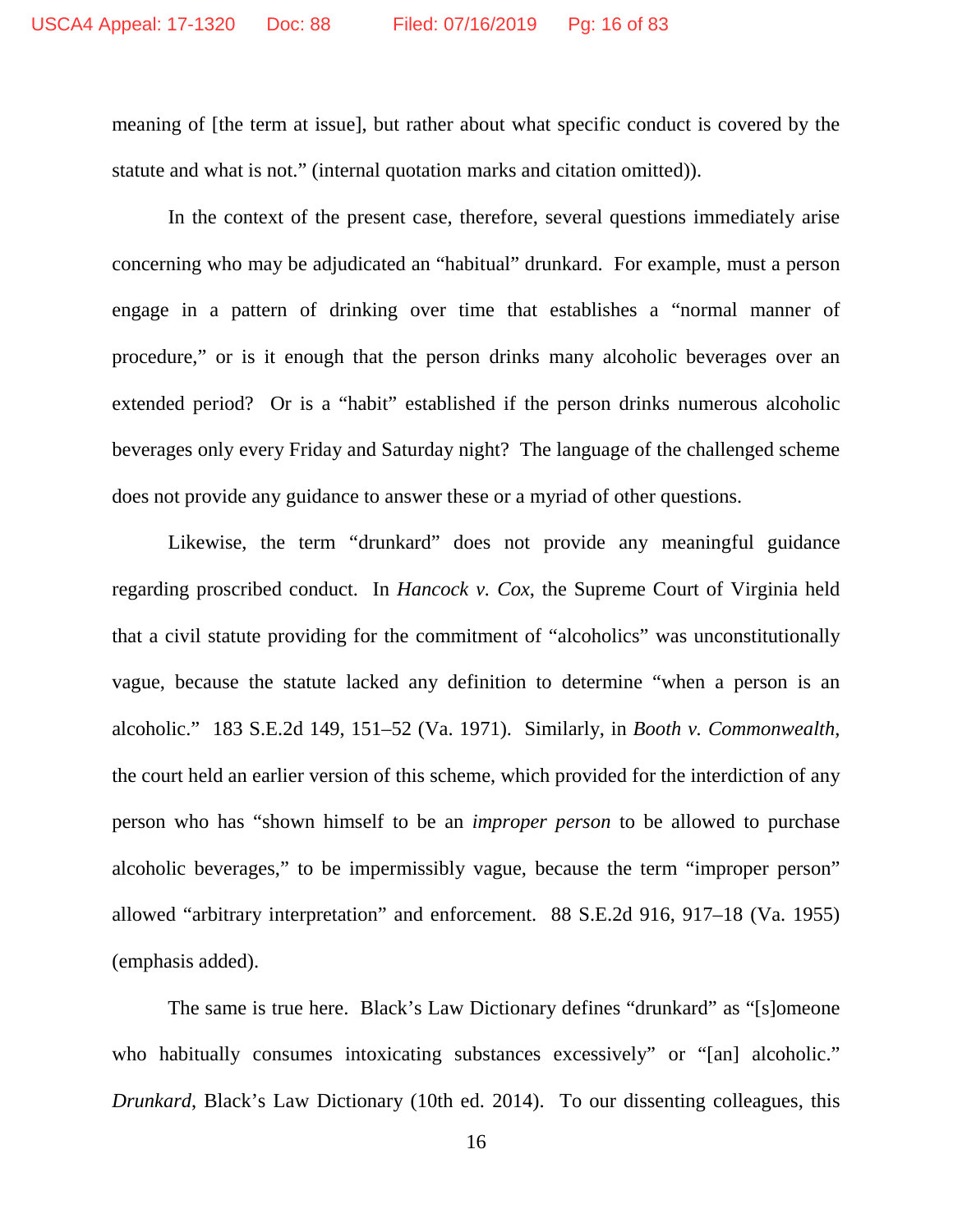type of general definition is the end of the matter. Dissent at 72 (Wilkinson, J.); Dissent at 82 (Diaz, J.). But such a conclusion relies entirely on a tautology: a person who drinks alcoholic beverages excessively is a drunkard and, therefore, a person would easily understand that a person is an "habitual drunkard" if they regularly drink alcohol to excess. This definition entirely fails to answer the question of what the Virginia's interdiction scheme meant by "drunkard." General definitions of the term "drunkard" do not identify how much alcohol a person must consume before such consumption is considered "excessive" or, as noted above, what frequency of behavior constitutes a "habit." Thus, such definitions fail to impart any standards for determining whether a given individual is a "drunkard."[8](#page-16-0)

This absence of meaningful guidance is further illustrated when the term "habitual drunkard" is compared with the word "intoxicated" as used in Virginia's public intoxication statute. A conviction for public intoxication requires proof that a person is "intoxicated." *See* Va. Code § 18.2-388. "Intoxication" in turn is expressly defined as "a condition in which a person has drunk enough alcoholic beverages to observably affect his manner, disposition, speech, muscular movement, general appearance or behavior." *Id.* § 4.1-100. Thus, a person in a public place who has consumed enough alcohol to

<span id="page-16-0"></span> <sup>8</sup> Although the district court in *Fisher*, 486 F. Supp. at 315, and the Court of Appeals of Virginia in *Jackson v. Commonwealth*, 604 S.E.2d 122, 125 (Va. Ct. App. 2004), proposed a definition of the term "habitual drunkard" which states that the term "encompasses one who, like the plaintiff, is admittedly in the continual habit of being intoxicated from alcohol," for the reasons just explained, we conclude that that definition does not provide any meaningful guidance about how to decide whether an individual should be considered an "habitual drunkard."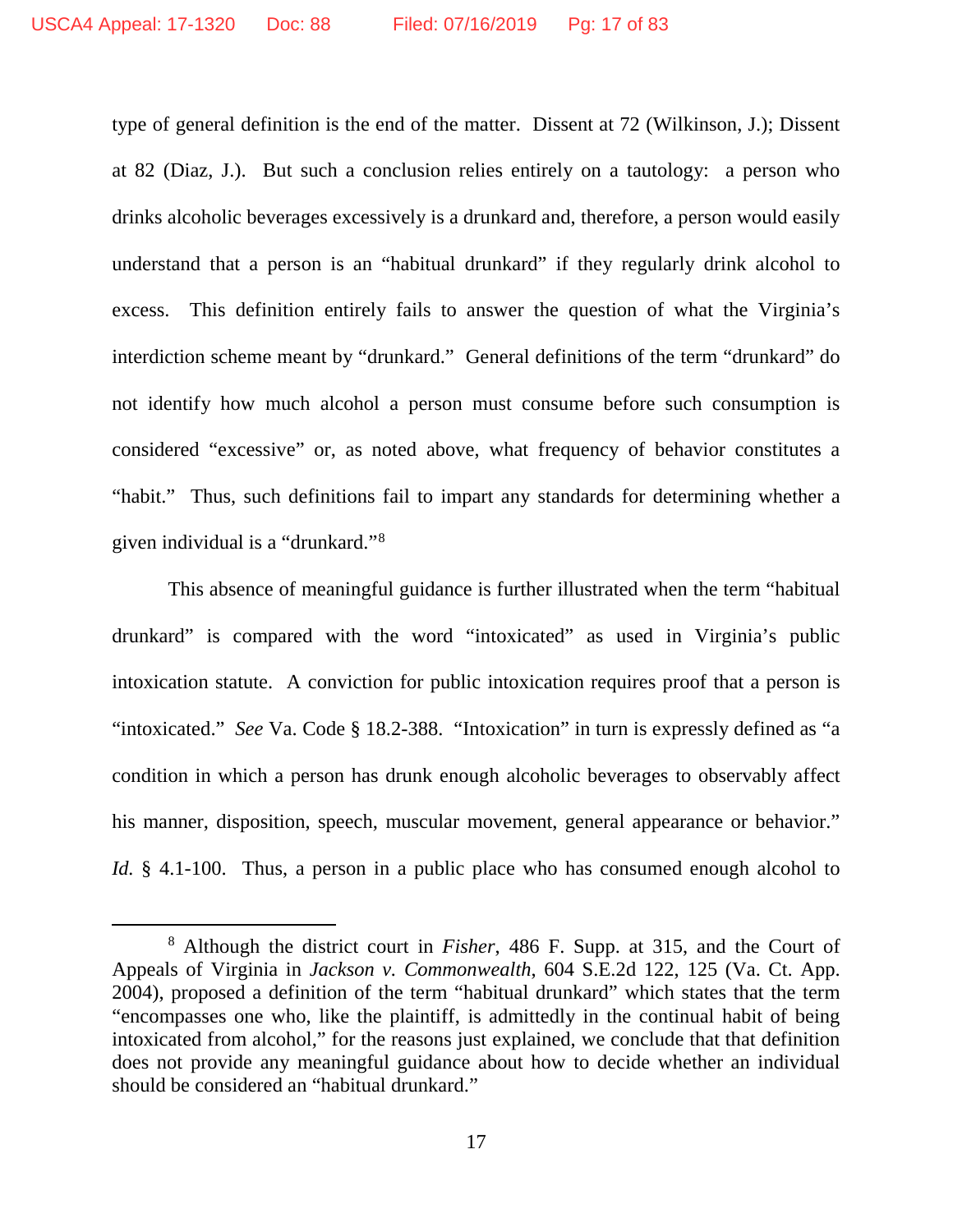impair his physical movement or speech is notified by the language and definitions in Virginia Code § 18.2-388 of the conditions under which he may be charged with public intoxication. *See United States v. Brown*, 401 F.3d 588, 597 (4th Cir. 2005). In contrast, this scheme lacks any substantive guidance regarding what is required to establish that a person is an "habitual drunkard." Indeed, the fact that Virginia's Alcoholic Beverage Control Act specified what behavior constitutes being "intoxicated" with respect to the state's public intoxication offense, Va. Code § 4.1-100, but left undefined the term "habitual drunkard" in its interdiction scheme, *id.* § 4-1.333, demonstrates that the legislature intended each term to target different behavior, *Forst v. Rockingham Poultry Marketing Coop., Inc.*, 279 S.E.2d 400, 404 (Va. 1981) ("When the General Assembly uses . . . different terms in the same act, it is presumed to mean . . . different things.").

Counsel for the Commonwealth stated at oral argument that an "habitual drunkard" is someone who "causes harm to other persons or their community" as a result of his or her repeated drunkenness. But this "harm" requirement is not found in the challenged scheme, nor does the concept appear in any Virginia or federal case interpreting it.<sup>[9](#page-17-0)</sup> Thus, the determination whether a certain person qualifies as an "habitual drunkard" is left to the subjective view of judges and law enforcement officials. *See Kolender*, 461 U.S. at 358 ("[W]here the legislature fails to provide . . . minimal guidelines, a criminal statute may permit a standardless sweep [that] allows policemen, prosecutors, and juries to pursue their personal predilections."); *Papachristou*, 405 U.S.

<span id="page-17-0"></span> <sup>9</sup> Indeed, the word "harm" does not appear a single time in *Fisher v. Coleman*, 486 F. Supp. 311, or *Jackson v. Commonwealth*, 604 S.E.2d 122.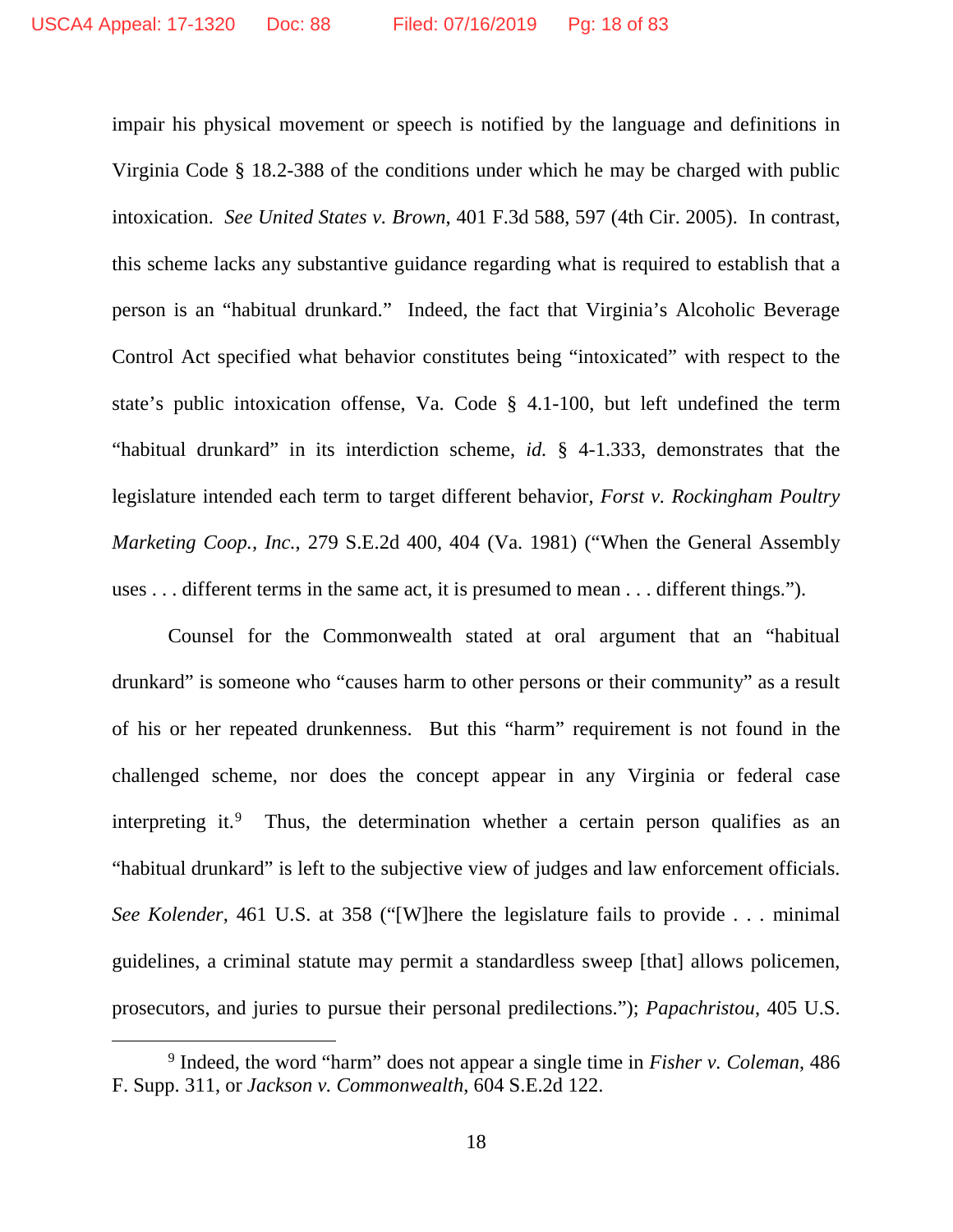at 170 ("Where, as here, there are no standards governing the exercise of the discretion granted by the ordinance, the scheme permits and encourages an arbitrary and discriminatory enforcement of the law."); *see also Booth*, 88 S.E.2d at 918 ("On the basis of such a portmanteau word . . . the judiciary has no standards with which to judge the validity of . . . action which necessarily involves, at least in large measure, subjective determination." (citation omitted)).

Determinations of this nature invite arbitrary enforcement. Police officers, prosecutors, and even state circuit court judges likely will have differing perceptions regarding what frequency of drunkenness exceeds the necessary threshold for a person to be considered an "habitual drunkard." The interpretation of the phrase therefore leaves open the widest conceivable inquiry about a person's behavior and depends "entirely upon the prohibition philosophy of the particular" individual enforcing the scheme at that moment. *Booth*, 88 S.E.2d at 917. Indeed, the absence of any standards or limiting language to assist in the interpretation of the term "habitual drunkard" supports Plaintiffs' assertion that the law was designed to target persons, including the homeless, that state officials deem undesirable. *See Papachristou*, 405 U.S. at 166 (observing that "[d]efiniteness is designedly avoided [in vagrancy laws] so as to allow the net to be cast at large, to enable men to be caught who are vaguely undesirable in the eyes of police and prosecution, although not chargeable with any particular offense"). The imposition of significant criminal penalties cannot rest on the use of such subjective standards, nor may a statute consign a person to the risk of significant penal consequences without first providing sufficiently definite notice of prohibited activities. *See Tanner v. City of*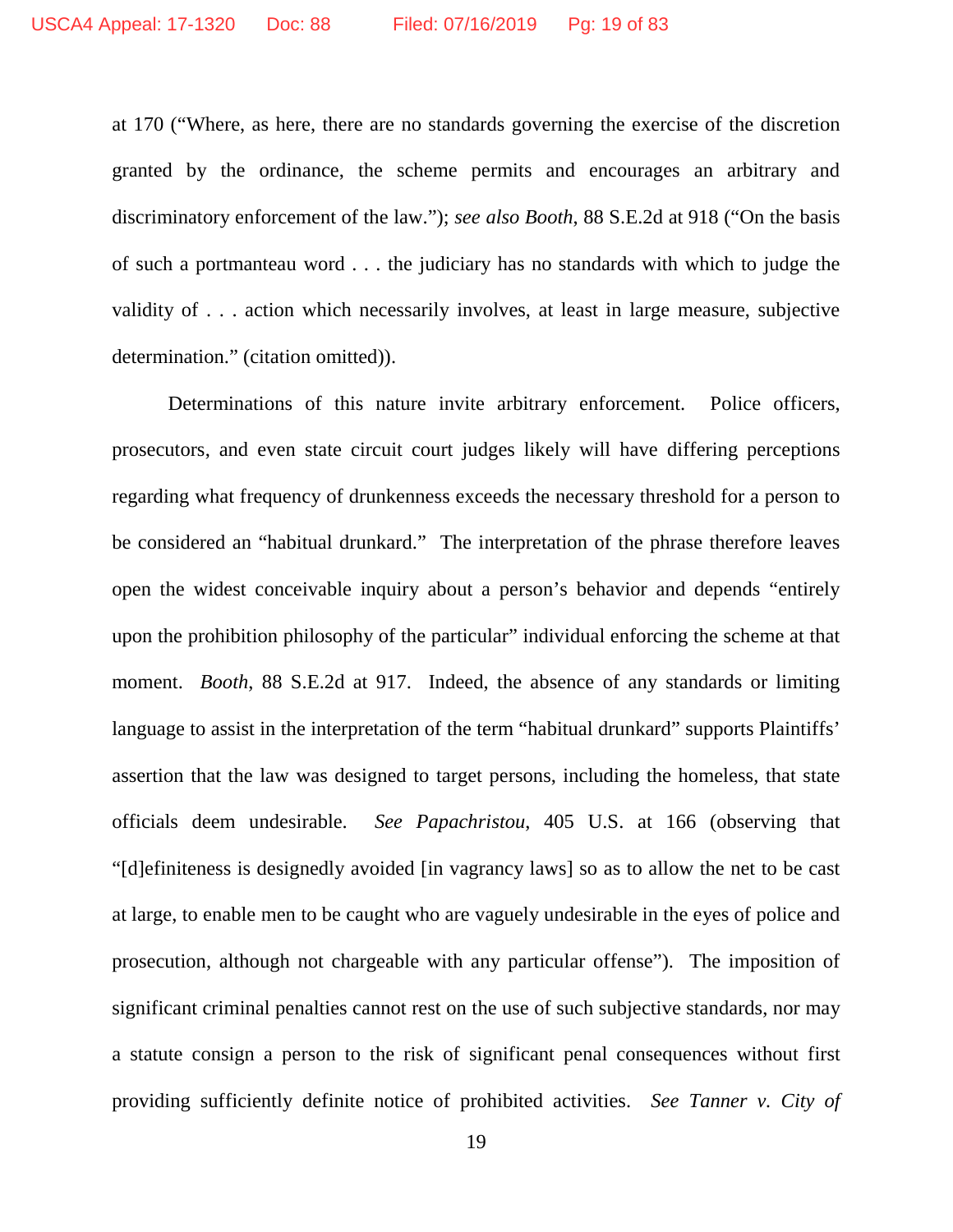*Virginia Beach*, 674 S.E.2d 848, 853 (Va. 2009). Because the determinations required by the Virginia scheme are not meaningfully constrained by the text of the statutes, those statutes plainly fail to give fair notice of the conduct to be avoided. *See Papachristou*, 405 U.S. at  $166^{10}$  $166^{10}$  $166^{10}$ 

The decisions of courts in other jurisdictions likewise fail to provide any aid in resolving this definitional quandary. There are almost as many definitions for terms such as "common drunk" or "habitual drunkard" as there are courts that have attempted to formulate them. *See, e.g.*, *Ledezma-Cosino v. Sessions*, 857 F.3d 1042, 1046 (9th Cir. 2017) (en banc) ("The ordinary meaning of 'habitual drunkard' is a person who regularly drinks alcoholic beverages to excess."); *Tatum v. State*, 22 So.2d 350, 351 (Ala. Ct. App. 1945) ("A common drunkard is a person whose general rule of life is that of drunkenness . . . sobriety being the exception."); *Sowder v. Commonwealth*, 88 S.W.2d 274, 275 (Ky. 1935) (approving a jury instruction that defined "habitual drunkard" as a person who "has a fixed habit of frequently getting drunk, though not oftener drunk than sober, and though sober for weeks at a time"); *Commonwealth v. Whitney*, 71 Mass. 85, 87–88 (1855) (defining "common drunk" as a person who is "an habitual drunkard [and] is so to the disturbance of the public peace and good order"). Moreover, several courts have concluded that such terms simply are not amenable to any meaningful definition, given

<span id="page-19-0"></span> $10$  Additionally, because the Virginia scheme does not distinguish between private and public conduct, the term "habitual drunkard" lends itself to arbitrary enforcement of the interdiction process against homeless individuals in particular. *See* Brief of National Law Center on Homelessness & Poverty as *Amicus Curiae* in Support of Plaintiffs-Appellants, *Manning v. Caldwell* (No. 17-1320), at 13–14 (explaining that the term "habitual drunkard" has historically been used as a euphemism for the homeless).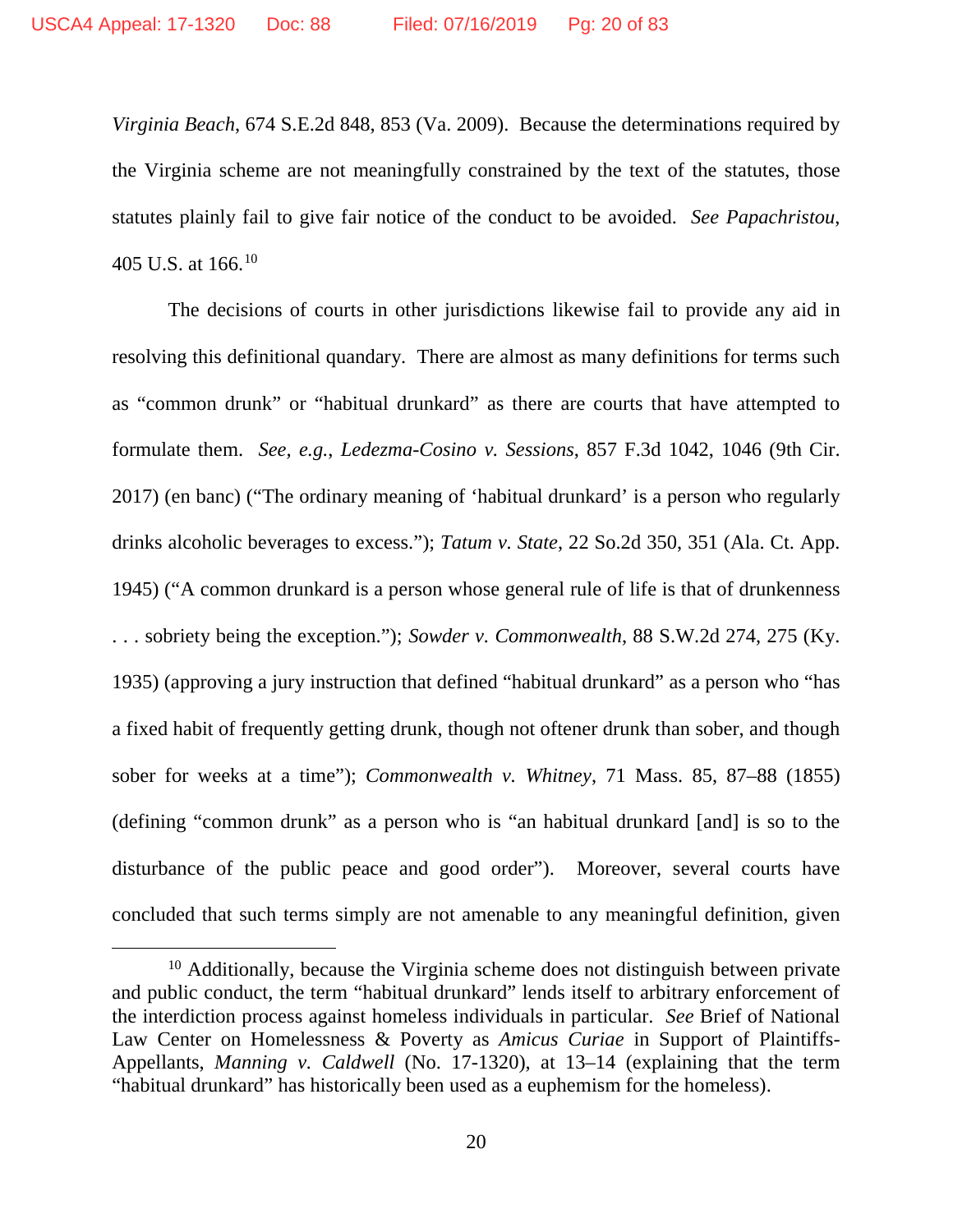the variety of differing definitions assigned to common terms of this nature. *See, e.g.*, *State v. Pugh*, 369 So.2d 1308, 1309–10 (La. 1979); *Ex Parte Newbern*, 350 P.2d 116, 123 (Cal. 1960) (en banc).

We do not require statutes to be models of "perfect clarity." *Ward v. Rock Against Racism*, 491 U.S. 781, 794 (1989). But even acceptably imprecise language must specify some standard of conduct both to guide the actions of individuals and to govern law enforcement. *See Cooper*, 842 F.3d at 842; *Lytle*, 326 F.3d at 469. Without the addition of some defining standards, members of both groups are left without any understanding of how the scheme should be applied.

The Commonwealth nevertheless contends that Plaintiffs' admitted difficulty in maintaining sobriety proves that, whatever the definition of "habitual drunkard," the term was meant to prohibit Plaintiffs' conduct. The first problem with this argument is that the record lacks any indication of the conduct that led to Plaintiffs' interdictions. Each of the named Plaintiffs were interdicted in absentia, and so have no knowledge of the evidence that was relied upon by the court in determining that they are "habitual drunkards." Although the interdiction orders for Manning and Williams state that the court considered "abstract[s] of conviction" as part of the evidence submitted in those plaintiffs' respective hearings, the interdiction orders consist entirely of boilerplate language that does not identify any offense on which those convictions were based, or the number of such convictions. And, as counsel for the Commonwealth admitted during oral argument, there is no requirement that a person be convicted of *any* offense to be interdicted as an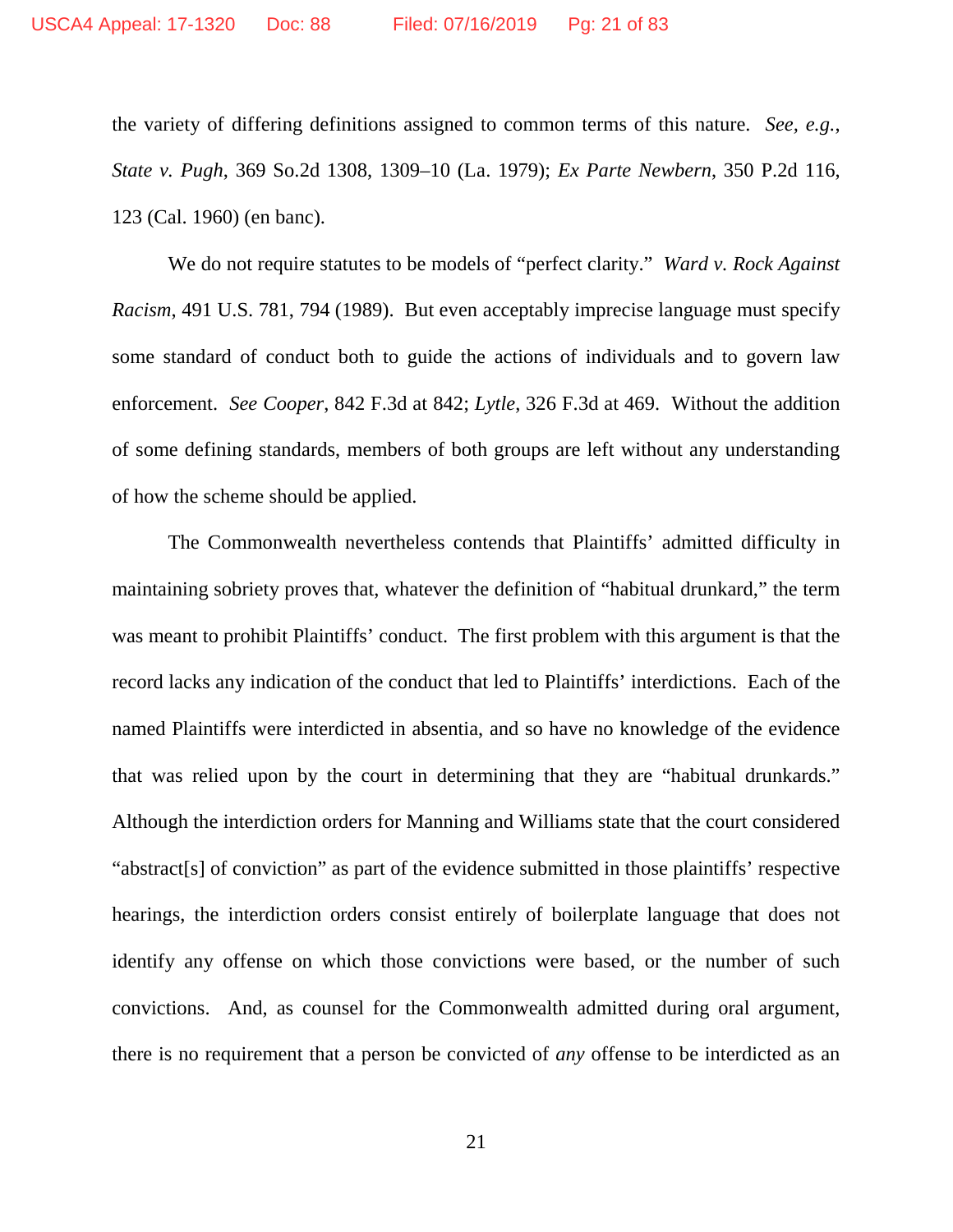"habitual drunkard." Thus, the interdiction orders, without more, do not establish that Plaintiffs' conduct clearly was encompassed by Virginia's scheme.<sup>[11](#page-21-0)</sup>

Moreover, Plaintiffs' acknowledgement that they have difficulty maintaining sobriety due to alcoholism does not establish that they are "habitual drunkards." Plaintiffs are not charged with the responsibility of defining statutory terms, and their acknowledgement of illness says nothing about the sweep of the statutory scheme. Supreme Court precedent requires that statutes be based on objectively discernable standards. *See, e.g.*, *Johnson v. United States*, 135 S. Ct. 2251, 2558 (2015); *Kolender*, 461 U.S. at 357; *Grayned v. City of Rockford*, 408 U.S. 104, 108–09 (1972). And here, there is no basis on which to conclude that Plaintiffs' conduct was clearly prohibited by the challenged scheme.

In sum, the term "habitual drunkard" specifies *no* standard of conduct. It is thus unconstitutionally vague,<sup>[12](#page-21-1)</sup> because the term invites the very type of arbitrary

<span id="page-21-0"></span><sup>&</sup>lt;sup>11</sup> The district court appears to have relied incorrectly on Plaintiffs' postinterdiction arrests to conclude that these plaintiffs were sufficiently on notice of what conduct the scheme proscribed. But the fact that a person is arrested *after* being interdicted is irrelevant to the issue whether he or she should have been adjudicated an "habitual drunkard" in the first place. Indeed, an interdicted person is subject to arrest for merely possessing alcohol. Va. Code § 4.1-322. And it does not follow that mere possession of alcohol will inevitably lead to "habitual drunkenness." Otherwise, an overwhelming number of adults in the Commonwealth of Virginia likely would be considered "habitual drunkards."

<span id="page-21-1"></span> $12$  For this reason, the Commonwealth's attempt to frame this argument as a challenge to Plaintiffs' standing to bring a facial vagueness claim is unpersuasive. The question whether Plaintiffs' conduct clearly falls within the grasp of Virginia's scheme necessarily requires an evaluation of the merits of that vagueness challenge as applied to these plaintiffs. *See Holder v. Humanitarian Law Project*, 561 U.S. 1, 18–19 (2010). And we have recognized that if a statute specifies "no standard of conduct," the statute is (Continued)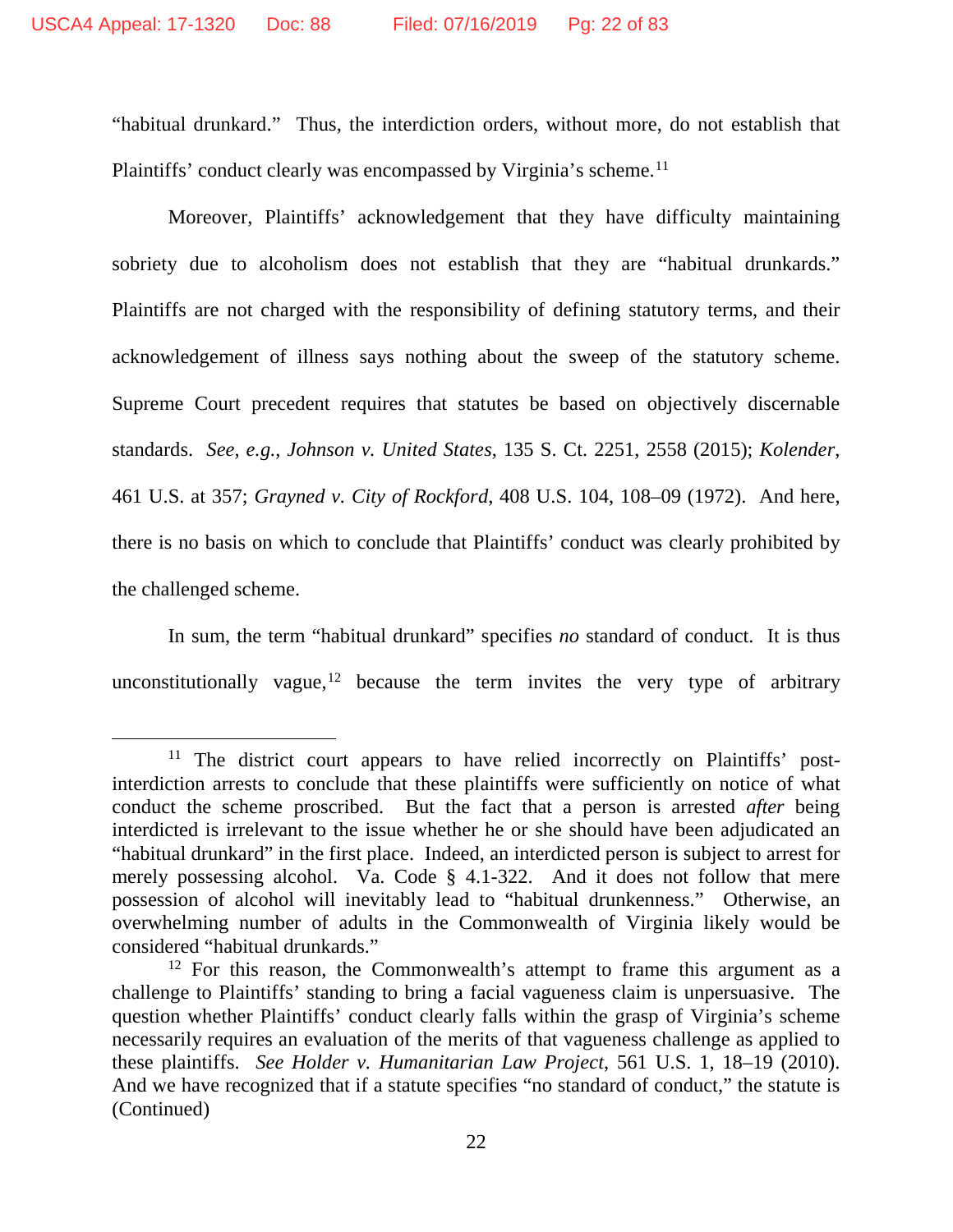enforcement that the Constitution's prohibition against vague statutes is designed to prevent. *See Cooper*, 842 F.3d at 842–43. Accordingly, the challenged scheme's current use of the term "habitual drunkard" is unconstitutionally vague even as applied to these Plaintiffs, and we conclude that the district court thus erred in dismissing Plaintiffs' vagueness challenge under Rule 12(b)(6).

## III.

As we have explained, the term "habitual drunkard" as used in Virginia law is so vague as to offer no meaningful standard of conduct. But even if this term could be narrowed to apply only to those individuals who, like Plaintiffs, suffer from alcoholism, such a construction would raise independent Eighth Amendment concerns. *See* Appellees' Supp. Br. at 7 ("Whatever construction is given to the phrase . . . it surely applies to individuals who . . . 'pathologically pursue alcohol use' because they 'have a profound drive or craving to use alcohol' that 'is largely uncontrollable and inevitable . . . .'" (quoting Plaintiffs' complaint)). We now turn to those concerns.

#### A.

The Eighth Amendment's Cruel and Unusual Punishments Clause "circumscribes the criminal process in three ways." *Ingraham v. Wright*, 430 U.S. 651, 667 (1977). The Clause operates to (1) "limit[] the kinds of punishment that can be imposed on those

 $\overline{a}$ 

unconstitutionally vague notwithstanding the fact that some conduct may fall within the provision's grasp. *Cooper*, 842 F.3d at 842–43; *see also Johnson*, 135 S. Ct. at 2560–61.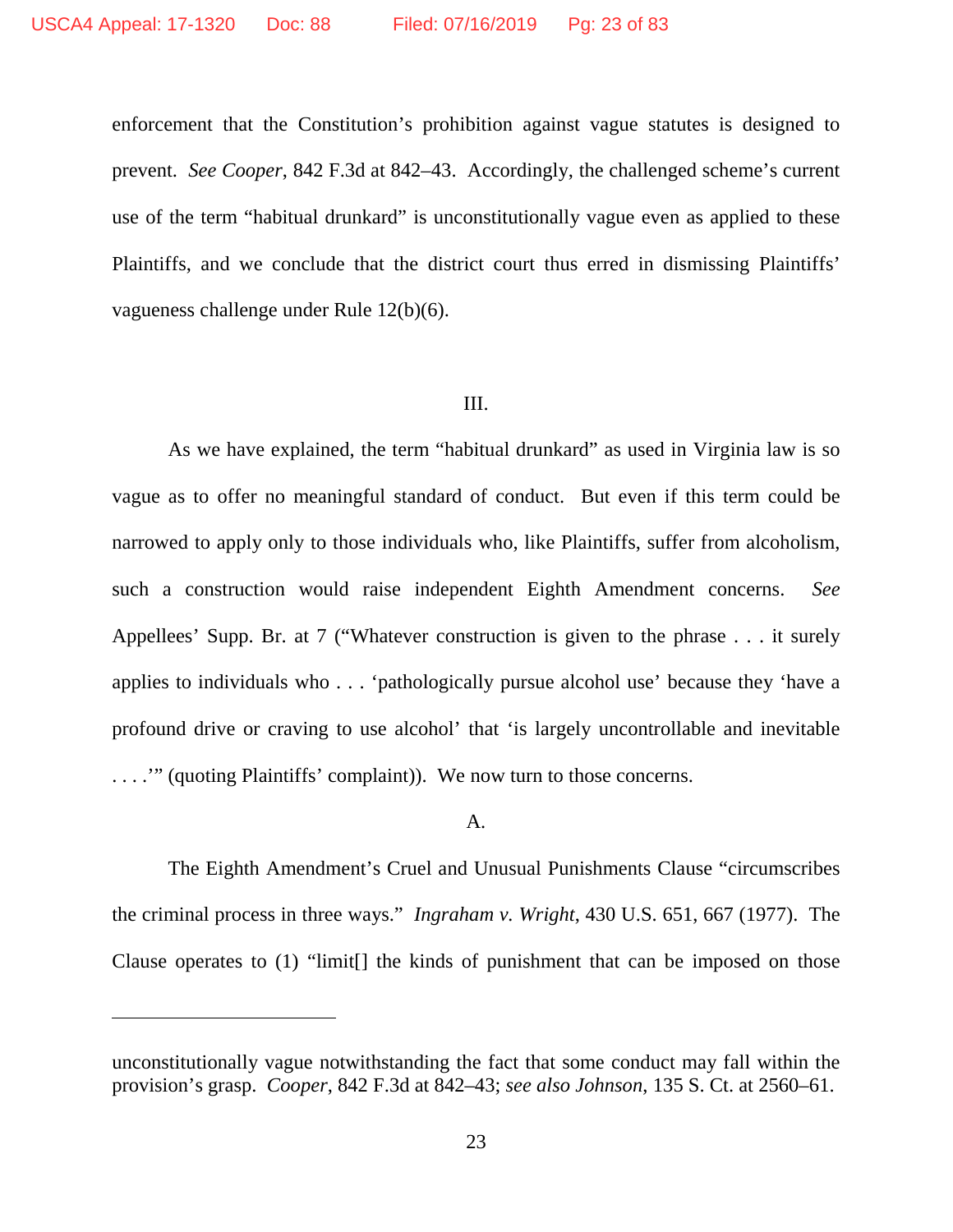convicted of crimes," (2) "proscribe[] punishment grossly disproportionate to the severity of the crime," and (3) "impose[] substantive limits on what can be made criminal and punished as such." *Id*.

Plaintiffs' Eighth Amendment challenge rests on the third limitation. This restriction is "one to be applied sparingly," *id*., for a state of course has broad authority to define and prosecute criminal offenses. But a state's power to punish is not boundless, as the Supreme Court made clear more than fifty years ago.

The Court then held that a California statute that criminalized addiction "to the use of narcotics" violated the third limitation. *See Robinson v. California*, 370 U.S. 660, 660, 667 (1962); *see also Ingraham*, 430 U.S. at 667. Rejecting the state's contention that this prohibition constituted a valid exercise of its police power, the Court reasoned that a narcotics addiction was an illness, and "a state law which imprison[ed] a person thus afflicted as a criminal" constituted cruel and unusual punishment. *Robinson*, 370 U.S. at 666–67.

1.

In *Robinson*, the Supreme Court held that a state may not, consistent with the Eighth Amendment, punish an individual for being addicted to narcotics. Speaking for the Court, Justice Stewart explained that "at th[at] moment in history" no state would "attempt to make it a criminal offense for a person to be mentally ill, or a leper, or to be afflicted with a venereal disease." *Id*. at 666. Rather, "a law which [would make] a criminal offense of such a disease would doubtless be universally thought to be an infliction of cruel and unusual punishment in violation of the Eighth and Fourteenth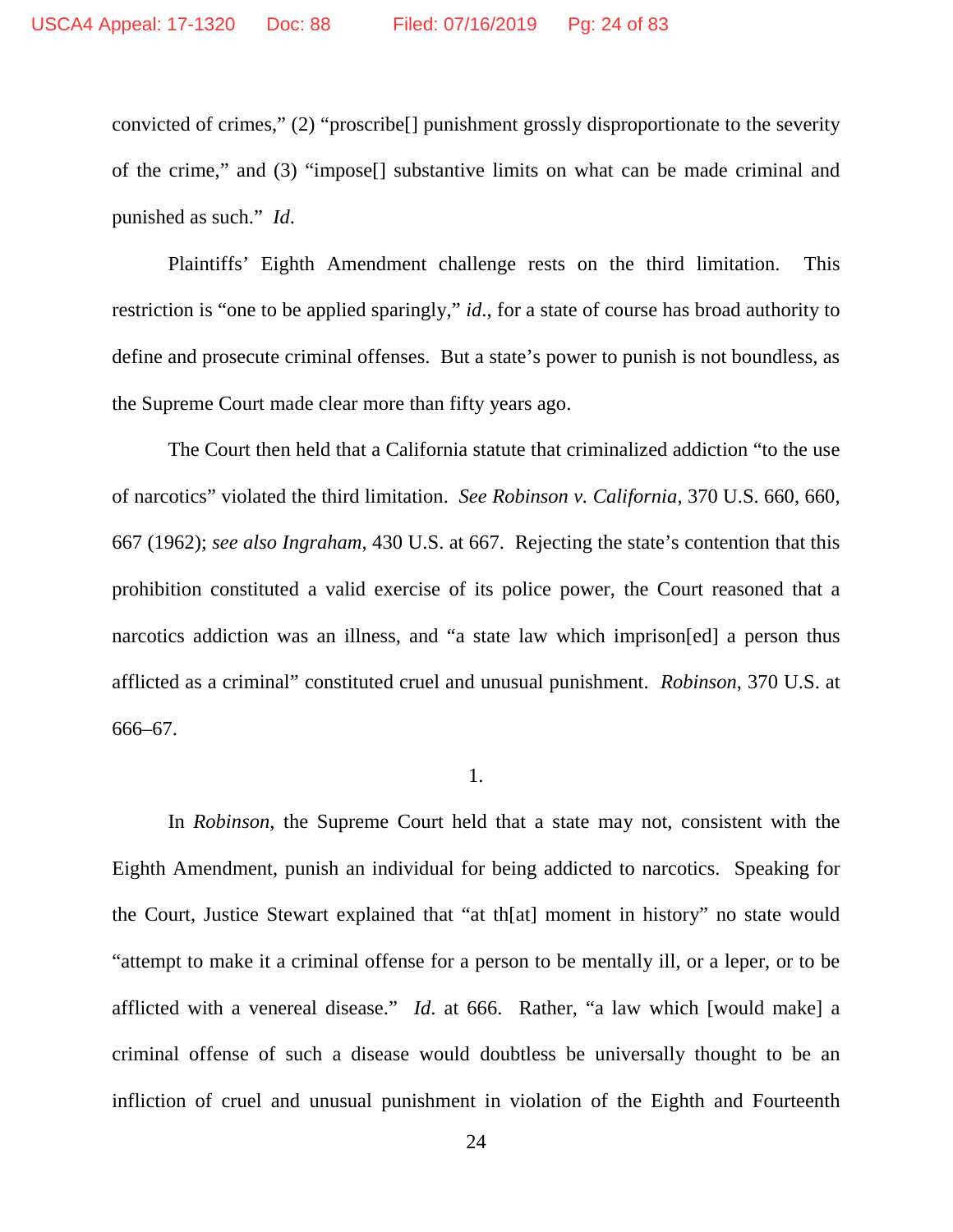Amendments." *Id*. This was so, the Court held, because a state could not, consistent with the Constitution, punish a person for an illness. *See id*. at 667. In so holding, the *Robinson* Court expressly noted, as the state there recognized, that just as a "narcotic addict" is "in a state of mental and physical illness[,] [s]o is an alcoholic." *See id*. at 667 n.8.

Six years after the Supreme Court decided *Robinson*, the Court considered a challenge to a Texas statute that criminalized public intoxication. *Powell v. Texas*, 392 U.S. 514 (1968). The defendant, an alcoholic individual who was *not* homeless, argued that the Texas statute, like the statute in *Robinson*, punished an illness over which he had no control and so violated the Eighth Amendment. In a fractured decision (4–1–4), the Supreme Court affirmed Powell's conviction.

Four Justices in *Powell* interpreted *Robinson* to prohibit only the criminalization of "mere status." *Id*. at 532 (Marshall, J.) (plurality opinion). In their view, the Texas statute withstood constitutional challenge because it criminalized the *act* of being intoxicated in public rather than the *status* of alcohol addiction. These Justices did not suggest that alcoholism was not an illness. Nor did they contend that the Eighth Amendment allowed a state to prosecute an individual merely for being an alcoholic. Rather, they concluded that the Texas statute, unlike the law at issue in *Robinson*, did not criminalize "being an addict" or "being a chronic alcoholic." *Id*.

Four Justices voted to reverse Powell's conviction. Writing for the dissent, Justice Fortas explained that *Robinson* compelled this result because it stood for a principle at "the foundation of individual liberty and the cornerstone of the relations between a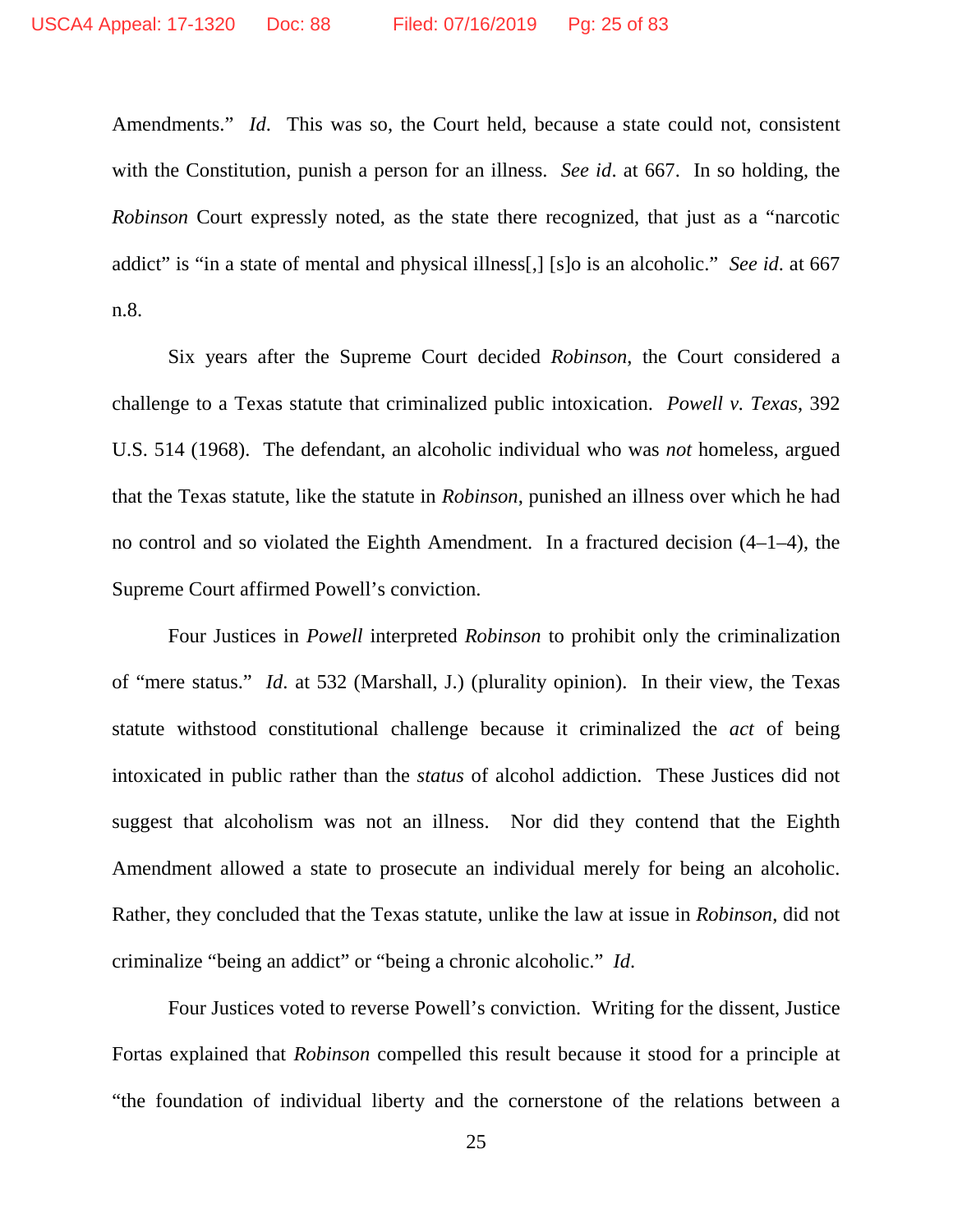civilized state and its citizens": the principle that "[c]riminal penalties may not be inflicted upon a person for being in a condition he is powerless to change." *Id*. at 567 (Fortas, J., dissenting, joined by Douglas, Brennan, & Stewart, JJ.)*.* Because Powell an alcoholic — "was powerless to avoid drinking" and "once intoxicated, he could not prevent himself from appearing in public places," these Justices would have found Powell's conviction violated the Eighth Amendment. *Id*. at 568–70. The dissenters believed that "the essential constitutional defect . . . [was] the same as in *Robinson*, for in both cases the particular defendant was accused of being in a condition which he had no capacity to change or avoid." *Id.* at 567–68.

Justice White provided the decisive fifth vote to uphold Powell's conviction. In doing so, however, Justice White expressly rejected the act-status rationale adopted by the plurality and advocated by our dissenting colleagues. *See id.* at 548–49 (White, J., concurring in the result).<sup>13</sup> As Justice White explained:

Unless *Robinson* is to be abandoned, the use of narcotics by an addict must be beyond the reach of the criminal law. Similarly, the chronic alcoholic with an irresistible urge to consume alcohol should not be punishable for drinking or for being drunk.

<span id="page-25-0"></span> <sup>13</sup> Under the rule set forth in *Marks v. United States*, 430 U.S. 188 (1977), Justice White's opinion constitutes the holding of the Court. The *Marks* rule teaches that "[w]hen a fragmented Court decides a case and no single rationale explaining the result enjoys the assent of five Justices, the holding of the Court may be viewed as that position taken by those Members who concurred in the judgments on the narrowest grounds." *Id.* at 193 (internal quotation marks and alterations omitted); *cf. Hughes v. United States*, 138 S. Ct. 1765, 1771–72 (2018). As the parties agree, *see* Reh'g Petition at 15; Reh'g Opp. at 10, this rule requires us to treat Justice White's concurrence, the narrowest ground supporting the Court's judgment, as "the holding of the Court." *Marks*, 430 U.S. at 193.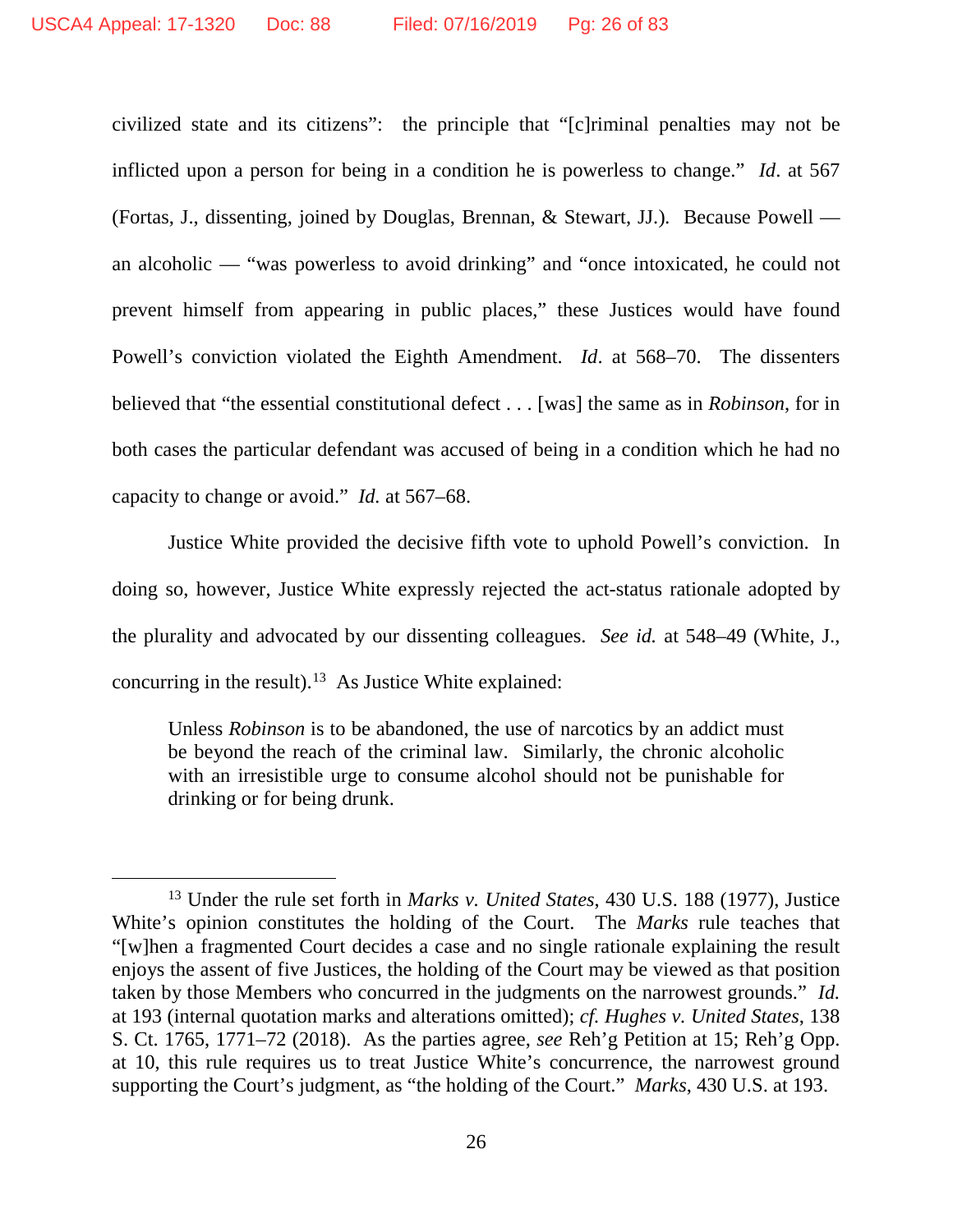*Id.* Agreeing with the four dissenters, Justice White concluded that the critical question was not whether the state statute punished an "act" or a "status," but rather "whether volitional acts brought about the 'condition'" of public intoxication and "whether those [volitional] acts [were] sufficiently proximate to the 'condition.'" *Id*. at 550 n.2. Finding that Powell had not made the necessary evidentiary showing, Justice White voted to narrowly affirm his public intoxication conviction. *Id.* at 554.

In reaching this conclusion, Justice White specifically contemplated a case, like the one at hand, in which no volitional act was required for conviction. In the context of the public intoxication statute at issue there, he explained that "chronic alcoholics must drink and hence must drink *somewhere*," and while many chronic alcoholics "ha[d] homes, many others [did] not." *Id.* at 551 (emphasis added). Thus, if individuals could show *both* "that resisting drunkenness [was] impossible *and* that avoiding public places when intoxicated [was] also impossible," a statute banning public drunkenness would be unconstitutional as applied to them. *Id*. (emphasis added). In those circumstances, the statute would, in effect, "ban[] a single act for which [homeless alcoholics] may not be convicted under the Eighth Amendment — the act of getting drunk." *Id*. To do so, Justice White concluded, would punish "addiction under a different name." *Id*. at 548.

2.

Applying the teachings of *Robinson* and *Powell* to the factual allegations in Plaintiffs' complaint, we can only conclude that — even assuming the term "habitual drunkard," as used in Virginia law, could be limited to alcoholics — Plaintiffs have alleged a viable claim for relief under the Eighth Amendment. Plaintiffs allege they are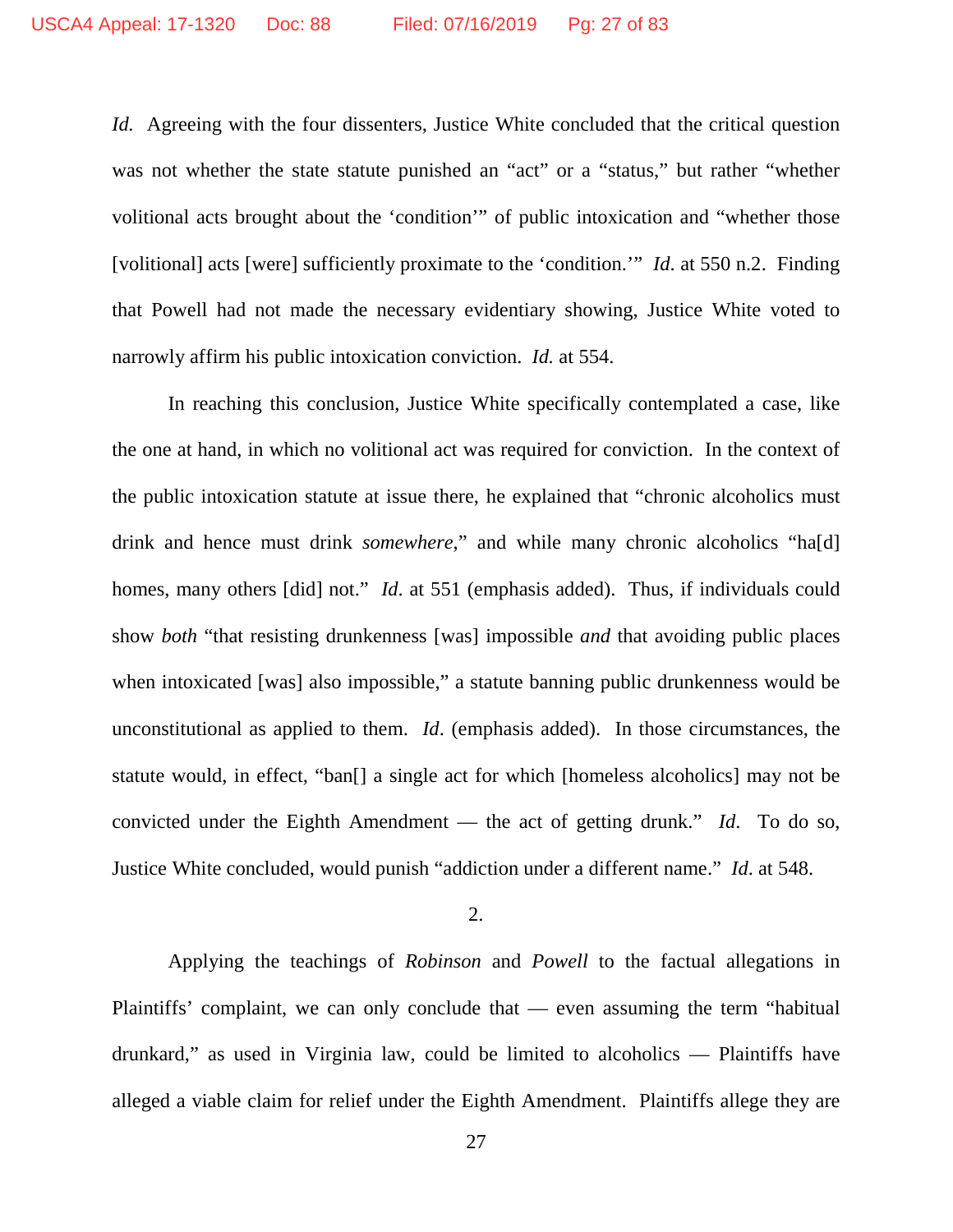addicted to alcohol and that this addiction, like narcotics addiction, is an illness. They allege that their addiction causes them to "pathologically pursue alcohol use," without any volitional control over their drinking.

Plaintiffs thus allege that the challenged Virginia scheme targets them for special punishment for conduct that is both *compelled by their illness* and is *otherwise lawful* for all those of legal drinking age.<sup>14</sup> If true, the challenged scheme indeed violates the Eighth Amendment as applied to Plaintiffs. *See Powell*, 392 U.S. at 551 (White, J., concurring in the result) (where "resisting drunkenness [was] impossible and . . . avoiding public places when intoxicated [was] also impossible," conviction for being drunk in public would violate Eighth Amendment); *Robinson*, 370 U.S. at 666 ("[A] law which made a criminal offense of . . . a disease would doubtless be universally thought to be an infliction of cruel and unusual punishment . . . .").

To avoid this straightforward result, Virginia argues that its statutory scheme is consistent with both *Powell* and *Robinson*. In doing so, the Commonwealth primarily seeks to narrow the scope of *Powell*, and secondarily asserts that its interdiction scheme punishes actions rather than "being" and so comports with *Robinson*. Both efforts fail.

<span id="page-27-0"></span> <sup>14</sup> As noted above, Plaintiffs allege that the Virginia statute targets *homeless* alcoholics, rather than *all* alcoholics. *See supra* note 10. But this allegation is immaterial to Plaintiffs' Eighth Amendment challenge because, as the Commonwealth explains, its statutory scheme, unlike that at issue in *Powell*, is not limited to outdoor or public conduct. Reh'g Opp. at 5–6. What matters under the Eighth Amendment is that Plaintiffs allege that the Commonwealth has singled them out for special punishment for otherwise lawful conduct that is compelled by their illness.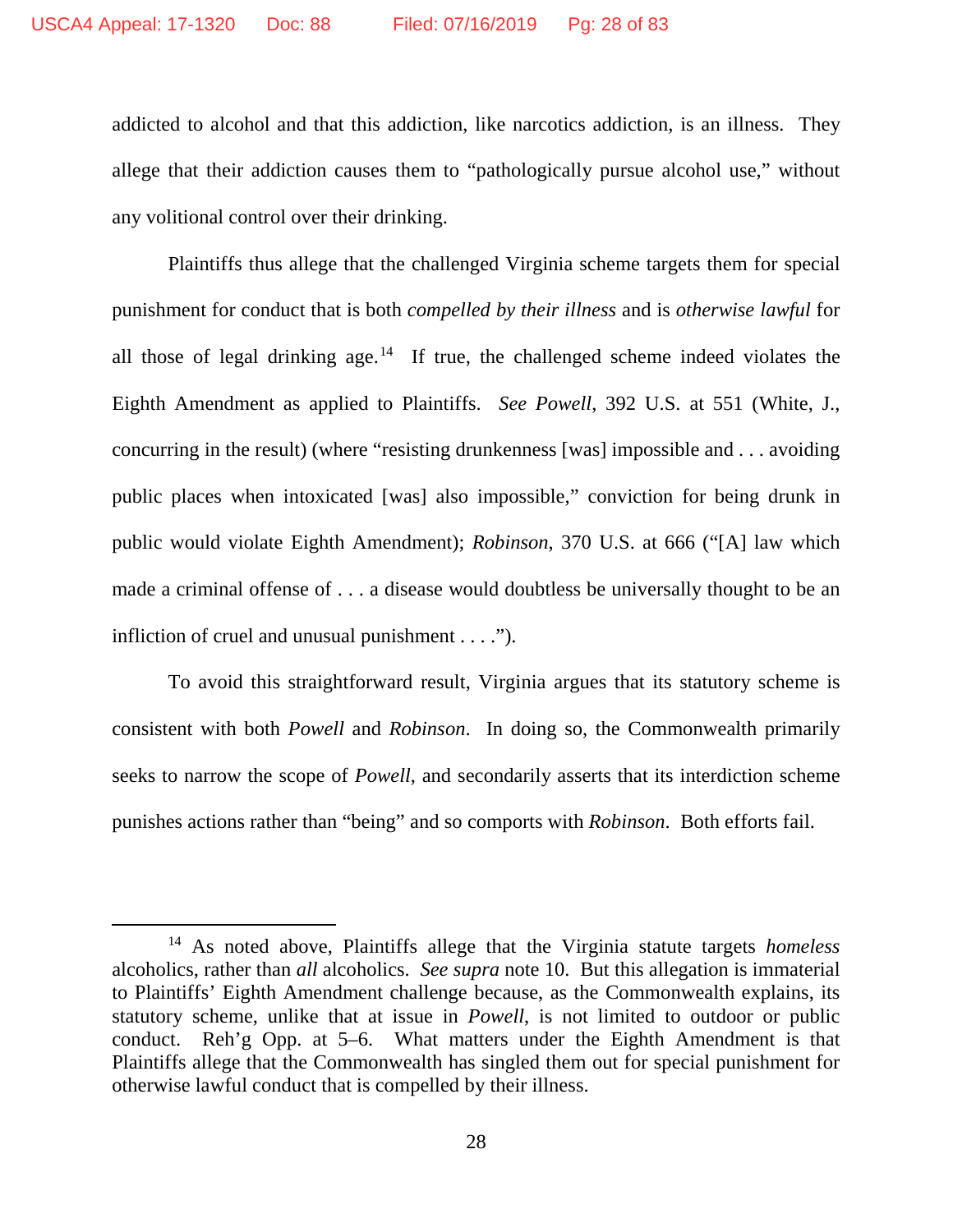As to *Powell*, the Commonwealth concedes that Justice White's concurrence "offers the narrowest basis for the Court's fractured decision," and so is controlling under the *Marks* rule. Reh'g Opp. at 10; *see Marks*, 430 U.S. at 193. The Commonwealth contends, however, that most of Justice White's opinion is "dicta." Reh'g Opp*.* at 11–12. According to the Commonwealth, the *Marks* rule only requires us to adhere to Justice White's concurrence to the extent that when an "offense involves at least one volitional element, the Eighth Amendment does not bar criminal prosecution." *Id.* at 12. In Virginia's view, we are free to ignore the rest. *Id*.

Even if we were to accept the Commonwealth's characterization that Justice White's controlling analysis — including his rejection of the act-status distinction on which the Commonwealth and our dissenting colleagues now rely — constitutes "dicta," we cannot agree that we are free to ignore it. To the contrary, we routinely afford substantial, if not controlling deference to dicta from the Supreme Court. *See, e.g.*, *NLRB v. Bluefield Hosp. Co., LLC*, 821 F.3d 534, 541 n.6 (4th Cir. 2016); *McCravy v. Metro. Life Ins. Co.*, 690 F.3d 176, 181 n.2 (4th Cir. 2012). Respect for the rule of law demands nothing less: lower courts grappling with complex legal questions of first impression must give due weight to guidance from the Supreme Court, so as to ensure the consistent and uniform development and application of the law.

Such deference seems particularly warranted here, given that the "dicta" the Commonwealth urges us to disregard was so central to Justice White's result. This is not a case where a single jurist offered his unsolicited views on a tangential issue in passing. To the contrary, Justice White made clear that he voted to affirm Powell's conviction *not*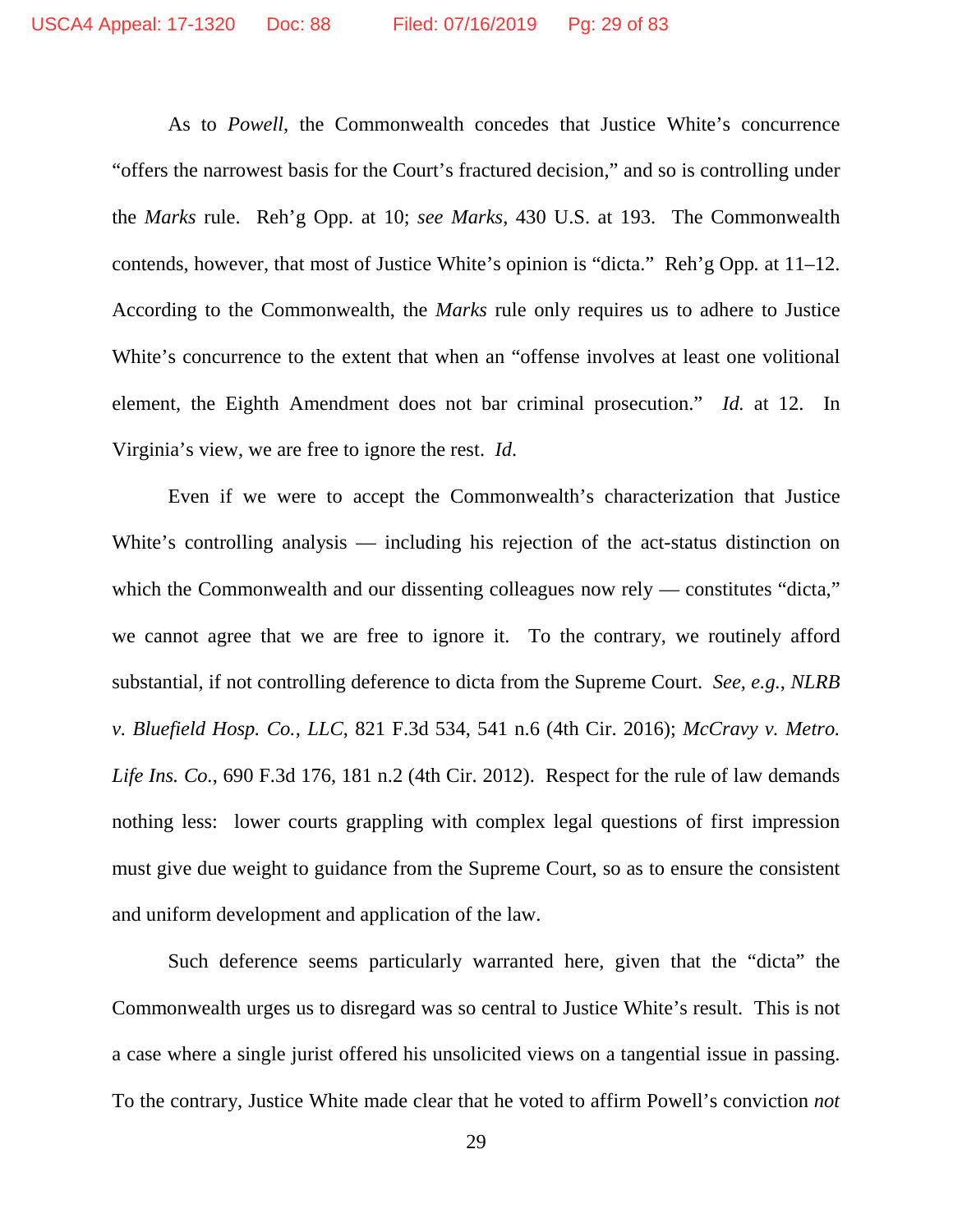because of the act-status theory relied on by the plurality, but *solely* because Powell had not produced facts establishing the involuntariness of his public alcoholism. *See Powell*, 392 U.S. at 549 n.1 (White, J., concurring in the result).<sup>15</sup> And Justice White's view as to the crucial importance of this fact was shared by four other Justices. [16](#page-29-1) Particularly under these circumstances, we cannot accept the Commonwealth's invitation to cast aside the reasoning underlying what it concedes is the controlling opinion in *Powell*.

Moreover, even if we were free to narrow *Powell* to the one-sentence holding that the Commonwealth advances, *Robinson* would require the same result. Plaintiffs allege that their drinking is not "voluntary" and, thus, this case does not "involve[] at least one volitional element." Reh'g Opp. at 12. At the motion to dismiss stage, we must take Plaintiffs' allegations as true, and these allegations place us squarely within the holding

<span id="page-29-0"></span><sup>&</sup>lt;sup>15</sup> Justice White's disagreement with the dissenters thus turned on whether Powell had made a sufficient showing *in his case* to challenge his conviction. *Compare id*. at 568 & n.31 (Fortas, J., dissenting, joined by Douglas, Brennan, & Stewart, JJ.) (adopting trial judge's findings), *with id*. at 549 (White, J., concurring in the result) (reasoning "[n]othing in the record before the trial court supports the" conclusion that "Powell was a chronic alcoholic with a compulsion . . . to frequent public places when intoxicated"), *and id*. at 521 (plurality op.) ("Whatever else may be said of them, those are not 'findings of fact' in any recognizable, traditional sense in which that term has been used . . . ."). As to the substantive limits imposed by the Eighth Amendment, Justice White's views aligned far more with the dissent than the plurality.

<span id="page-29-1"></span><sup>16</sup> We note that Justice (then-Judge) Kavanaugh has suggested that under a faithful application of the *Marks* rule, such views, if shared by five Justices, are binding on lower courts. *See United States v. Duvall*, 740 F.3d 604, 616 (D.C. Cir. 2013) (Kavanaugh, J., concurring in the denial of rehearing en banc) (arguing "lower court[s] . . . must strive to reach the result that a majority of the Supreme Court would have reached in the current case" by "run[ning] the facts and circumstances of the current case through the various tests articulated by the Supreme Court in the binding case"). We need not determine today whether this is the proper reading of *Marks*, as our result would be the same in any event.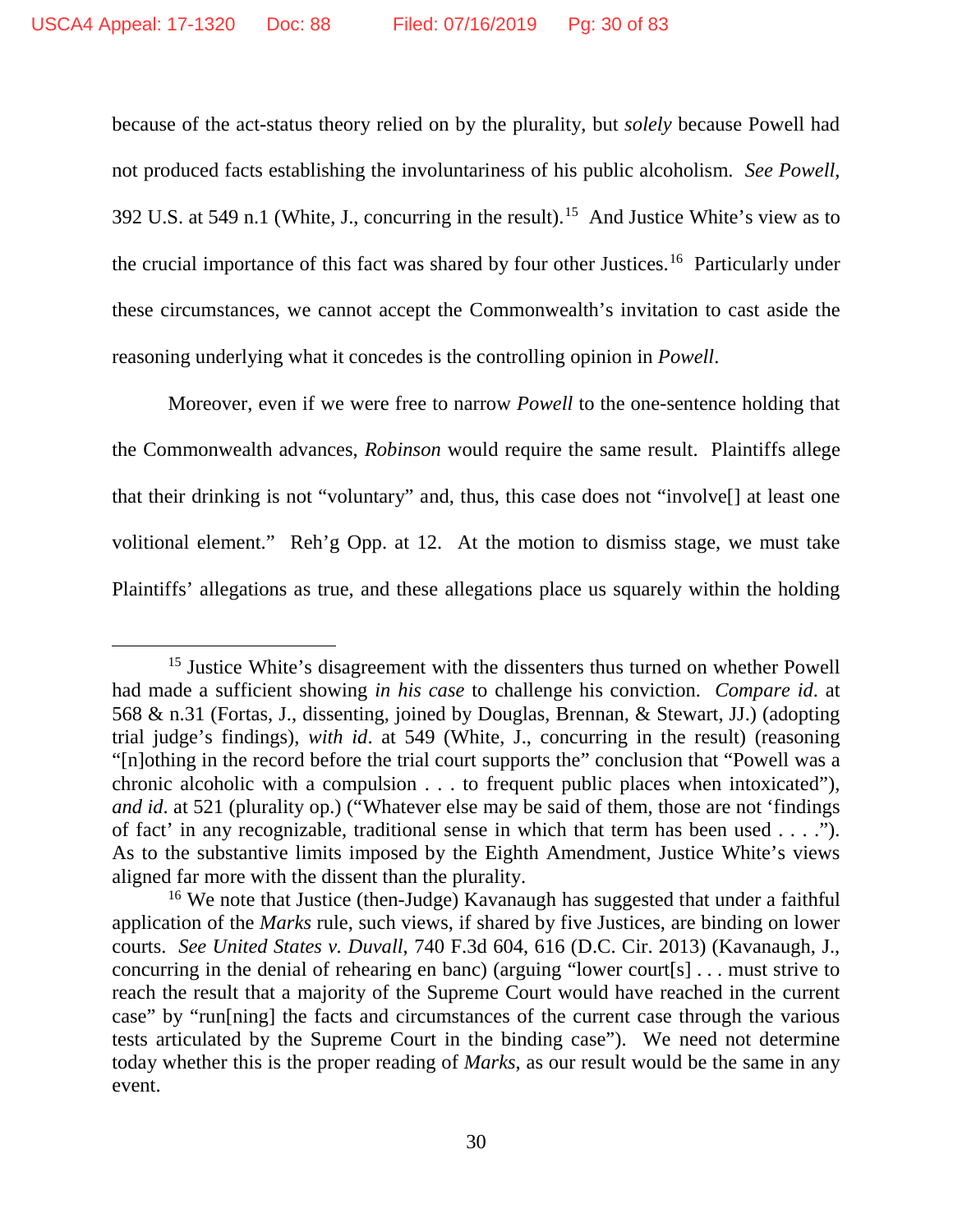of *Robinson*, which bars Virginia from criminalizing Plaintiffs' illness.[17](#page-30-0) In fact, four years after *Robinson*, this Court applied that case to hold that "punish[ing] an involuntary symptom of a status" — namely, enforcing a criminal "public intoxication" statute against a "chronic alcoholic" — was unconstitutional. *Driver v. Hinnant*, 356 F.2d 761, 765 (4th Cir. 1966).<sup>18</sup> That principle applies in equal force today.

In arguing to the contrary, the Commonwealth heavily relies on the fact that the challenged Virginia scheme operates in two steps. Recall that Virginia law first permits a court to enter a civil interdiction order "prohibiting the sale of alcoholic beverages . . . until further ordered" to a person who "has shown himself to be an habitual drunkard." Va. Code § 4.1-333(A). Then state law makes it a Class 1 misdemeanor — punishable by up to a year in jail, *see* Va. Code § 18.2-11(a) — for an interdicted person to "possess any alcoholic beverages" or to "consume, purchase or possess, or attempt to consume, purchase or possess, any alcoholic beverage," Va. Code §§ 4.1-322, 4.1-305.

<span id="page-30-0"></span><sup>&</sup>lt;sup>17</sup> The principal dissent suggests that our interpretation of this precedent "runs" headlong into a large chorus of circuit court opinions" holding to the contrary. Far from it. Of the four cases the principal dissent cites in support of this assertion, two erroneously treated the plurality opinion in *Powell* as the holding of the Court, *see Fisher*, 639 F.2d at 192; *United States v. Stenson*, 475 F. App'x 630, 631 (7th Cir. 2012), and two are cursory and unpersuasive decisions from the same circuit, *see Joel v. City of Orlando*, 232 F.3d 1353, 1362 (11th Cir. 2000); *United States v. Benefield*, 889 F.2d 1061, 1064 (11th Cir. 1989). In fact, the only other circuit to squarely confront the issue has arrived at the same conclusion we reach here. *See Martin v. City of Boise*, 920 F.3d 584, 616–17 (9th Cir. 2019).

<span id="page-30-1"></span><sup>&</sup>lt;sup>18</sup> After affirming the constitutionality of this Virginia statute on vagueness and Eighth Amendment grounds, the *Fisher* court compounded its error by adopting the district court's suggestion that *Powell* "overruled and made inapplicable the holding. of *Driver*." *Fisher*, 486 F. Supp. at 316. As we have explained, Justice White's controlling opinion in *Powell* did no such thing.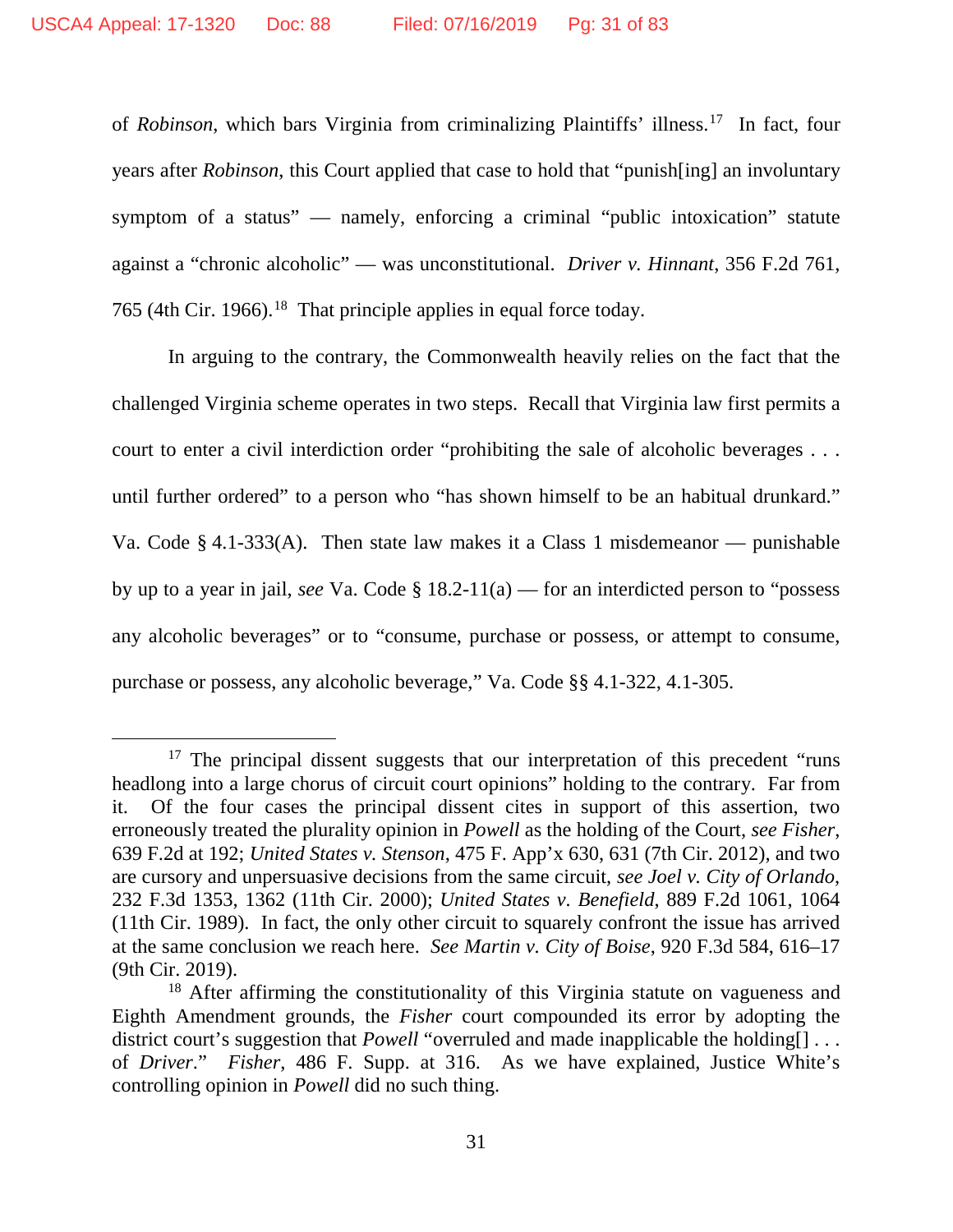Virginia's two-pronged statutory scheme may be less direct than the statute at issue in *Robinson*, but it yields the same result: it effectively criminalizes an illness. *Robinson*, 370 U.S. at 667–68. If the statute challenged in *Robinson* had instead allowed California to "interdict" prescription drug addicts and then arrest interdicted addicts for filling those prescriptions, the statute *effectively* would also have criminalized "being addicted to narcotics" even if it *nominally* punished only filling prescriptions. Such a statute would surely be just as unconstitutional as the statute in *Robinson*, and for precisely the same reasons.

Similarly, although Virginia's statutory scheme may nominally penalize "possession" or "consumption," even a sufficiently definite construction limited to alcoholics effectively targets and punishes Plaintiffs based on their illness, which *Robinson* holds violates the Eighth Amendment. [19](#page-31-0) As Justice White explained, the thin distinction between "hav[ing] an irresistible compulsion" and "yield[ing] to such a compulsion" is not one of constitutional magnitude under *Robinson*. *See Powell*, 392 U.S. at 548 (White, J., concurring in the result). That the Commonwealth civilly brands

<span id="page-31-0"></span> <sup>19</sup> The dissents fundamentally err by presuming that the *Robinson* Court somehow embraced the act-status distinction on which the Commonwealth now relies. To do so, the dissents must ignore *Robinson*'s core holding: that a state may not, consistent with the Eighth Amendment, target a person for punishment based on an illness. *Robinson*, 370 U.S. at 666–67 (holding "a state law which imprisons a person" afflicted with an illness "inflicts a cruel and unusual punishment"). In his controlling opinion in *Powell*, Justice White recognized that the act-status distinction could not be squared with this core holding. 392 U.S. at 548–49 (White, J., concurring in the result) ("Unless *Robinson* is to be abandoned, . . . the chronic alcoholic with an irresistible urge to consume alcohol should not be punishable for drinking or for being drunk."). Thus, Justice White simply applied the Court's holding in *Robinson*; he did not alter that holding in *Powell* and neither do we.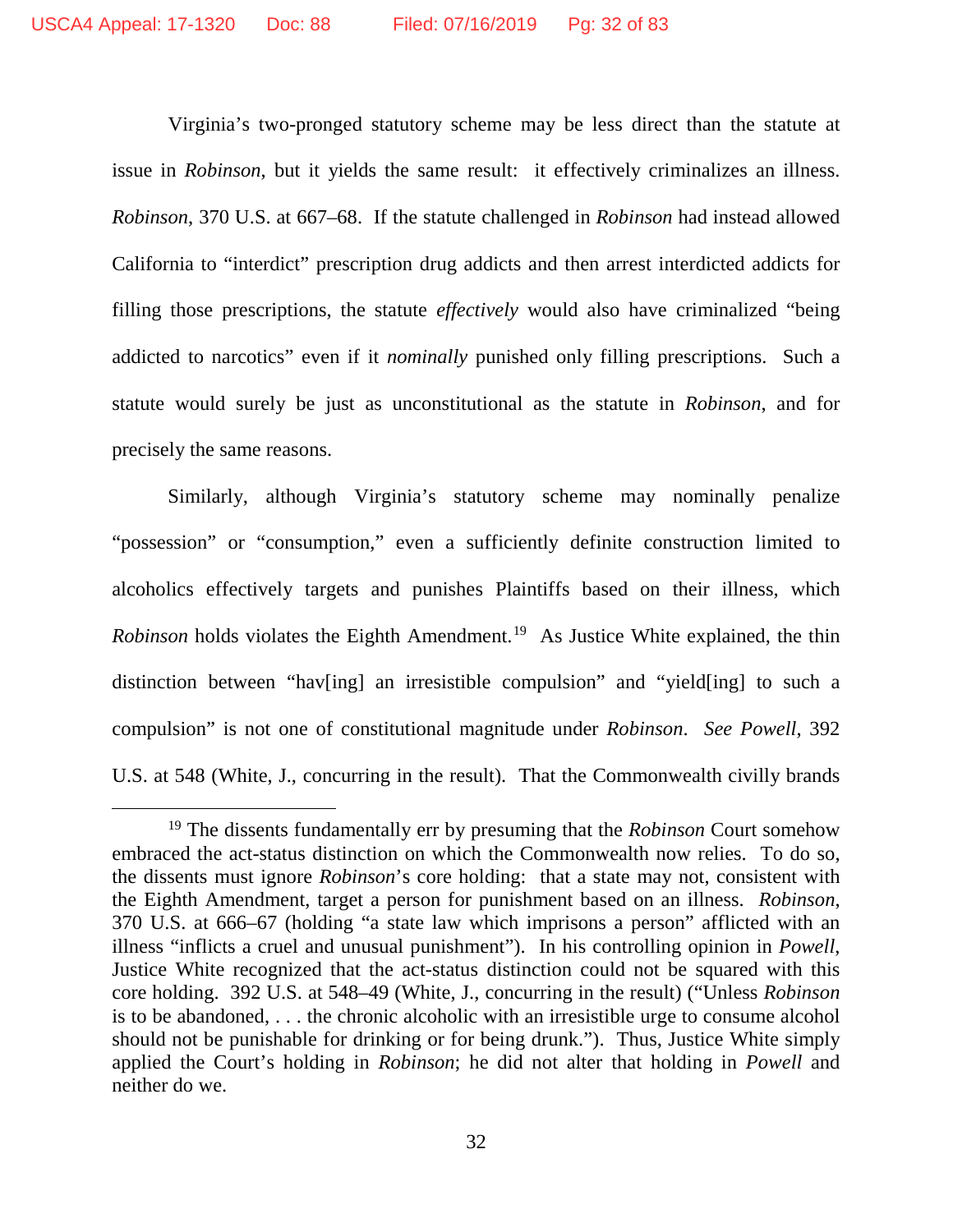alcoholics as "habitual drunkards" before prosecuting them for involuntary manifestations of their illness does nothing to cure the unconstitutionality of this statutory scheme. [20](#page-32-0)

We therefore conclude that, even if the term "habitual drunkard" could be construed to apply only to those who suffer from alcoholism, Plaintiffs have stated an independent claim that the challenged statute violates the Eighth Amendment.

B.

Our Eighth Amendment holding is narrow. Consistent with *Robinson* and *Powell*, Plaintiffs have limited their Eighth Amendment challenge to what they allege is targeted criminalization, in the first instance, of conduct that is an involuntary manifestation of their illness, and that is otherwise legal for the general population. Put differently, Plaintiffs allege that, as applied to them, the challenged statutory scheme threatens them with arrest and incarceration for conduct that is not proscribed as a consequence of a prior criminal conviction, does not rest on even a single volitional element, and is lawful for all others of legal drinking age.

Plaintiffs do not challenge the constitutionality of any restrictions imposed after conviction of a crime, and our holding does not prevent the government from utilizing

<span id="page-32-0"></span><sup>&</sup>lt;sup>20</sup> Only Virginia and Utah retain interdiction laws today, and it is unclear how one is interdicted under Utah law and to what extent the Utah statute is applied in practice. Utah Code § 32B-1-102. That the vast majority of states eschew interdiction schemes suggests another reason to doubt their constitutionality. *See Trop v. Dulles*, 356 U.S. 86, 100–01 (1958) (explaining that because "the words of the [Eighth] Amendment are not precise" and "their scope is not static[,] [t]he Amendment must draw its meaning from the evolving standards of decency that mark the progress of a maturing society").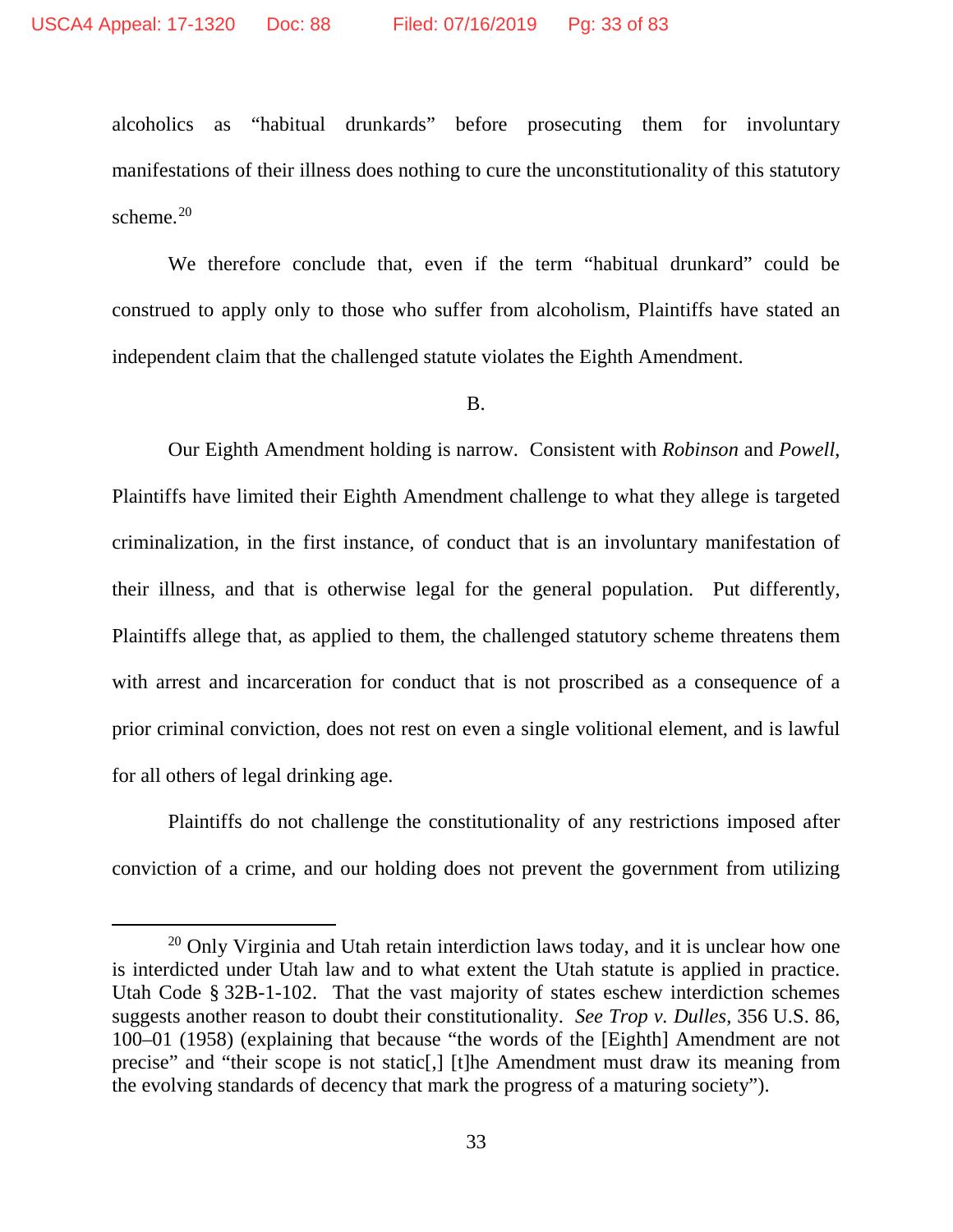such prophylactic measures to thwart criminal misconduct. Unquestionably, courts may restrict an individual's liberty pursuant to a criminal sentence, and (in some cases) may continue to do so after his formal sentence has concluded. Courts are thus entitled in appropriate cases to impose and enforce targeted restrictions as conditions of supervised release, probation, parole, or release from criminal custody, even on persons who suffer from certain illnesses. *See, e.g*., 18 U.S.C. § 3583(d) (permitting district courts to order conditions of supervised release that, among other things, "involve[] no greater deprivation of liberty than is reasonably necessary for the purposes set forth in" 18 U.S.C. §§ 3553(a)(2)(B)–(D)); 34 U.S.C. § 20913 (establishing sex offender registry); *id*. § 20911(1) (defining "sex offender" as "an individual who was convicted of a sex offense"). Plaintiffs' limited challenge does not implicate such post-conviction restrictions, nor does our holding cast any doubt on their continued viability.

Plaintiffs also wisely confine their Eighth Amendment challenge to conduct that is an involuntary manifestation of the very illness that triggers the Commonwealth's scheme. *Robinson*, *Powell*, and our holding here are so cabined. Thus, our analysis does not call into question substantive criminal laws, like penalties for underage drinking and prohibitions against driving while intoxicated, that do not involve conduct that is an *involuntary manifestation* of an illness. [21](#page-33-0)

<span id="page-33-0"></span> $21$  As noted above, the plaintiffs have not challenged the portion of the Virginia statutory scheme providing for the interdiction of individuals who have been convicted of driving while intoxicated. *See supra* note 1.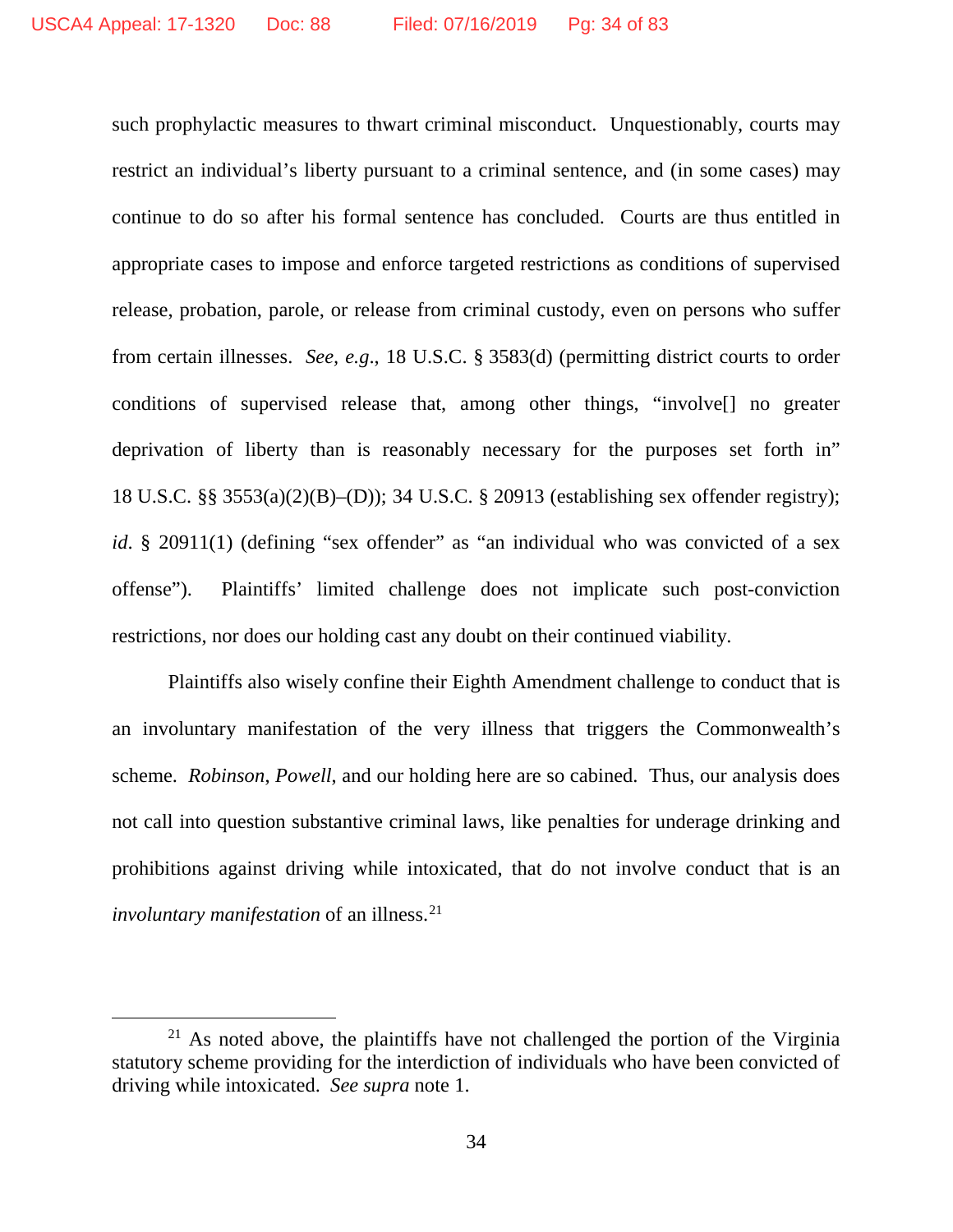Moreover, Plaintiffs do not seek an exemption from generally applicable criminal laws, and our reasoning does not offer them one. A state undoubtedly has the power to prosecute individuals, even those suffering from illnesses, for breaking laws that apply to the general population. That is so because such laws — even when enforced against sick people — reflect a state's considered judgment that some actions are *so dangerous* or contrary to the public welfare that they should lead to criminal liability *for everyone* who commits them. Faithfully following *Robinson* and *Powell*, as we do, does not provide an alcoholic escape from prosecution for such behavior. *See Powell*, 392 U.S. at 552 n.4 (White, J., concurring) (emphasizing that the Eighth Amendment does not bar a state from convicting "the heavily intoxicated, compulsive alcoholic . . . for committing crimes involving much greater risk to society"). Thus, contrary to the principal dissent's suggestion, our holding neither creates nor supports the notion of a nonvolitional defense against generally applicable crimes.

Finally, our holding does not unduly restrict "[t]he broad power of a State to regulate" alcohol within its borders. *Robinson*, 370 U.S. at 664. As the Court explained in *Robinson*, "[t]here can be no question of the authority of the state in the exercise of its police power to regulate the administration, sale, prescription and use of dangerous and habitforming drugs." *Id.* (internal quotation marks omitted). Nor does the Eighth Amendment tie the hands of state officials seeking to address the ill effects of alcoholism. "[T]he range of valid choice[s] which a State might make in this area is undoubtedly a wide one, and the wisdom of any particular choice within the allowable spectrum is not for us to decide." *Id*. at 665.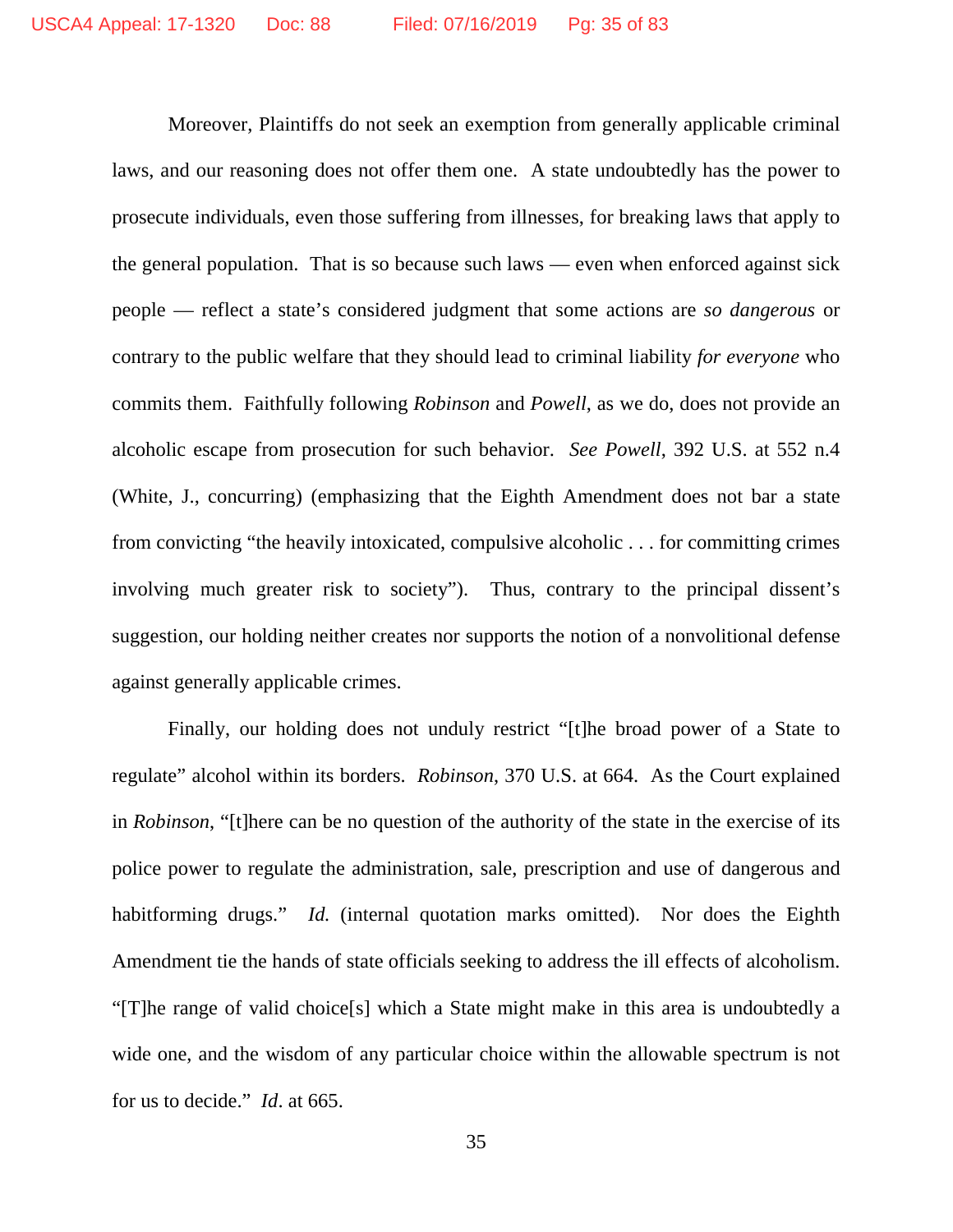What the Eighth Amendment cannot tolerate is the targeted criminalization of *otherwise legal* behavior that is an involuntary manifestation of an illness. Imprisonment for a short time — here, for not more than twelve months — does not, in the abstract, seem to be cruel or unusual punishment. But, as the Supreme Court in *Robinson* recognized, "[e]ven one day in prison would be a cruel and unusual punishment for the 'crime' of having a common cold." 370 U.S. at 667. If, as Plaintiffs allege, Virginia has in the challenged statutory scheme criminalized and punished otherwise legal behavior by them, and that behavior is an involuntary manifestation of their illness, then Virginia has imposed cruel and unusual punishment just as surely as California did in *Robinson*.

## IV.

In sum, we hold that the challenged Virginia statutory scheme is unconstitutionally vague, and that even assuming it could be limited to those suffering from alcoholism, Plaintiffs have stated an Eighth Amendment claim under both *Robinson* and *Powell*. In so holding, we expressly take the step the panel could not: we overrule our flawed decision in *Fisher*, 639 F.2d 191, which bound the district court in this case as to both claims.

In *Fisher*, we affirmed the constitutionality of the Virginia scheme "for reasons sufficiently stated by" the district court, *id*. at 192, thus adopting reasoning that rejected a vagueness challenge and incorrectly treated the plurality opinion in *Powell* as the holding of the Court without deference to, or even acknowledgment of, Justice White's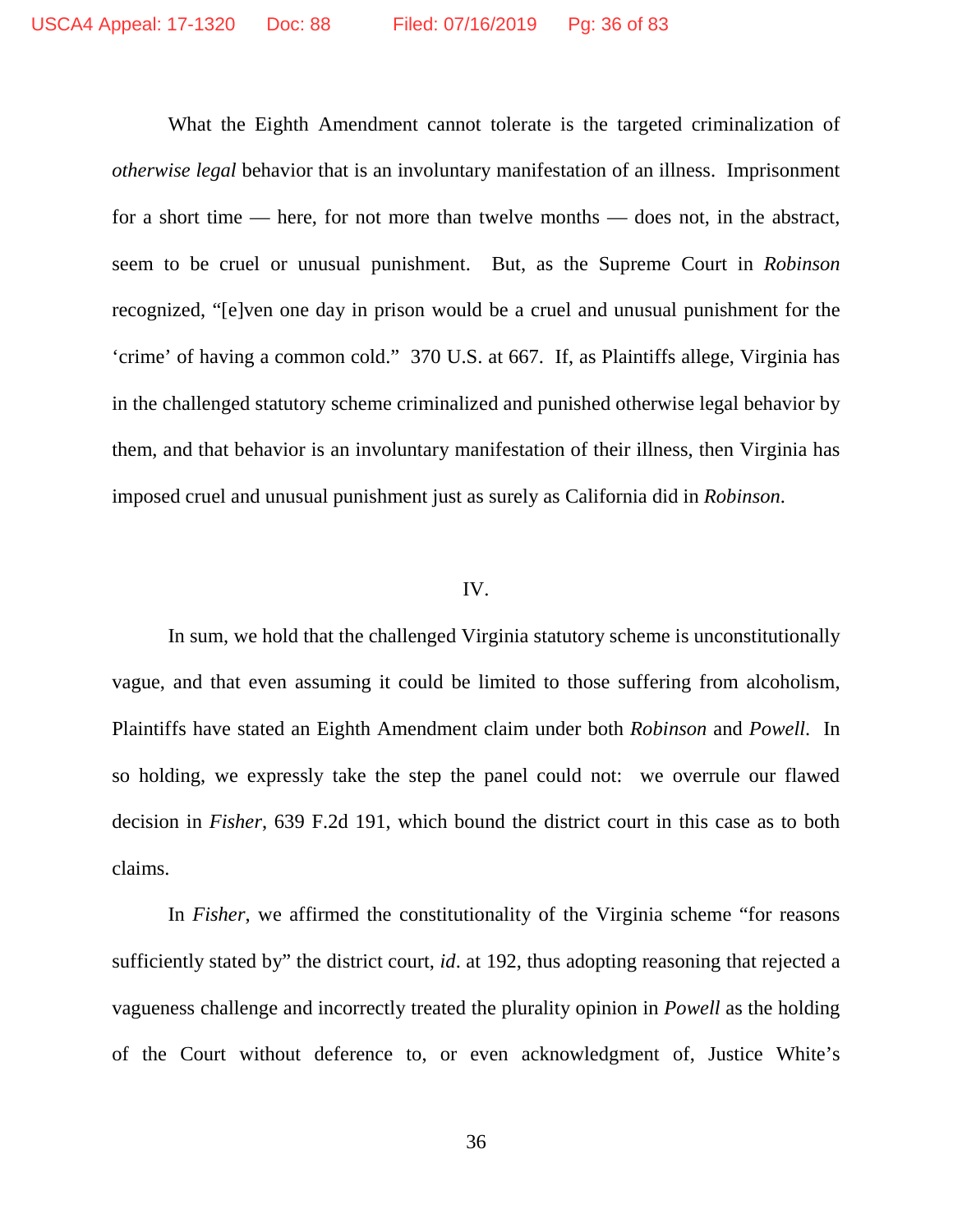controlling concurrence, *see Fisher*, 486 F. Supp. at 316. *Fisher* was wrong when decided, and we explicitly overrule it today.

Without question, the many homeless citizens of Virginia who struggle with the effects of alcohol on their mental and physical health are entitled to guidance and fair notice under the law. They have not been given such direction in the current version of this statutory scheme. While necessary changes in the law may not alter the choices that they make or enhance the quality of their life, at least the government will not be compounding their problems by subjecting them to incarceration based on the arbitrary enforcement of ambiguous laws or, at best, the targeted criminalization of their illnesses.

Accordingly, the judgment of the district court is reversed and the case is remanded for further proceedings consistent with this opinion.

#### *REVERSED AND REMANDED*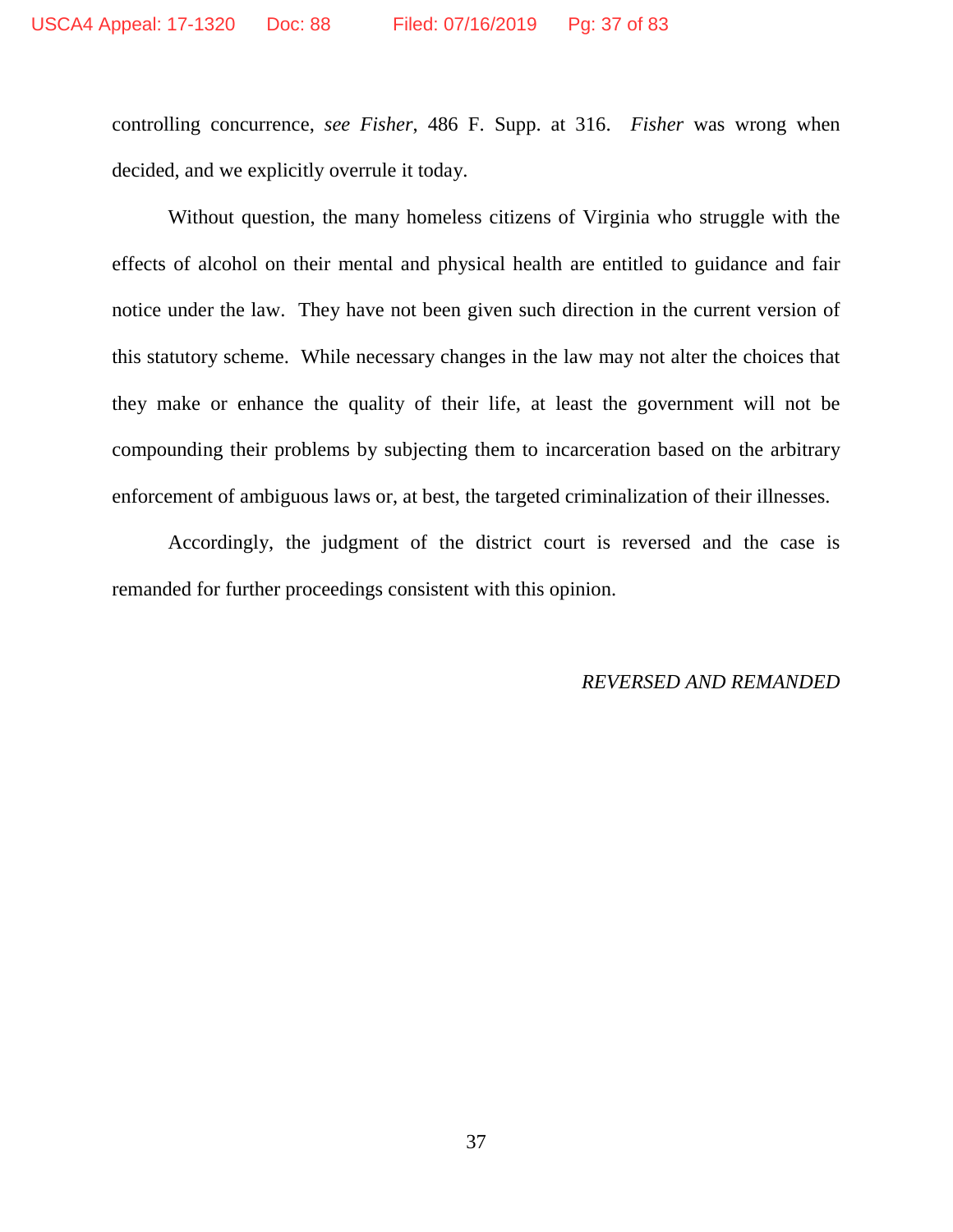# BARBARA MILANO KEENAN, Circuit Judge, with whom Judge MOTZ and Judge THACKER join, concurring:

In my view, the alarmist tone of the principal dissent warrants separate comment. Among other salvos, the principal dissent characterizes the majority opinion as "an assault upon the constitutional, democratic, and common law foundations of American civil and criminal law." Additional remarks include likening the members of the majority to "Caesar Augustus," accusing the majority of "usurp[ing] the American Constitution," and alleging that our decision today will exacerbate the abuse of women.

What were the principal dissenters reading when they reached these conclusions? Surely not the majority's opinion, addressing arguments that a Virginia statutory scheme is vague and targets homeless alcoholics based on their compulsion to consume alcohol.

I make these observations because I worry about the message that we convey to the public when we attempt to bolster a legal analysis by making assertions suggesting malfeasance by judges who disagree with our position. And what message do we send to trial judges and lawyers who know that such assertions are false? Will they view these broadsides as evidence of institutional disharmony? Such attacks are not part of a "vigorous exchange of views," but instead detract from any substantive analysis.

As judges, we all take our duty to faithfully interpret the law as a solemn obligation. That we reach different conclusions in applying the law to a given case should be of no moment. What is truly important is that we have a legal system that allows for good-faith disagreements and provides for further review by a higher court.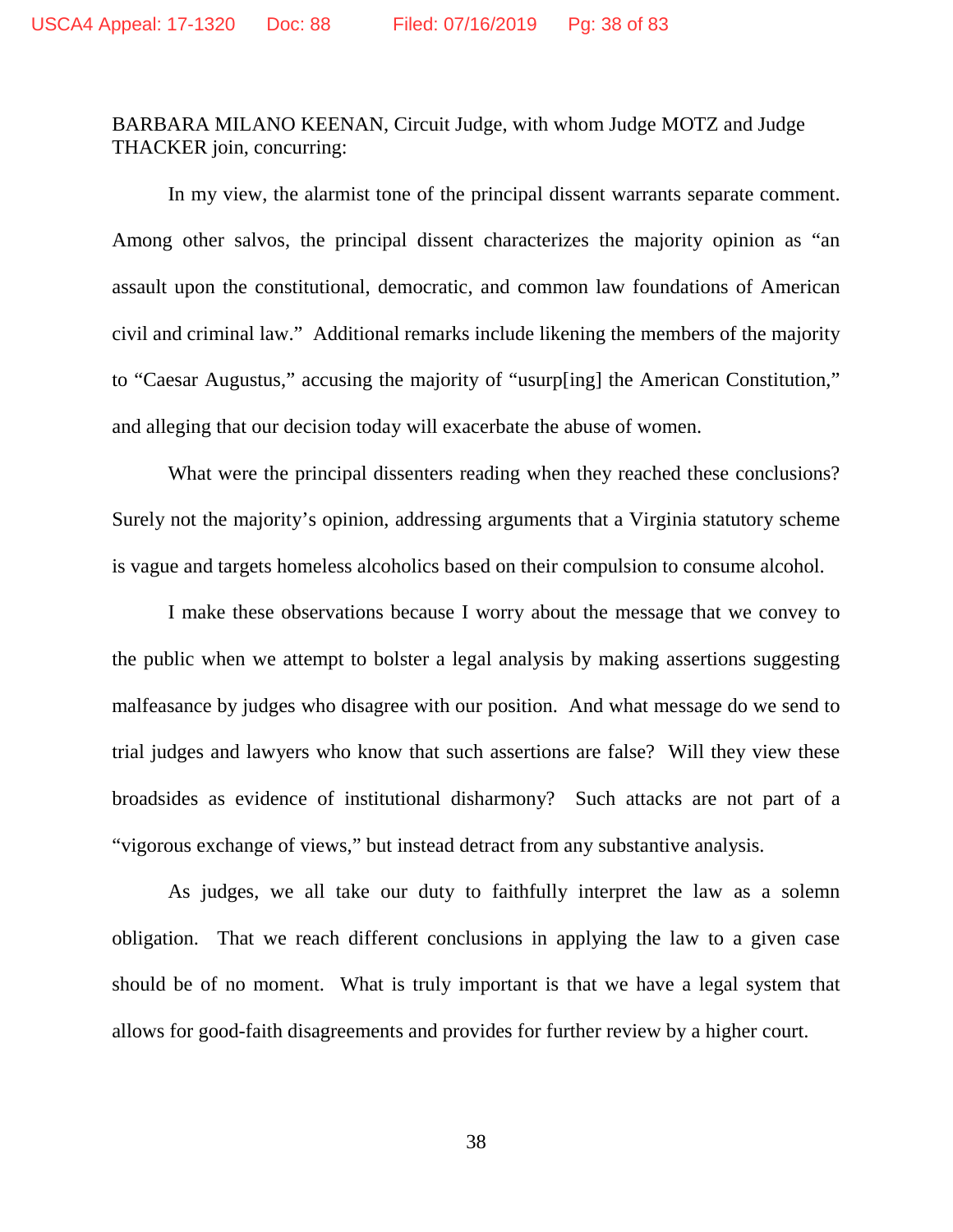Our Court has a cherished tradition of civility. In that spirit, I express hope that we will turn away from the use of inflammatory language, which diminishes the value of our work.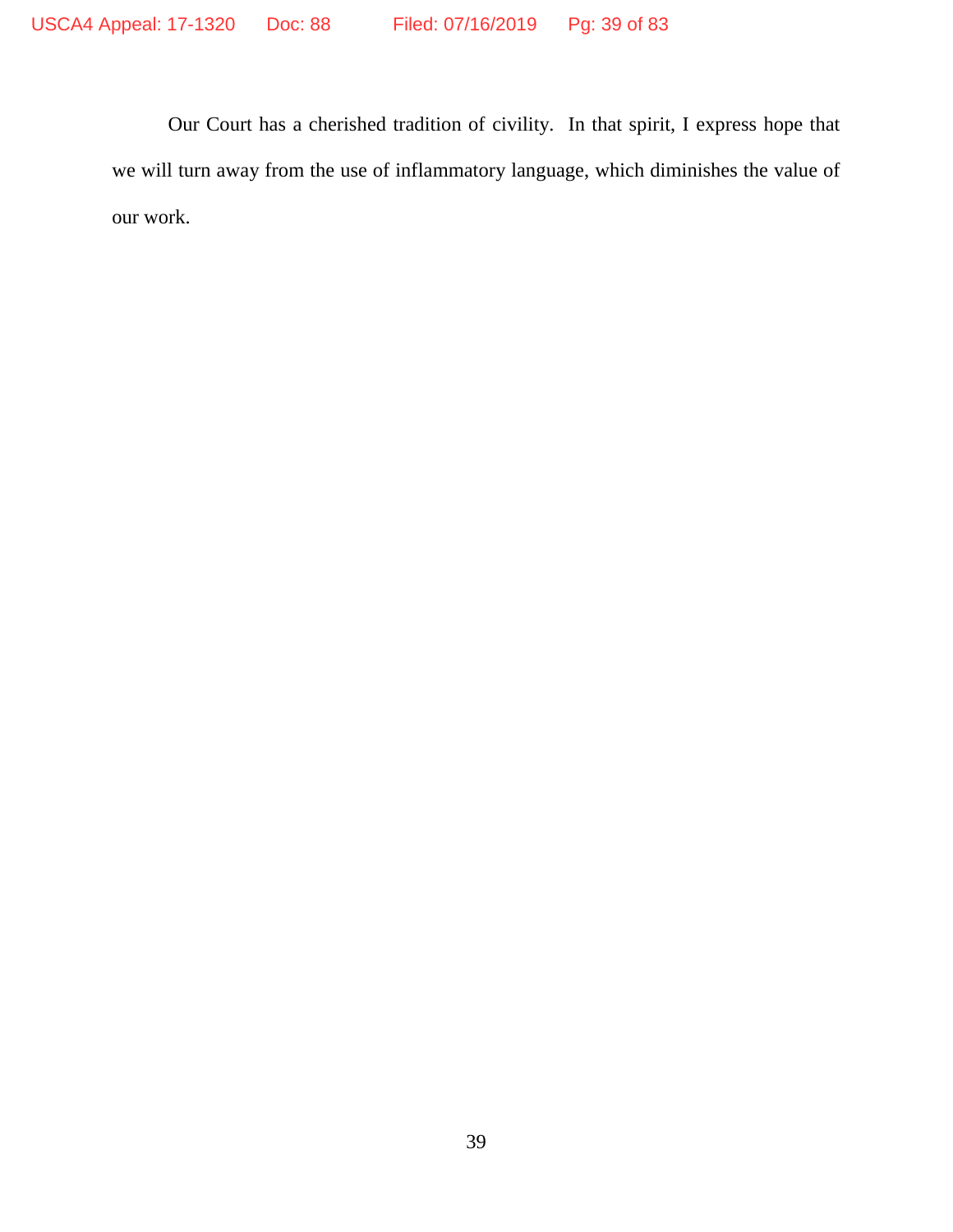## WILKINSON, Circuit Judge, with whom Judges NIEMEYER, AGEE, RICHARDSON, QUATTLEBAUM, and Senior Judge DUNCAN join, dissenting:

This ought to be a straightforward case. But the majority asks this court to take two unprecedented steps. First, it asks that we find—as no court previously has―that addiction gives rise to an Eighth Amendment right to abuse dangerous substances without the imposition of any criminal sanctions. Second, it insists that we expand vagueness doctrine to invalidate a civil statute that clearly delineates the conduct within its ambit.

The Eighth Amendment leaves to the states the decision as to which acts are worthy of the community's opprobrium. And so long as the state's proscriptions give sufficient notice of what acts are culpable, the vagueness doctrine does not stand in the way. The Virginia statutes at issue here prohibit specific acts regarding alcohol and do so for a variety of legitimate reasons. That should be all that is required.

Instead of simply applying the law as it is, my colleagues strive for something new; thrusting our court into not one, but two, jurisprudential quagmires. First, the majority has found—in the Eighth Amendment's prohibition on "cruel and unusual" punishments, of all places―constitutional protection for any act that is alleged to be "non-volitional," i.e. the result of some compulsion. Maj. Op. at 5. In doing so, it has discarded any pretense of a workable limiting principle, expanded the Eighth Amendment beyond any discernible limits, and overturned sixty years of controlling Supreme Court precedent (Part I).

Unfortunately, Supreme Court precedent will not be the only victim of this decision. The majority's new theory of the Eighth Amendment will foreclose a state's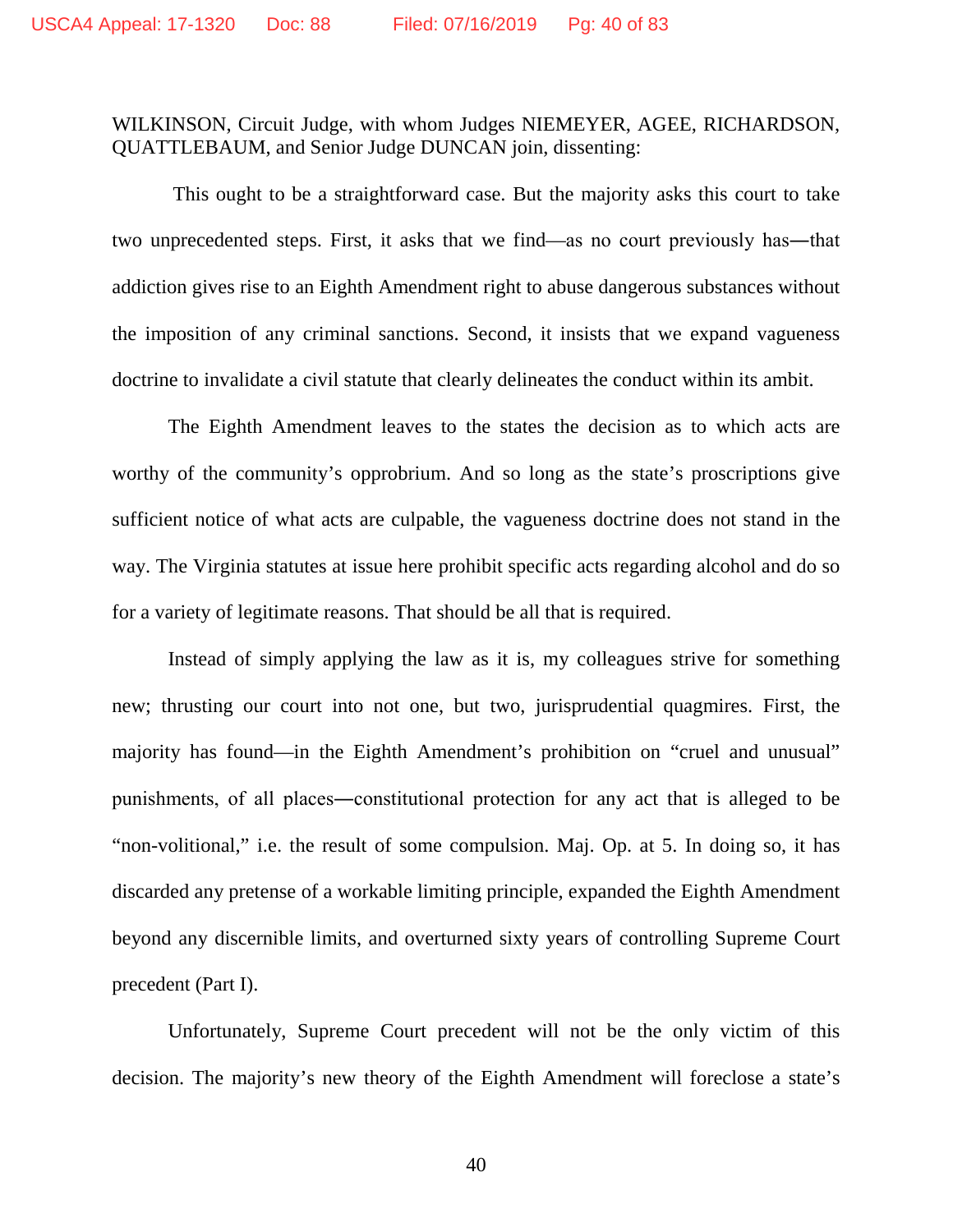ability to take reasonable steps to protect its citizens from serious and long recognized harms. The consequences will fall on the most vulnerable, especially the victims of domestic abuse and sexual assault. How ironic that the majority would stand on the cusp of the centennial of women's suffrage and deal a setback not only to the physical safety of women, but to their basic right to peace of mind (Part II). Its decision will also interject the federal courts into areas traditionally and wisely reserved for the states, subverting both the democratic process and dual sovereignty (Part III.A). The majority, moreover, has converted the Eighth Amendment into a constitutional provision for all seasons, designed to do what other constitutional provisions manifestly cannot (Part  $III.B$ ).

It is hard to believe a single decision could inflict more damage, but this one proceeds to do just that. The majority, in an alternative holding, invokes the Due Process Clause to contort vagueness doctrine beyond recognition. It takes what has heretofore been a limited principle and extends it to a civil statute that is not only clear on its face, but exists solely for the purpose of giving fair notice of what the law requires. The majority's notion of civil vagueness imperils a whole range of previously uncontroversial statutes (Part IV).

My colleagues in the majority strain to present this case as "narrow" and inconsequential; a judicial ticket good for one train only. Maj. Op. at 33. I am not comforted. There is nothing "narrow" about the majority's holding or its reasoning. This case is an assault upon the constitutional, democratic, and common law foundations of American civil and criminal law, and most importantly, to the judge's place within it. I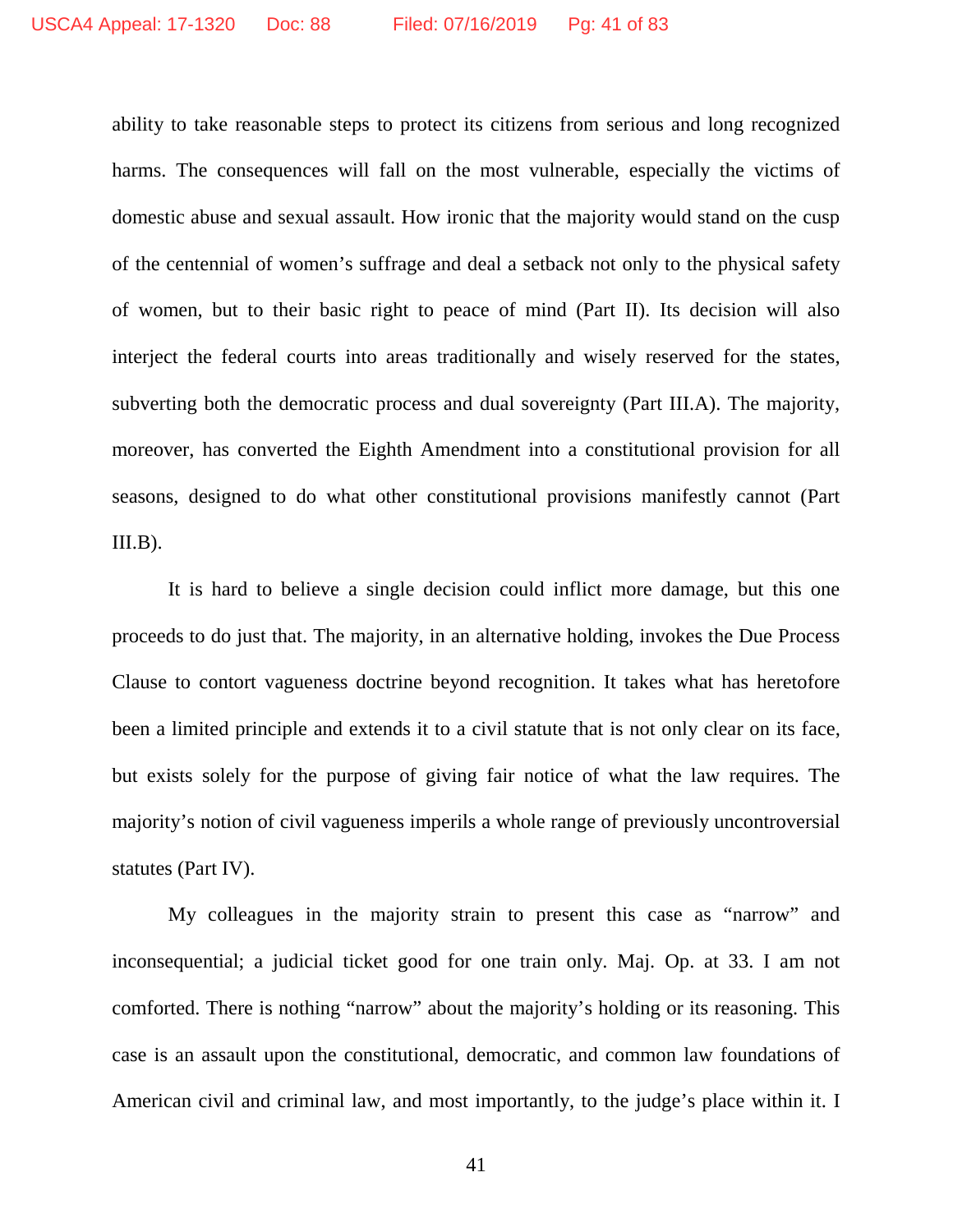cannot join journeys whose destinations are so shrouded in uncertainty. One day the last dolorous rays of sun will set upon the majority's approach. Sooner rather than later, I hope. But in all events, eventually, at the United States Supreme Court.

I.

I begin with the Eighth Amendment question, for which we granted en banc review in the first place.[\\*](#page-41-0) The majority professes to believe that states have "broad authority to define and prosecute criminal offenses," Maj. Op. at 24, but proceeds to hold that the Eighth Amendment nonetheless imposes a limit on a state's ability to proscribe *specific conduct* in its criminal law. For the nearly six decades since the decision in *Robinson v. California*, 370 U.S. 660 (1962), courts have consistently and emphatically rejected that view. Resolving this case requires nothing more than the straightforward application of settled constitutional law.

### A.

The Eighth Amendment states that "[e]xcessive bail shall not be required, nor excessive fines imposed, nor cruel and unusual punishments inflicted." U.S. Const. amend. VIII. In *Robinson v. California*, the Supreme Court held that this constitutional guarantee prevented a state from making it a crime "to be addicted to the use of narcotics." 370 U.S. 660 (1962). Unlike laws that "punish[] a person for the use of narcotics, for their purchase, sale or possession, or for antisocial or disorderly behavior

<span id="page-41-0"></span> <sup>\*</sup> This dissent draws in part from the now vacated panel opinion in *Manning v. Caldwell*, 900 F.3d 139 (4th Cir. 2018).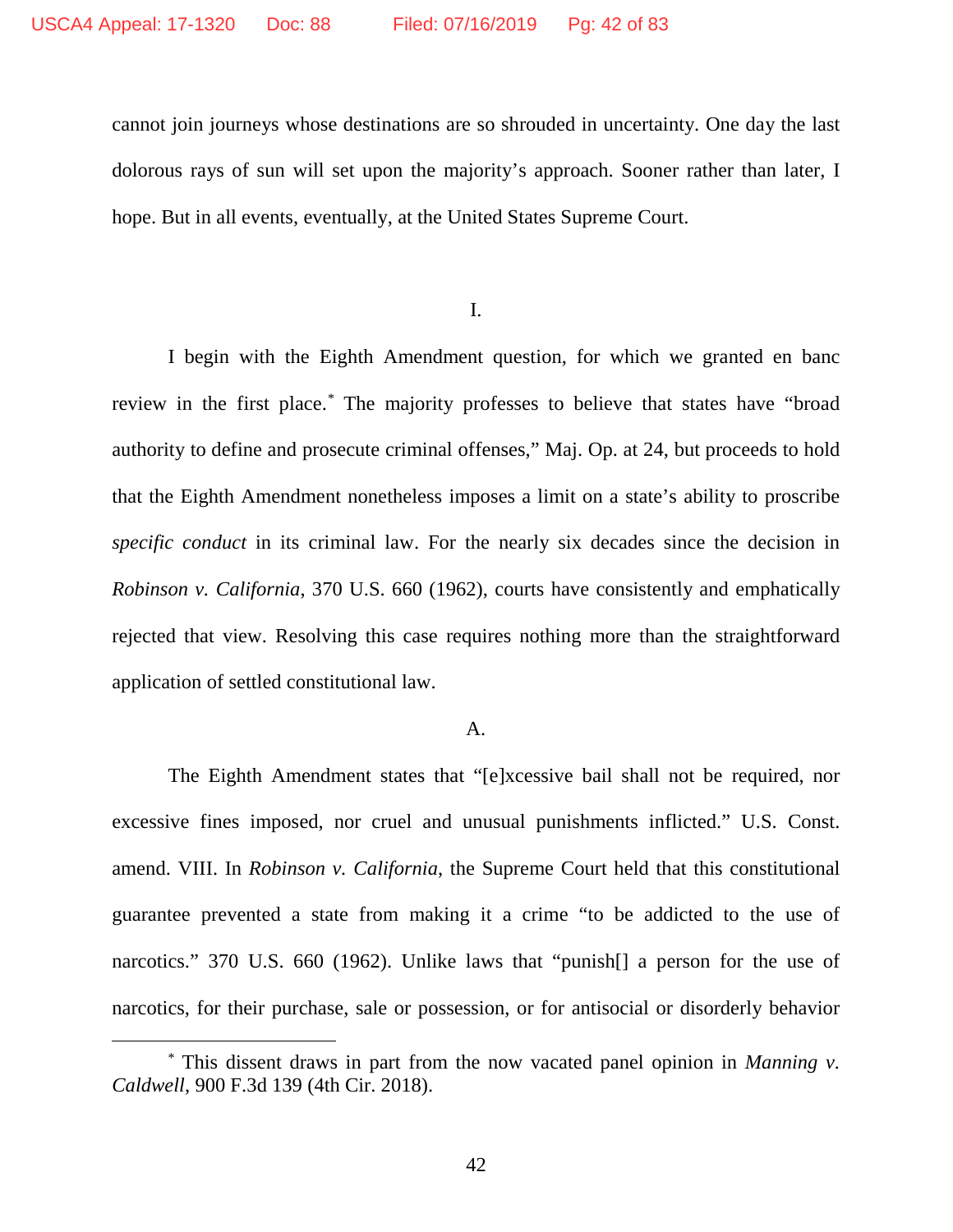resulting from their administration," *id.* at 666, the statute before the Court in *Robinson*  punished the mere "status" of narcotics addiction, untethered from any particular conduct. *Id*. Faced with a criminal sanction that so clearly departed from the traditional foundations of the criminal law, the Court held that the Eighth Amendment had been violated. As the Court reasoned, "[e]ven one day in prison would be cruel and unusual punishment for the 'crime' of having a common cold." *Id.* at 667.

The *Robinson* Court was careful to note the "broad power of the State to regulate the narcotic drugs traffic within its borders." *Id.* at 664. Indeed, a "State might impose criminal sanctions, for example, against the unauthorized manufacture, prescription, sale, purchase, or possession of narcotics" because those things constitute punishable conduct, not status. *Id.* The Court in *Robinson* thus considered and rejected precisely what the majority has now done, and that is to read its holding to prevent states from criminalizing any particular act associated with dangerous and addictive substances. Because the holding of *Robinson* is so emphatic on this point, it is worth quoting the relevant paragraph in full:

The broad power of a State to regulate the narcotic drugs traffic within its borders is not here in issue. More than forty years ago . . . this Court explicitly recognized the validity of that power: 'There can be no question of the authority of the state in the exercise of its police power to regulate the administration, sale, prescription and use of dangerous and habitforming drugs . . . . The right to exercise this power is so manifest in the interest of the public health and welfare, that it is unnecessary to enter upon a discussion of it beyond saying that it is too firmly established to be successfully called in question.'

*Id.* at 664 (quotations and alterations omitted). The holding of *Robinson* is clear: the criminal law cannot punish who you are; it can only punish what you do. That simple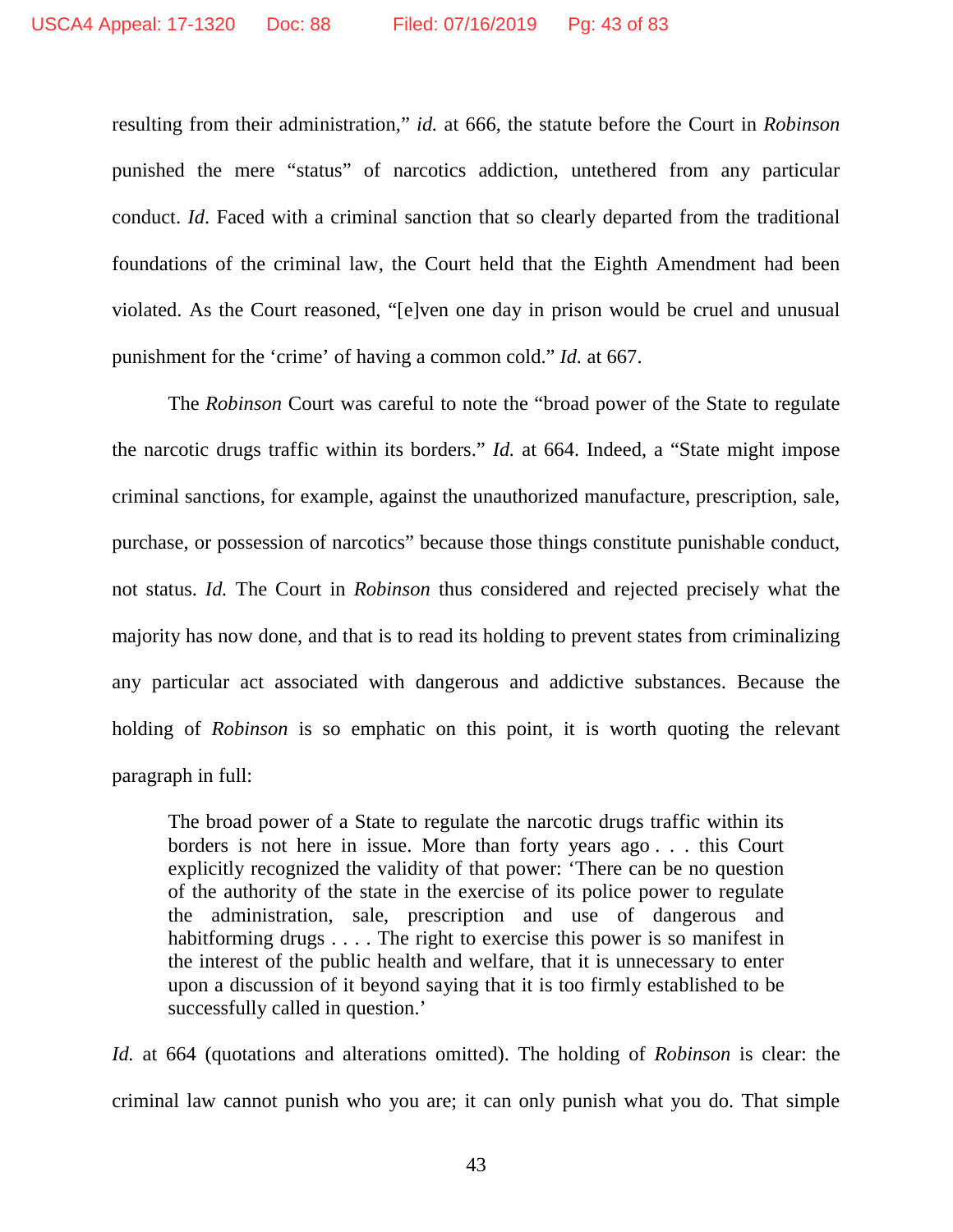command has given rise to the "status-act distinction" or, if you will, "illness-act distinction" in our Eighth Amendment jurisprudence, a distinction that has remained untouched since *Robinson*, and respected until the majority's effort to unravel it today.

The Supreme Court has never wavered from the decision in *Robinson* and the status-act distinction that it articulated. In *Powell v. Texas*, 392 U.S. 514 (1968), decided only a few years after *Robinson*, a defendant challenged a Texas law that prohibited public drunkenness on the ground that his status as an alcoholic compelled him to violate the statute. In a divided opinion, the Supreme Court upheld the statute. *Id*. A four-justice plurality, authored by Justice Marshall, found that it was not the lack of volition on the part of the offender, but the lack of any conduct whatsoever, that had created a constitutional infirmity in *Robinson*, and that no such defect existed in the Texas statute. *Id.* at 533 ("[C]riminal penalties may be inflicted only if the accused has committed some act, has engaged in some behavior, which society has an interest in preventing, or perhaps in historical common law terms, has committed some *actus reus*.").

Justice White, who cast the decisive fifth vote, left open the question of whether conduct compelled by addiction might be protected under *Robinson*. But because Powell "made no showing that he was unable to stay off the streets on the night in question," Justice White voted to uphold the conviction on the ground that Powell's behavior involved a volitional act. *Id*. at 553-54. Justice White wrote that it was "unnecessary to pursue at this point the further definition of the circumstances or the state of intoxication which might bar conviction of a chronic alcoholic for being drunk in a public place." *Id*. at 553. Because Justice White chose to resolve the case without reaching the broader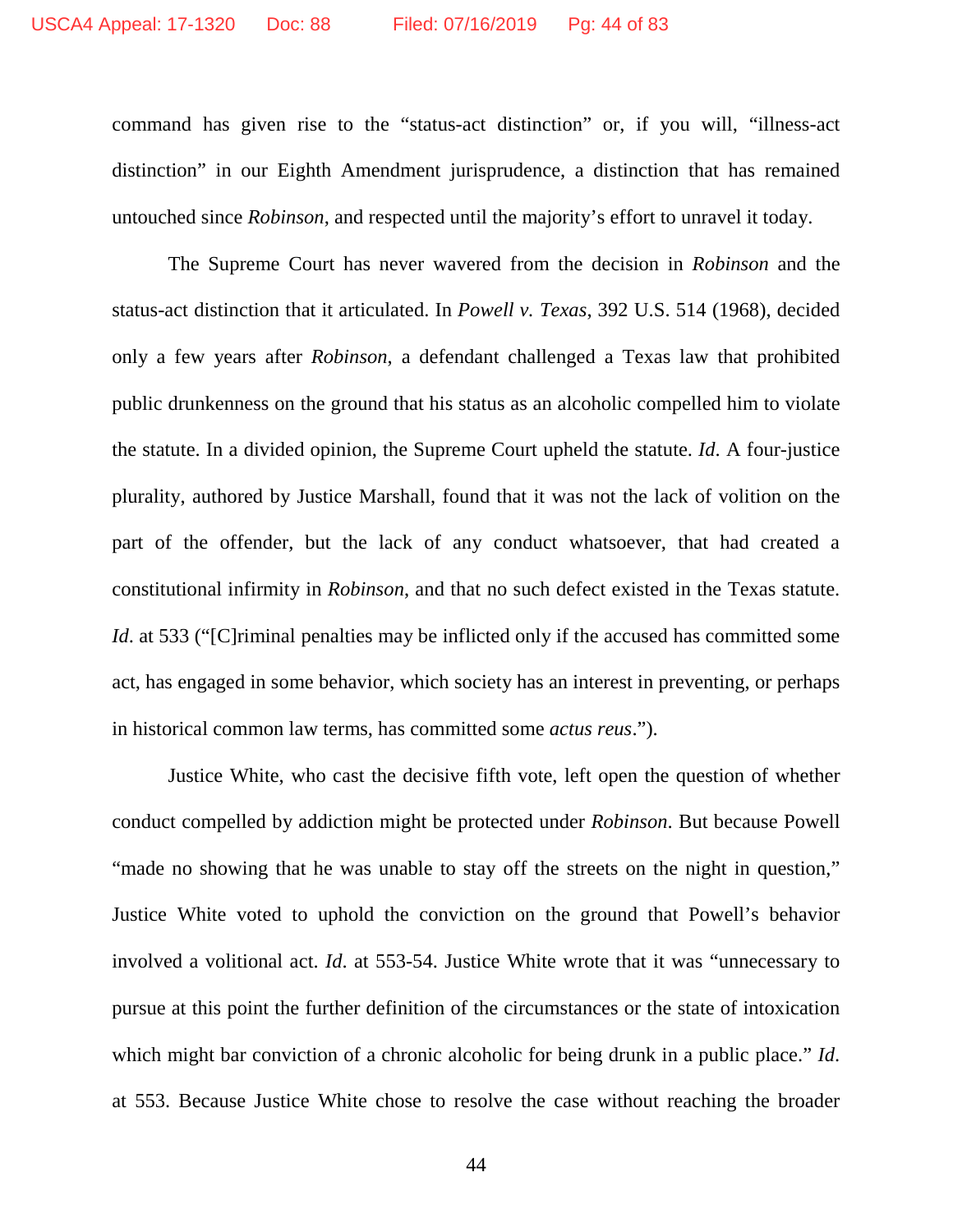question of compulsion, the judgment in *Powell* neither extended or contracted *Robinson*, which was left undisturbed.

This has been the consensus view of the Supreme Court and our sister circuits ever since. Astonishingly, the majority has focused on what is at best an ambiguous opinion by a single justice, and has completely ignored the entirety of the legal landscape since *Powell* was handed down. Maj. Op. at 26-36. Worst of all, the majority has not even bothered to look at the approval of *Robinson* signaled by the Supreme Court itself.

To repeat, the Supreme Court has not walked away from *Robinson*. It has not embraced the majority's whole notion of nonvolitional conduct, which under *Robinson*  would plainly constitute a proscribable act. Instead, long after the decision in *Powell*, the Supreme Court has routinely looked to *Robinson* as providing the applicable law for the Eighth Amendment. *See, e.g.*, *Atkins v. Virginia*, 536 U.S. 304, 311 (2002); *Solem v. Helm*, 463 U.S. 277, 287 (1983); *Rummel v. Estelle*, 445 U.S. 263, 268 (1980). When the Supreme Court has cited to *Powell*, it has been to the four-justice plurality, which explicitly adopted the status-act distinction. *See, e.g.*, *Clark v. Arizona*, 548 U.S. 735, 774-75 (2006); *Montana v. Egelhoff*, 518 U.S. 37, 56 (1996) (plurality); *Medina v. California*, 505 U.S. 437, 449 (1992); *Ingraham v. Wright*, 430 U.S. 651, 667 (1977); *Marshall v. United States*, 414 U.S. 417, 426-27 (1974). Moreover, Eighth Amendment cases involving issues of mental capacity have been concerned with modes of punishment, which is the primary focus of the Amendment, rather than the substance of state criminal laws. *See Atkins v. Virginia*, 536 U.S. 304 (2002).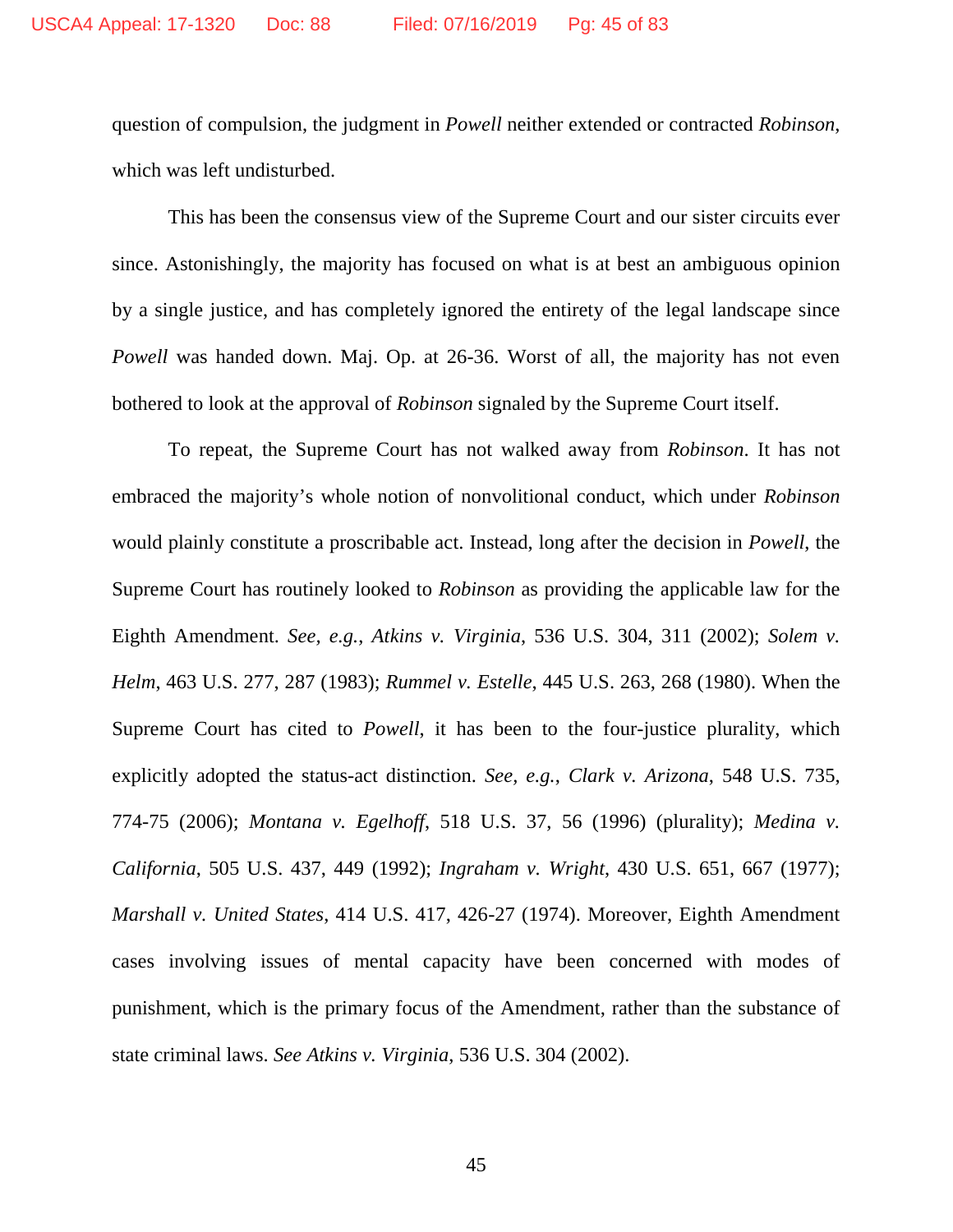The majority now puts us at odds with the Supreme Court's understanding of its own decision. It also runs headlong into a large chorus of circuit court opinions―including from this court, *see Fisher v. Coleman*, 639 F.2d 191 (4th Cir. 1981)―which have upheld state laws criminalizing acts that were allegedly compelled. For instance, the Seventh Circuit held that an alcoholic who violated the terms of his parole by consuming alcohol "was not punished for his status as an alcoholic but for his conduct. Therefore, his claim for cruel and unusual punishment fails." *United States v. Stenson*, 475 F. App'x 630, 631 (7th Cir. 2012) ("Under *Powell*, punishment for unlawful conduct resulting from alcoholism is permissible."); *see also Joel v. City of Orlando*, 232 F.3d 1353, 1361 (11th Cir. 2000) ("A distinction exists between applying criminal laws to punish conduct, which is constitutionally permissible, and applying them to punish status, which is not."); *United States v. Benefield*, 889 F.2d 1061, 1064 (11th Cir. 1989) ("The considerations that make any incarceration unconstitutional when a statute punishes a defendant for his status are not applicable when the government seeks to punish a person's actions."). In the rare case where the Eighth Amendment was found to invalidate a criminal law, the law in question sought to punish persons merely for their need to eat or sleep, which are essential bodily functions. *See Pottinger v. City of Miami*, 810 F. Supp. 1551, 1565 (S.D. Fla. 1992) ("For plaintiffs, resisting the need to eat, sleep or engage in other life-sustaining activities is impossible."). This is simply a variation of *Robinson*'s command that the state identify conduct in crafting its laws, rather than punish a person's mere existence.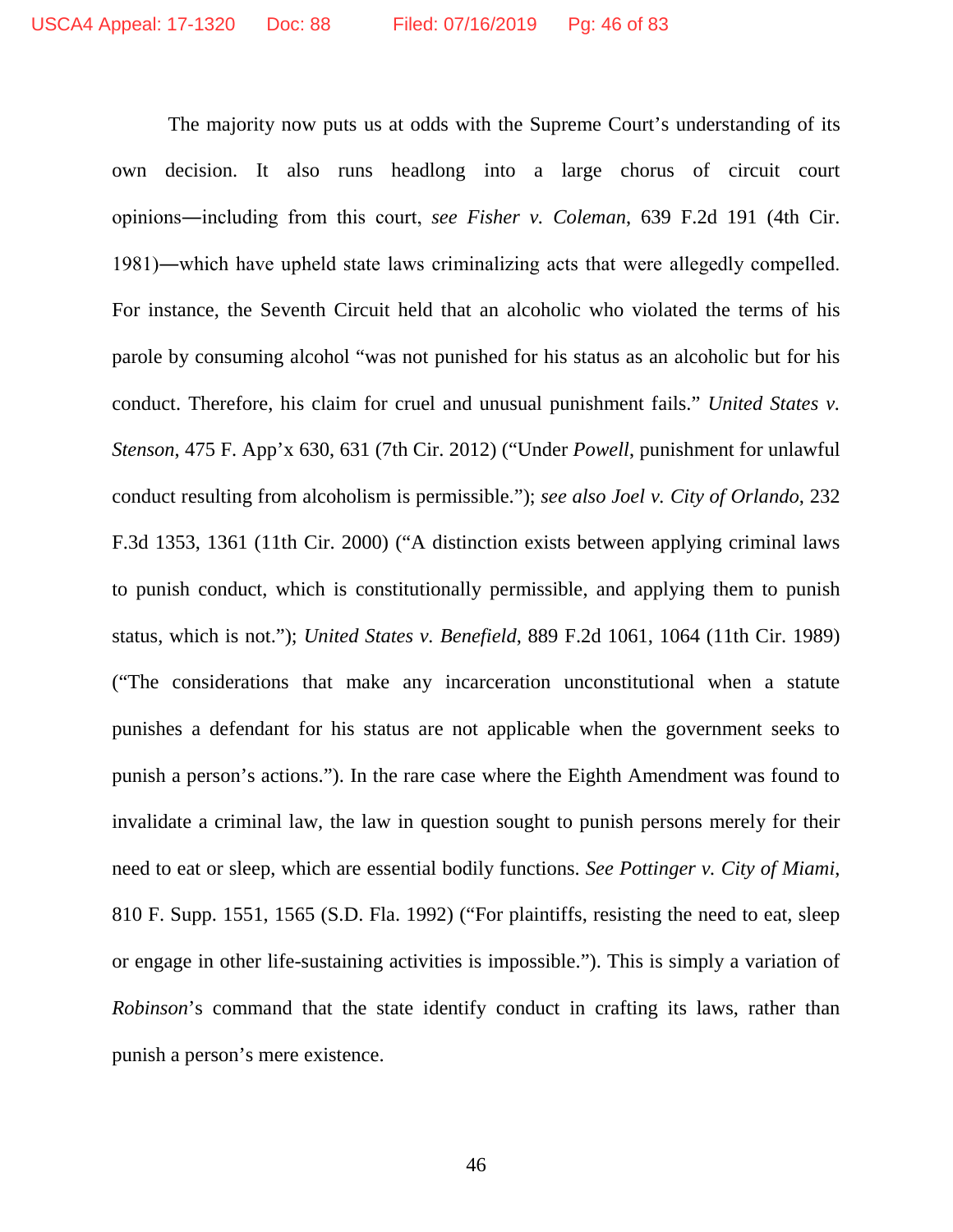My colleagues in the majority disagree, and instead tease their preferred reading from the dicta of a single justice. Maj. Op. at 26-36. By venturing so far from the Supreme Court's guidance, the majority has adopted a view of the Eighth Amendment that has never been necessary to the Supreme Court's resolution of any single case. The *Powell* decision, as earlier noted, was a 4-1-4 decision. Faced with a such a decision, which lacks a clear majority rationale for the judgment, federal courts are instructed that the "holding of the Court may be viewed as that position taken by those Members who concurred in the judgments on the narrowest ground." *Marks v. United States*, 430 U.S. 188, 193 (1977) (quotations omitted). There may well be difficult cases concerning how best to apply *Marks*, but this is not one of them. As mentioned above, Justice Marshall's decision for four justices in *Powell* upheld the statute on the basis of the status-act distinction. Justice White concurred in this judgment because the statute in question involved an act that was clearly volitional, forestalling the need to examine whether and under what conditions nonvolitional conduct might be constitutionally shielded from criminal sanctions. The majority improperly pulls from this concurrence, which took pains not to decide a constitutional question, a new constitutional rule: that states may not criminalize conduct "compelled by [a person's] illness." Maj. Op. at 28. The problem, of course, is that this new rule is found nowhere in the Court's holding. The majority's quotation of selected sentences from the concurring opinion fails to recognize the ultimate point that Justice White never purported to reach the central question.

Because Justice White took a narrow view of the case, leaving the broader issues to the side, the *Powell* decision does not overturn or in any way disrupt *Robinson*. There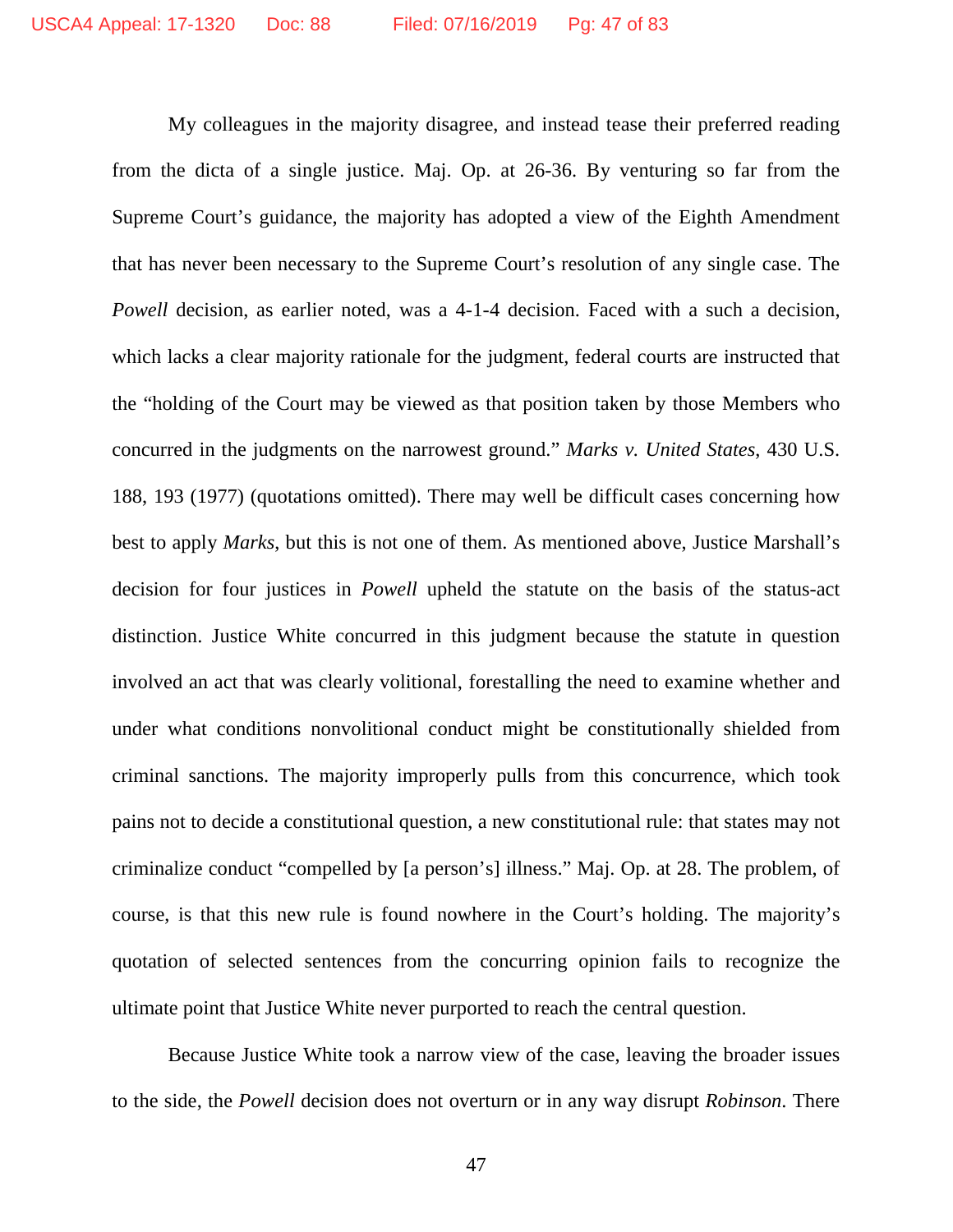has never been any holding that *Robinson*'s status-act distinction has yielded to a new test focused on compulsion. As Judge Wilkey noted shortly after *Powell*, "the interpretation that *Robinson* held that it was not criminal to give in to the irresistible compulsion of a 'disease[]' weaves in and out of the *Powell* opinions, but there [was] definitely no Supreme Court holding to this effect." *United States v. Moore*, 486 F.2d 1139, 1150 (D.C. Cir. 1973) (en banc) (plurality opinion). The absence of such a holding, as well as the Supreme Court's repeated references to the status-act distinction as the law, means that we are bound to respect *Robinson* until some clearer and more definitive guidance emerges. Those who see in the *Powell* decision a repudiation of *Robinson* are mistaking themselves for occupants of a higher bench.

What we are left with, then, is simply a matter of fact. And as a matter of fact, for nearly sixty years courts at all levels have consistently affirmed *Robinson*'s basic holding: although states may not criminalize status, they may criminalize actual behavior even when the individual alleges that addiction created a strong urge to engage in a particular act.

The status-act distinction has endured because it works. States are given a clear constitutional line to respect in crafting their criminal laws. Lower courts are given a simple and principled directive to apply when assessing those laws in subsequent proceedings. By contrast, the majority's alternative "afford[s] substantial, if not controlling deference to dicta." Maj. Op. at 29. But the majority's approach utterly fails to provide a workable test for defining compulsion, which is the predictable result of relying on guidance divorced from what was necessary to resolve a concrete dispute. Nor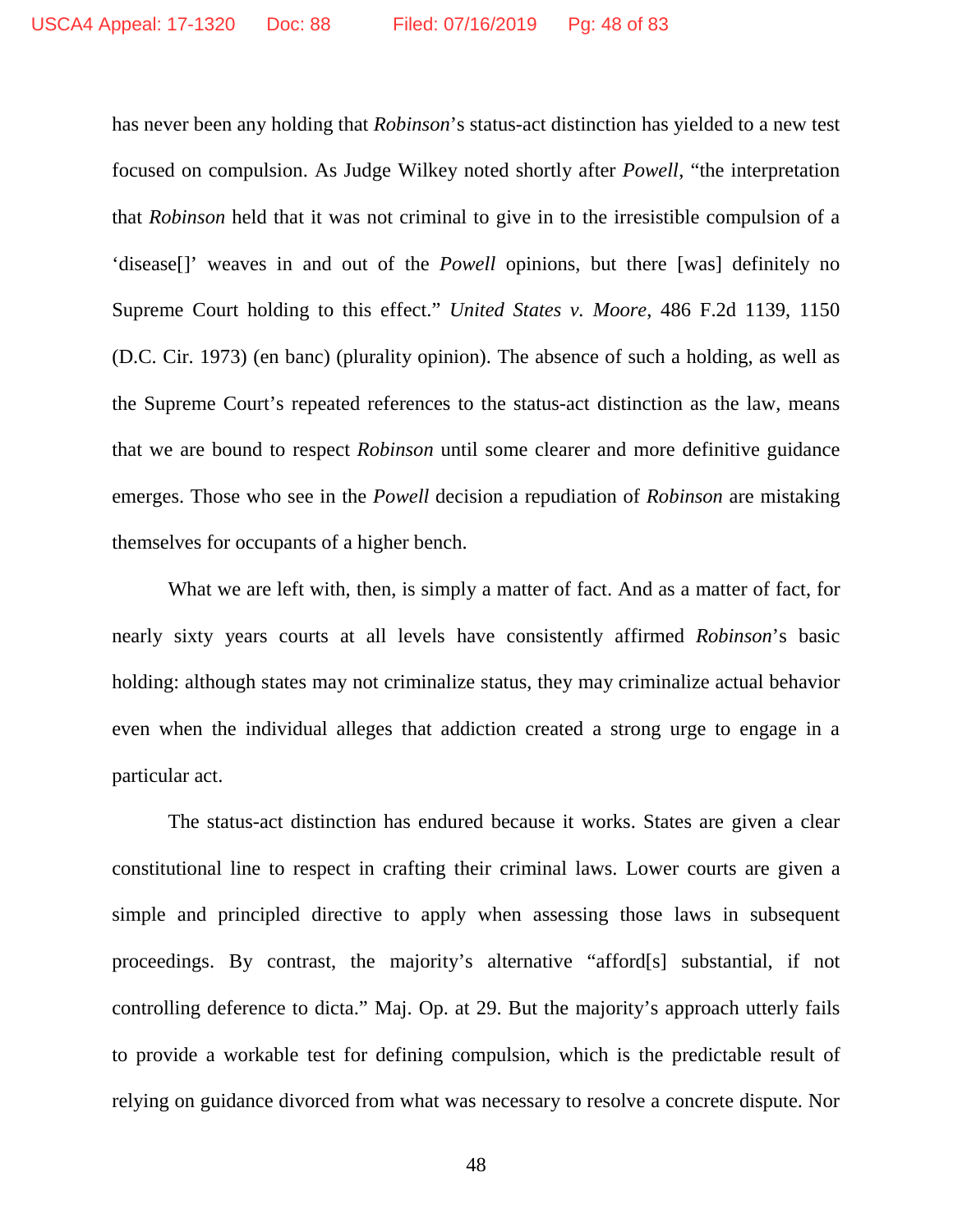does the majority explain why such a test, whatever it is, applies to alcohol consumption, but is not equally applicable to narcotics use, sexual molestations, or other allegedly compelled acts. If the Supreme Court had ever rested an Eighth Amendment decision on the compelled nature of an act, there would likely be an answer to these questions. But because the majority has ventured far beyond the Court's actual judgments, it strands the doctrine at sea. Much better for us, in assessing an Eighth Amendment challenge, to limit our review to whether the law at issue has proscribed specific conduct, or in common law terms, an *actus reus*. If yes, our task comes to an end.

So yet again, the question for us is whether we should permit a 4-1-4 opinion that is at most ambiguous to overturn or greatly extend a longstanding and widely recognized Supreme Court opinion that the Court itself has repeatedly referenced and has never once seen fit to repudiate or otherwise disavow. It is in the end a matter of respecting both the Supreme Court's authority to overturn its own decisions, and the limits of a circuit court's authority to find circuitous routes around higher controlling precedent. The principle embodied in that precedent is plain. The vitality of *Robinson* is simply not an open question.

#### B.

Under the status-act distinction, which must govern our consideration of this case, the Virginia statutes pose no defect whatsoever. Virginia has been careful to draft a statutory scheme that falls on the constitutional side of the line drawn in *Robinson*. This scheme is comprised of two parts: one civil and one criminal. The interdiction provision set forth in § 4.1-333 is a civil enactment. Under that provision, a person can be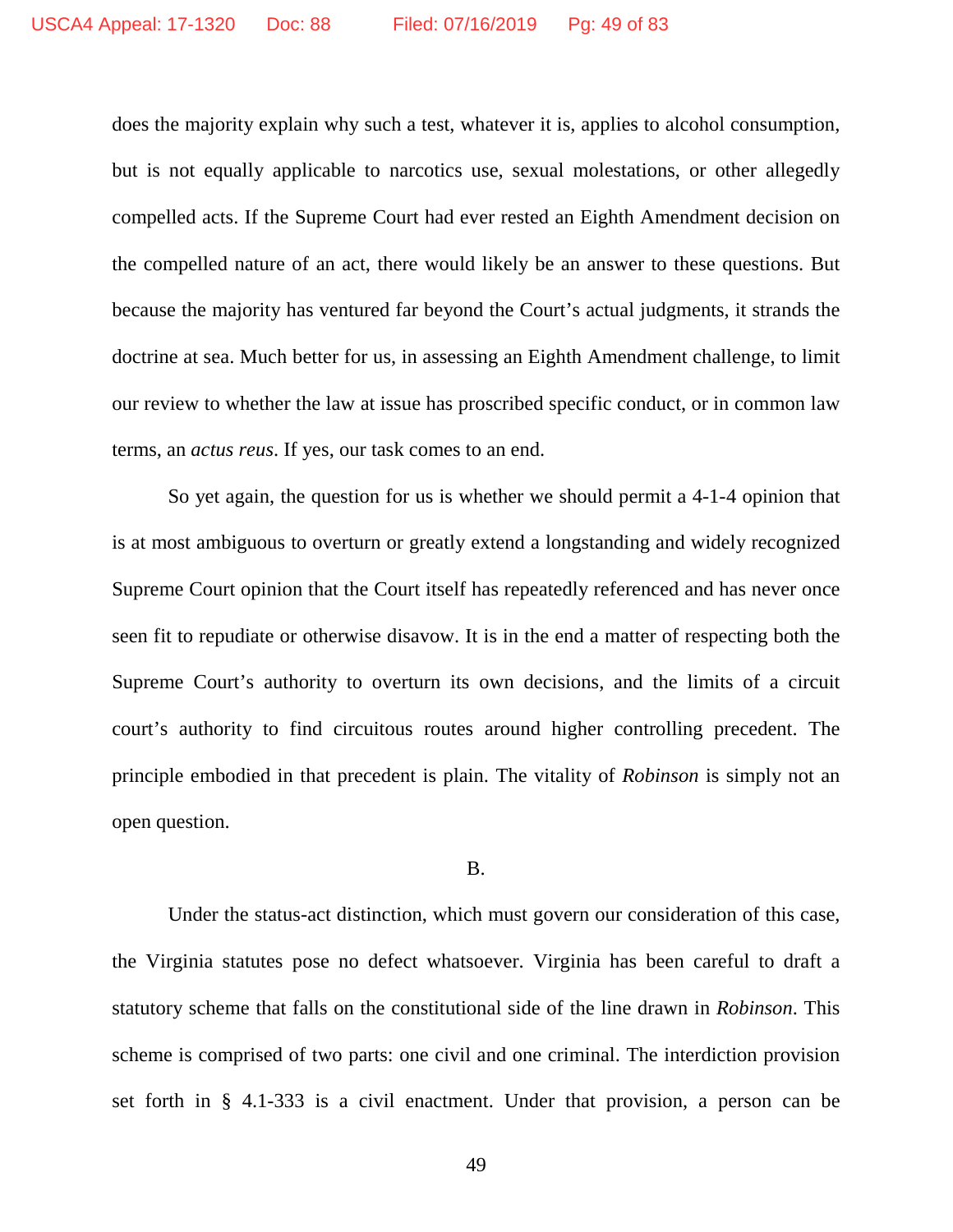interdicted, and therefore subject to specific alcohol-related prohibitions, on the basis of either a drunk driving conviction or designation as a "habitual drunkard." An interdiction order is not accompanied by imprisonment or a punitive fine. The Eighth Amendment's prohibition on "cruel and unusual punishment" has obvious criminal purposes. *See Ingraham v. Wright*, 430 U.S. 651, 664 (1977). A provision that puts a person on notice that *future acts* may result in criminal sanctions does not criminalize status for the simple reason that it does not criminalize anything. It is the *other* Virginia provisions, not § 4.1- 333, that impose criminal sanctions.

While criminal prohibitions do come into play in §§ 4.1-322 and 4.1-305, those prohibitions apply only to affirmative acts: to "possess any alcoholic beverages" or to "be drunk in public," and to "consume, purchase or possess, or attempt to consume, purchase or possess, any alcoholic beverage." The whole world, apart from the majority, knows these things are acts. Appellants were arrested on the basis of committing these acts. That stands in stark contrast to the statute at issue in *Robinson*, under which a defendant could be charged even if the state never showed that he "used or possessed any narcotics." 370 U.S. at 666. The defendant's alleged compulsion simply does not enter into this analysis. The majority implausibly claims that the plaintiffs' "drinking is not 'voluntary,'" and so, somehow, "*Robinson* would require the same result." Maj. Op. at 30. But the problem in *Robinson*, as the Court explained, was not that the criminal sanction applied to "compelled," "involuntary," or "nonvolitional" acts; the problem was that the law applied to no act at all. The Virginia statutes do not "criminaliz[e] Plaintiffs' illness," Maj. Op. at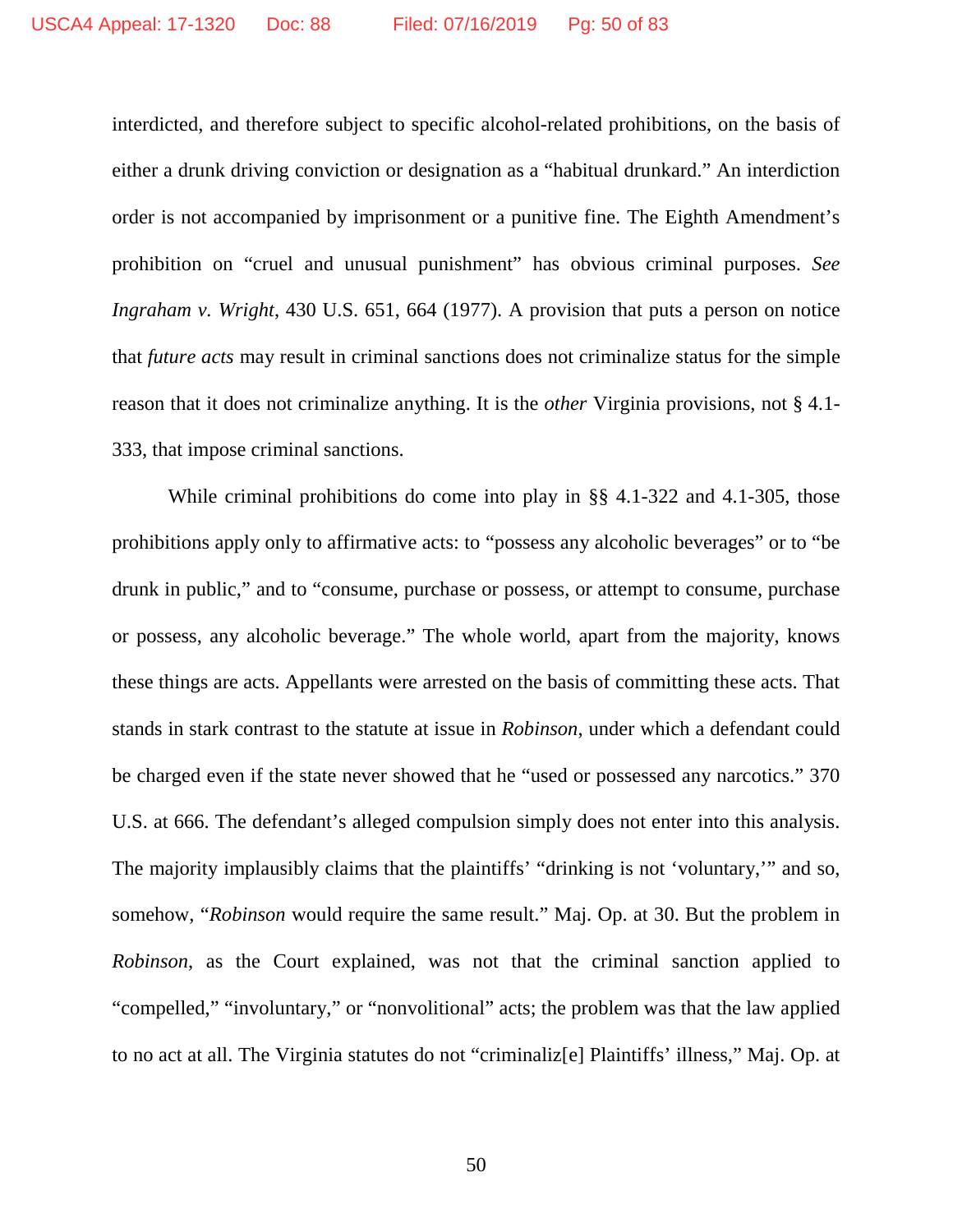31; they criminalize specific acts. *See* Va. Code Ann., §§ 4.1-322, 4.1-305. They therefore lack the core defect of the law in *Robinson*.

I emphasize what I hope would be obvious: it would be unlawful for the state to simply round up "undesirable" persons based on their perceived status as addicts or drunkards. *Cf. Papachristou v. City of Jacksonville*, 405 U.S. 156 (1972). It is inimical to personal dignity and liberty to bring criminal charges on the basis of who someone is. To allow any sort of roundup exercise would not only grossly augment the power of the state, but put that power to the most pernicious use. For that reason, there must be some behavioral link set forth in the law. But Virginia has been careful to observe that line. It has prohibited individuals deemed at a higher risk of alcohol abuse from possessing or consuming alcohol. This category includes not only habitual drunkards, but also people who have been convicted of drunk driving offenses and those under twenty-one. *See*  $§$  4.1-305.

Perhaps aware that the status-act distinction is still operative, the majority strains to fit within the test, arguing that Virginia law "*effectively* criminalizes an illness." Maj. Op. at 32 (emphasis added). That argument, however, again ignores the fact that the Virginia scheme *actually* bases criminal liability on specific acts. *Robinson*, 370 U.S. at 662. Those acts can be done by any person subject to interdiction, regardless of their status as "homeless" or "alcoholic." The majority's claim that Virginia "nominally penalize[s] 'possession' or 'consumption,' . . . [but] effectively targets and punishes Plaintiffs based on their illness," Maj. Op. at 32, not only mischaracterizes Virginia law, but threatens to change the character of criminal law as we have known it.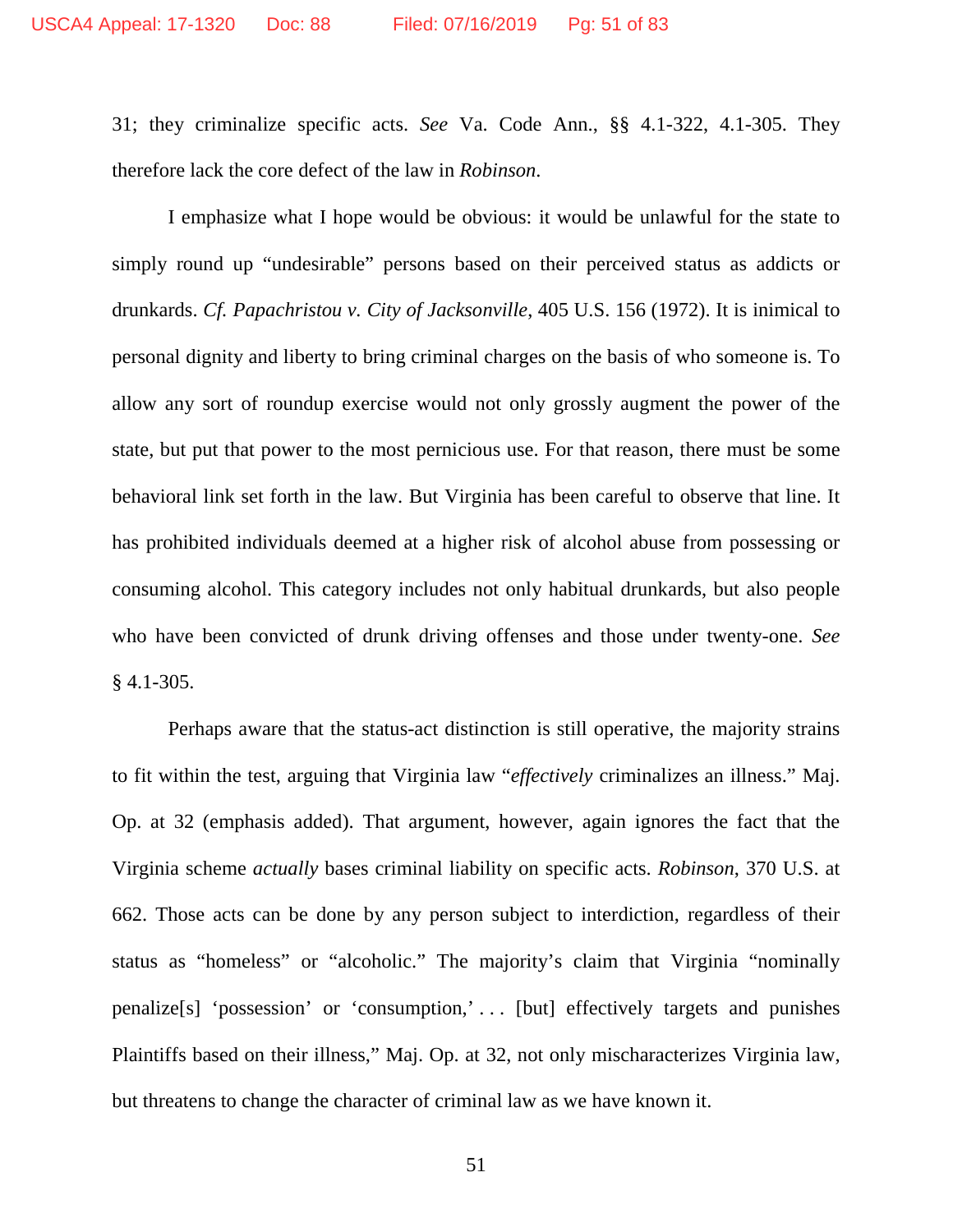Which laws criminalize illness and which do not? In trying to cabin its new constitutional theory, the majority emphasizes time and again that its holding will only reach statutes that criminalize "otherwise legal behavior." Maj. Op. at 36. My colleagues are silent, however, on just where this limit comes from. Surely not *Robinson* or *Powell*, both of which dealt with generally applicable criminal laws. Even Justice White's opinion in *Powell* noted that a constitutional test based on volition would collapse into factual squabbles about what constitutes addiction, what constitutes compulsion, and what crimes are serious enough to, in the court's view, overcome the nonvolitional claims of the accused. *See Powell*, 392 U.S. at 552, n.4. As the Justices themselves understood, such a position has no plain limiting principle.

I do not state this lightly. It is wise not to accept casually every "slippery slope" or "open-the-floodgates" argument that comes along. But in this case the potential breadth of the principle espoused by the appellants and the majority is staggering. Many criminal acts can be alleged to "effectively" be the result of some compulsion. Many statutes can be alleged to punish someone's illness. If human behavior is viewed as something over which human beings lack control, and for which they are not responsible, the implications are boundless. The examples extend beyond the discrete context of substance addiction. For instance, child molesters could challenge their convictions on the basis that their criminal acts were the product of uncontrollable pedophilic urges and therefore beyond the purview of criminal law. *See Kansas v. Hendricks*, 521 U.S. 346, 362 (1997) (upholding a sex offender statute where the law in question defined sex offenders as "suffering from a 'mental abnormality' or a 'personality disorder' that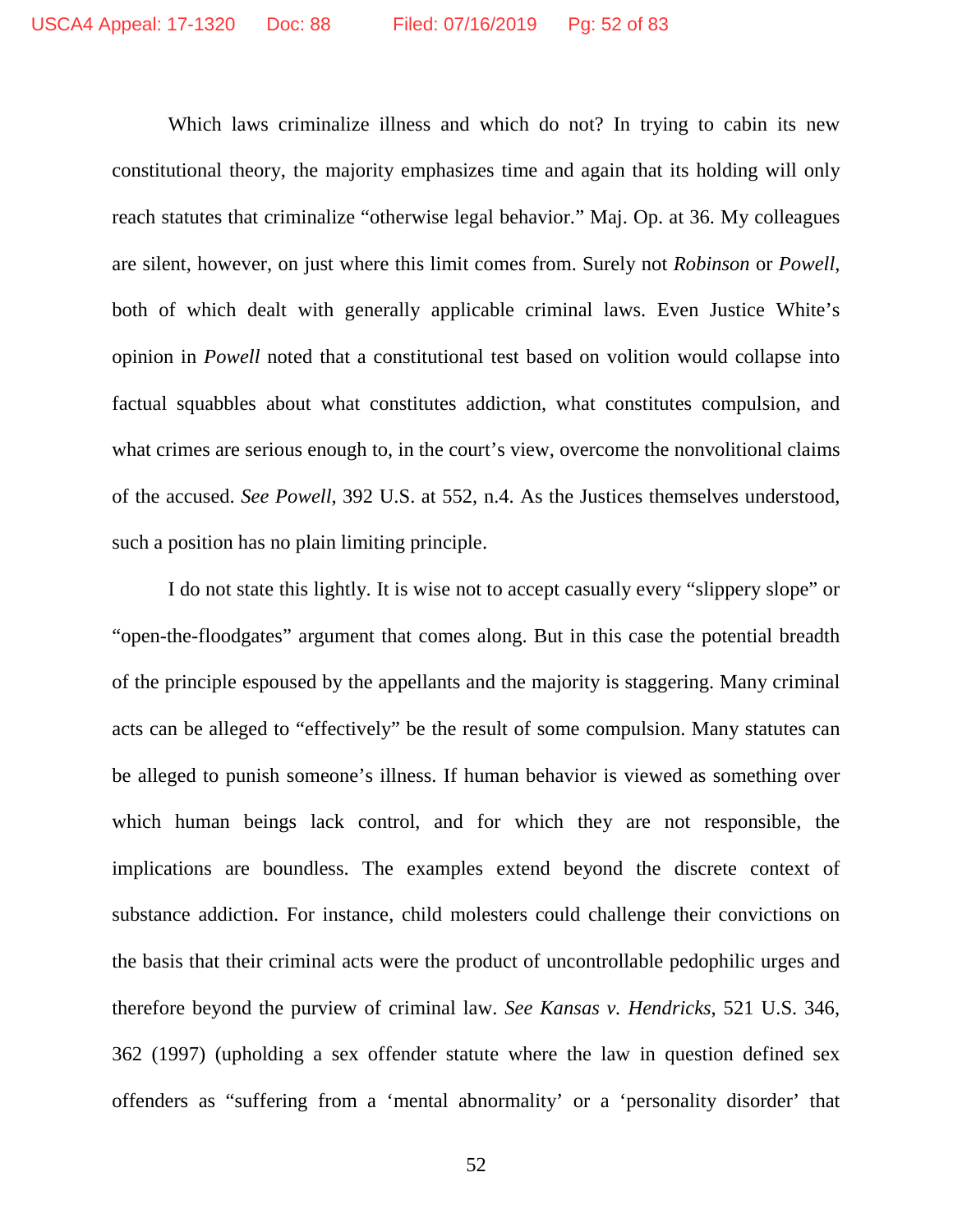prevents them from exercising adequate control over their behavior"). The same could be said not only of sex offenders, but of stalkers, domestic abusers, and others driven by impulses they were allegedly powerless to check. The Eighth Amendment has not, before today, been thought to absolve them of their wrongs. From this point on, however, "nonvolitional conduct" will enter the gallery of go-to phrases used to curtail the capacity of democratic governments to protect the people from a veritable slew of allegedly nonvolitional criminal acts.

## II.

## A.

In its rush to condemn the Virginia statute, the majority makes no more than passing mention of "the ill effects of alcoholism," Maj. Op. at 35, averting its eyes from the painful reasons why states regulate alcohol in the first place. Reading the majority's opinion, one would be forgiven for thinking the majority was discussing soda pop. But decades of research show that "[a] large number of crimes, especially violent crimes, are committed by intoxicated offenders." *Montana v. Egelhoff*, 518 U.S. 37, 49 (1996) (plurality) (citing Third Special Report to the U.S. Congress on Alcohol and Health from the Secretary of Health, Education, and Welfare 64 (1978)). The link between alcohol and violence has been well-documented for a century and motivated early efforts to limit alcohol consumption and intoxication. *See generally* John S. Billings et al., The Liquor Problem 10 (1905) ("[N]early fifty per cent<sup>[]</sup> of crime is referred to intemperance as one cause, and in thirty-one per cent[] it appears as a first cause."). Let us stipulate that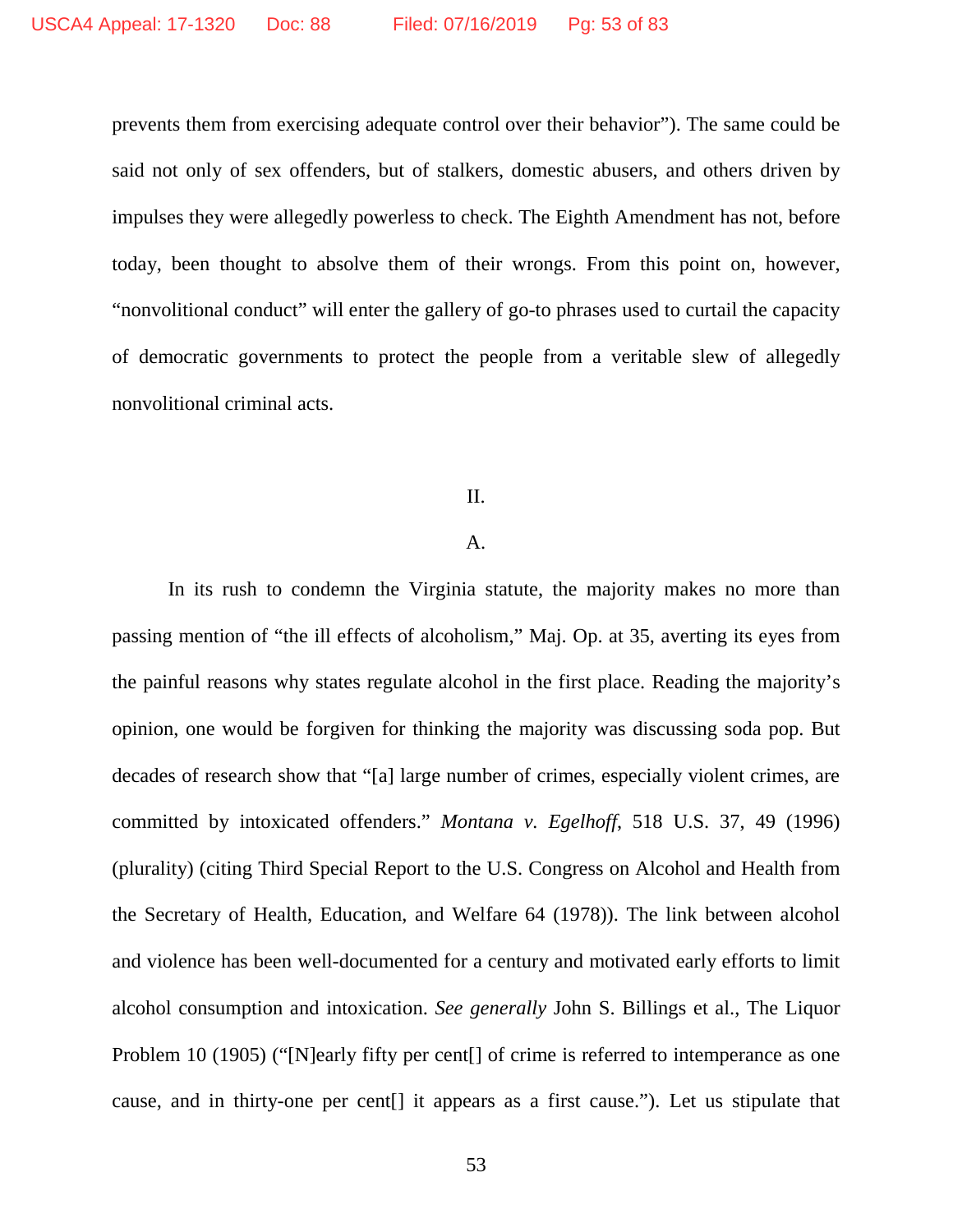Prohibition was a wildly impractical experiment. Let us stipulate also that alcohol use in moderation visits little or no social harm. The days of national Prohibition are fortunately behind us. *See* U.S. Const. amend. XXI. But the days of alcohol abuse and concomitant violence are unfortunately not.

One particularly troubling example of violence driven by alcohol is domestic abuse. We all know the familiar story: a man pockets his Friday paycheck, heads off to the nearest bar, and stumbles home to commit what are too often unconscionable acts. The women's groups who led the Temperance Movement understood this menace all too well, and made violence in the home a rallying cry for their cause. *See* Note, Bernadette Dunn Sewell, History of Abuse: Societal, Judicial, and Legislative Responses to the Problem of Wife Beating, 23 Suffolk L. Rev. 983, 991 (1989) ("Temperance campaigners viewed domestic violence as inextricably connected with the evils of alcohol, and thus sought abolition as a means of protecting abuse victims.").

The scourge of alcohol-related violence is with us still. Studies show that more than 90% of domestic violence offenders, for example, used alcohol or other drugs on the day of the attack. *See* Daniel Brookoff et al., *Characteristics of Participants in Domestic Violence*, 277 J. Am. Med. Ass'n 1369 (1997). While Virginia's regulatory scheme applies to rich and poor alike, many crimes, fueled by alcohol, fall hardest on the most vulnerable. Women of limited means often lack the resources to engage counsel in cases of domestic abuse or to escape brutal treatment in what should be inviolate sanctuaries in their lives. Similarly, the sexual violence on American campuses is largely driven by "[m]en who reported heavy drinking." Christopher P. Krebs et al., *The Campus Sexual*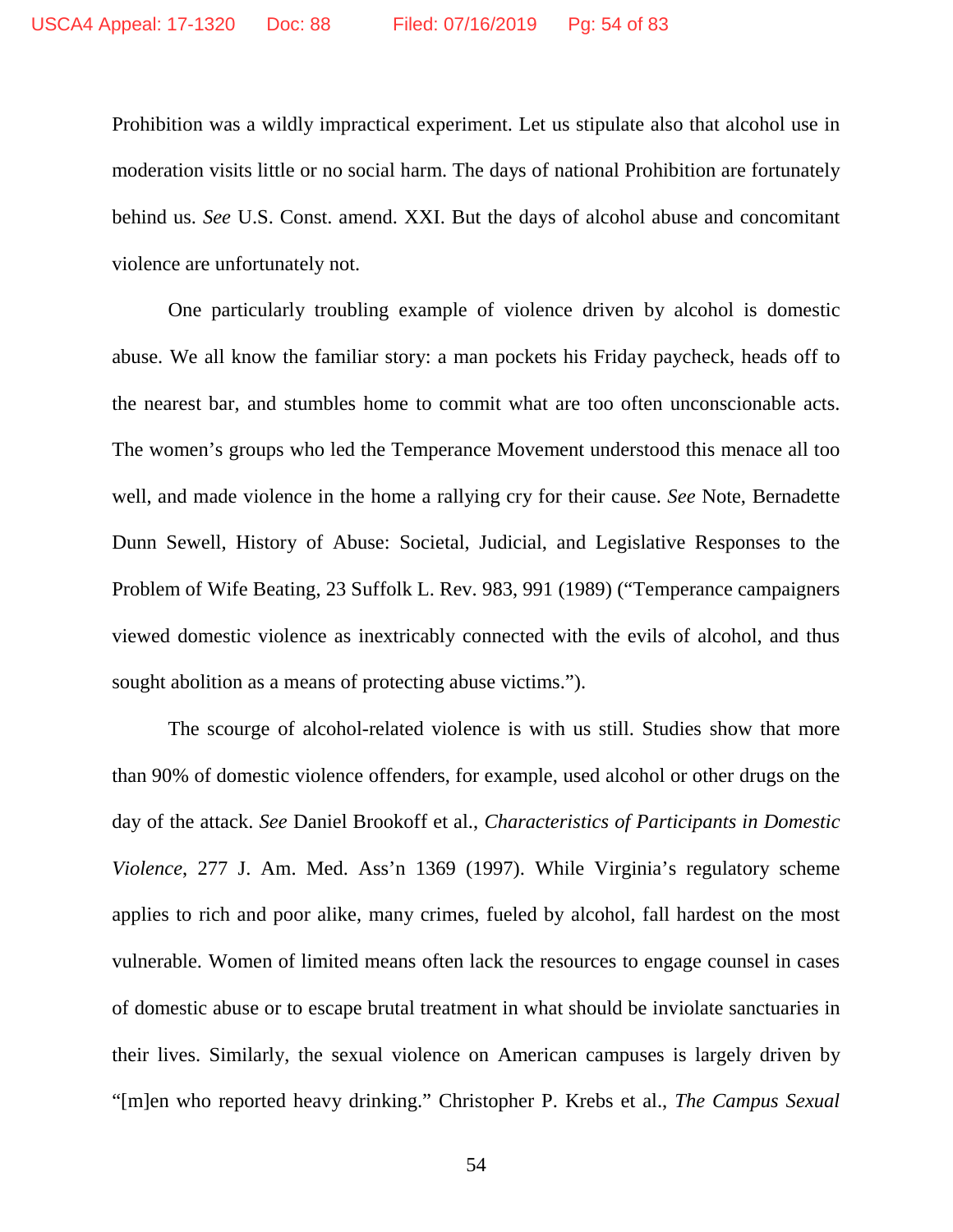*Assault (CSA) Study*, Nat'l Inst. of Just., at 2-11 (October 2007). These campus sexual offenses, which are finally starting to receive the attention they deserve, endanger a shocking number of young women. *Id.* at xiii ("Nineteen percent of the women reported experiencing completed or attempted sexual assault *since entering college*."). Now we may expect that future attempts to impose even mild civil restrictions on heavy or habitual campus drinkers will be met with a nonvolitional conduct objection.

The majority goes to great lengths to say that it is not creating a "nonvolitional defense against generally applicable crimes." Maj. Op. at 35. It believes its opinion can somehow be confined to the context of this case, despite the undeniable breadth of its dual holdings. That is not how law's progressions work. The very day that a doctrine of this nature is announced, a court relinquishes control over its course. Many insidious principles seek innocuous entries, and the majority has no control over how its new rule will be applied.

It takes no great imagination to develop the nonvolitional possibilities. *See supra*, at 52-53. The severe "practical considerations" surrounding a new doctrine "serve to highlight the wisdom of the traditional limitations" on a court's function and ought to prevent us from taking a first step when we do not know where the subsequent steps will lead. *San Antonio Indep. Sch. Dist. v. Rodriguez*, 411 U.S. 1, 58 (1973) ("[W]e do no violence to the values of federalism and separation of powers by staying our hand."). I take no solace whatsoever in the majority's assurance that its decision is a narrow one; it is but the momentary narrowness of a waxing quarter moon.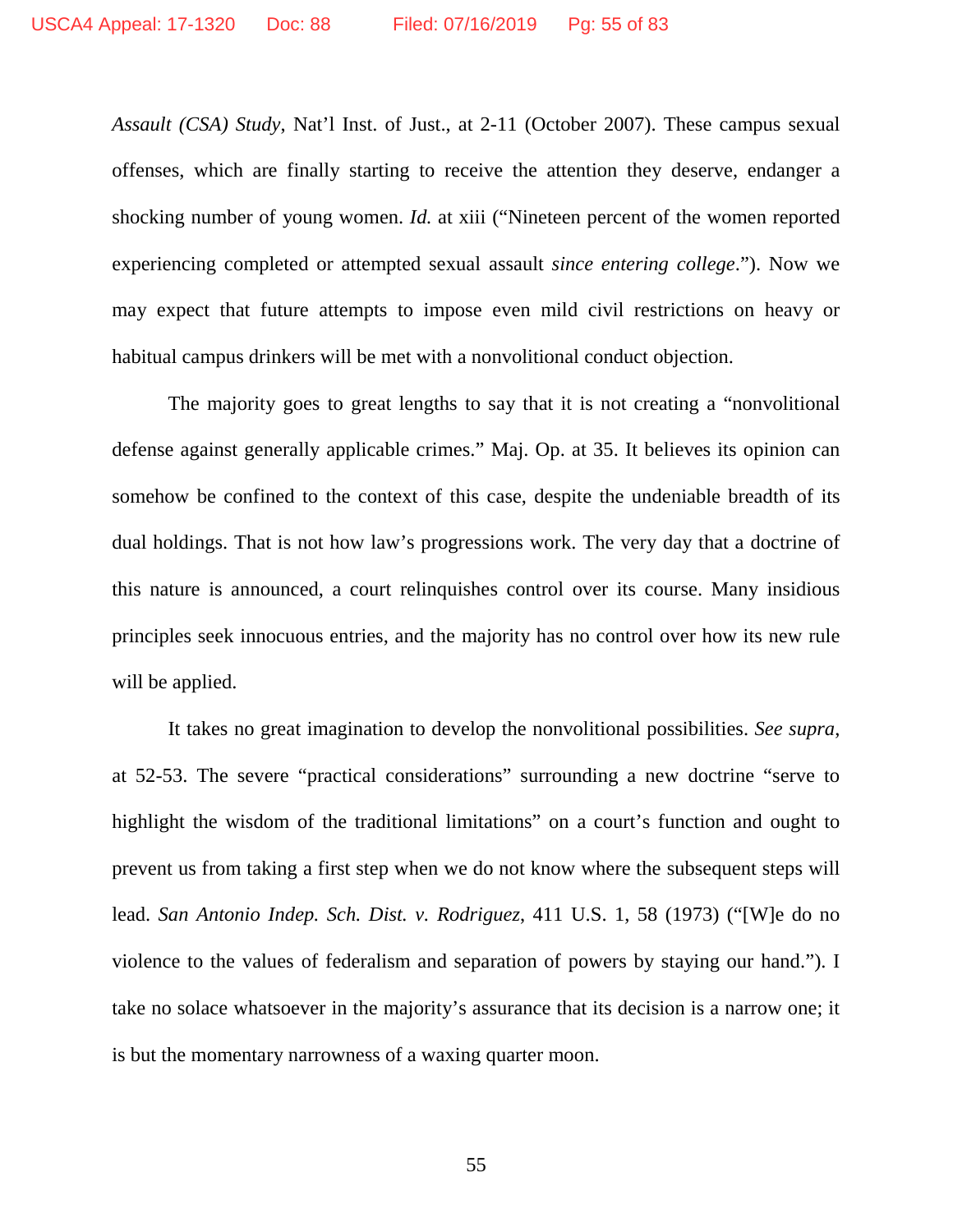B.

I do not understand why the majority would go to such lengths to thwart attempts to ameliorate these conditions. Virginia has developed a comprehensive policy to confront the pervasive problem of alcohol abuse. But the majority, despite its protests to the contrary, would use "the Eighth Amendment [to] tie the hands of state officials." Maj. Op. at 35. The interdiction statute at issue here is one part of Virginia's larger scheme. The law sanctions relatively minor acts, like using and possessing alcohol, in order to forestall more serious criminal misconduct. The statute achieves this result through a two-step approach: first, a civil determination identifies people who are more likely to commit serial and grave offenses. Va. Code Ann. §§ 4.1-333, 4.1-334. Second, these individuals are then subject to milder criminal sanctions on relatively small acts to head off more heinous criminal misconduct. *Id.* §§ 4.1-322, 4.1-305. Any person who satisfies the criteria for the first step, whether because of drunk driving or habitual drinking, is subject to the criminal prohibitions of the second step. By establishing this framework, Virginia has made the judgment that the purchase or consumption of alcohol by persons with a history of heavy drinking could lead them to commit more dangerous acts, like drunk driving, domestic abuse, or sexual assault.

States have always been entrusted with regulating addictive substances, most especially alcohol. *See Cal. Retailer's Liquor Dealers Ass'n v. Midcal Aluminum, Inc.*, 445 U.S. 97, 110 (1980) ("The Twenty-first Amendment grants the States virtually complete control over whether to permit importation or sale of liquor and how to structure the liquor distribution system."). In exercising its broad powers in this area,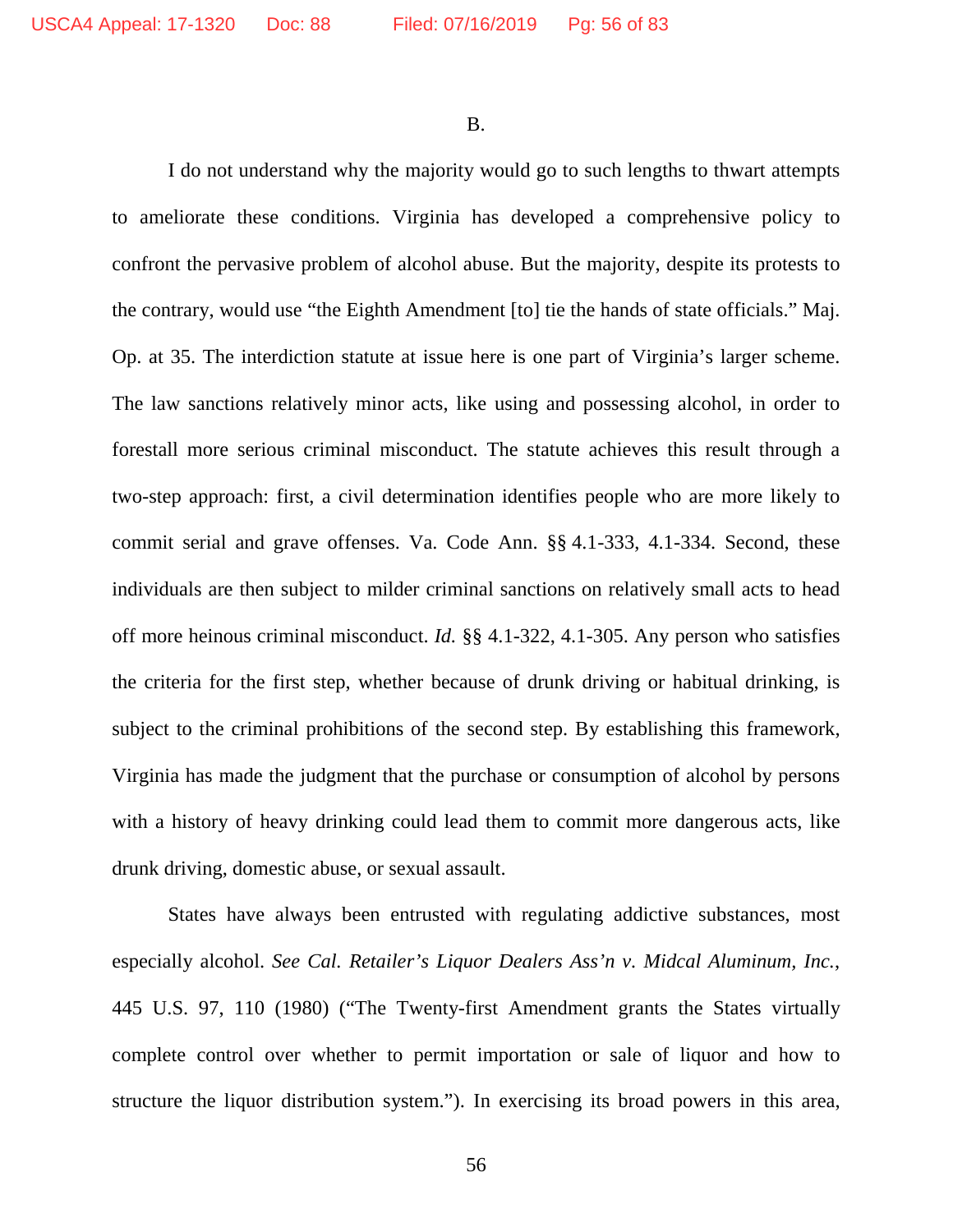Virginia has chosen a prophylactic approach, focusing its resources on those who are most likely to present a heightened future risk. This includes those convicted of drunk driving offenses or prior alcohol-related offenses, as well as those who are designated "habitual drunkards," which can follow from repeated misconduct while intoxicated. Va. Code Ann. §§ 4.1-333, 334; *see Jackson v. Commonwealth*, 604 S.E.2d 122, 124 (Va. Ct. App. 2004). In adopting this policy, the state legislature has applied its restrictions to those who have repeatedly failed to comply with alcohol laws in the past, concluding that they are more likely than others to do so in the future. Given that irresponsible alcohol consumption increases the likelihood of more grave offenses, the Commonwealth surely had good reason to think that the population of prior abusers posed a greater risk to the community than others who lack such a history.

The use of such a prophylactic scheme is hardly uncommon. Many laws, state and federal, share the two-step structure adopted by Virginia, which imposes minor sanctions on those who present a heightened danger in order to lessen the risk that the danger will actually come to pass. For example, the Sex Offender Registration and Notification Act (SORNA) requires federal sex offenders to notify the states where they live and work of their prior conviction. *See* 34 U.S.C. § 20913 (2012). Once the prior conviction has established that a person poses a social risk, his mere failure to register can give rise to criminal liability. *Id*. In that way, SORNA uses criminal law to ensure that past sexual offenders cannot in the future fly under the radar.

The majority casts SORNA aside by claiming that "post-conviction restrictions" are not implicated here. Maj. Op. at 33-34. The majority distinguishes post-conviction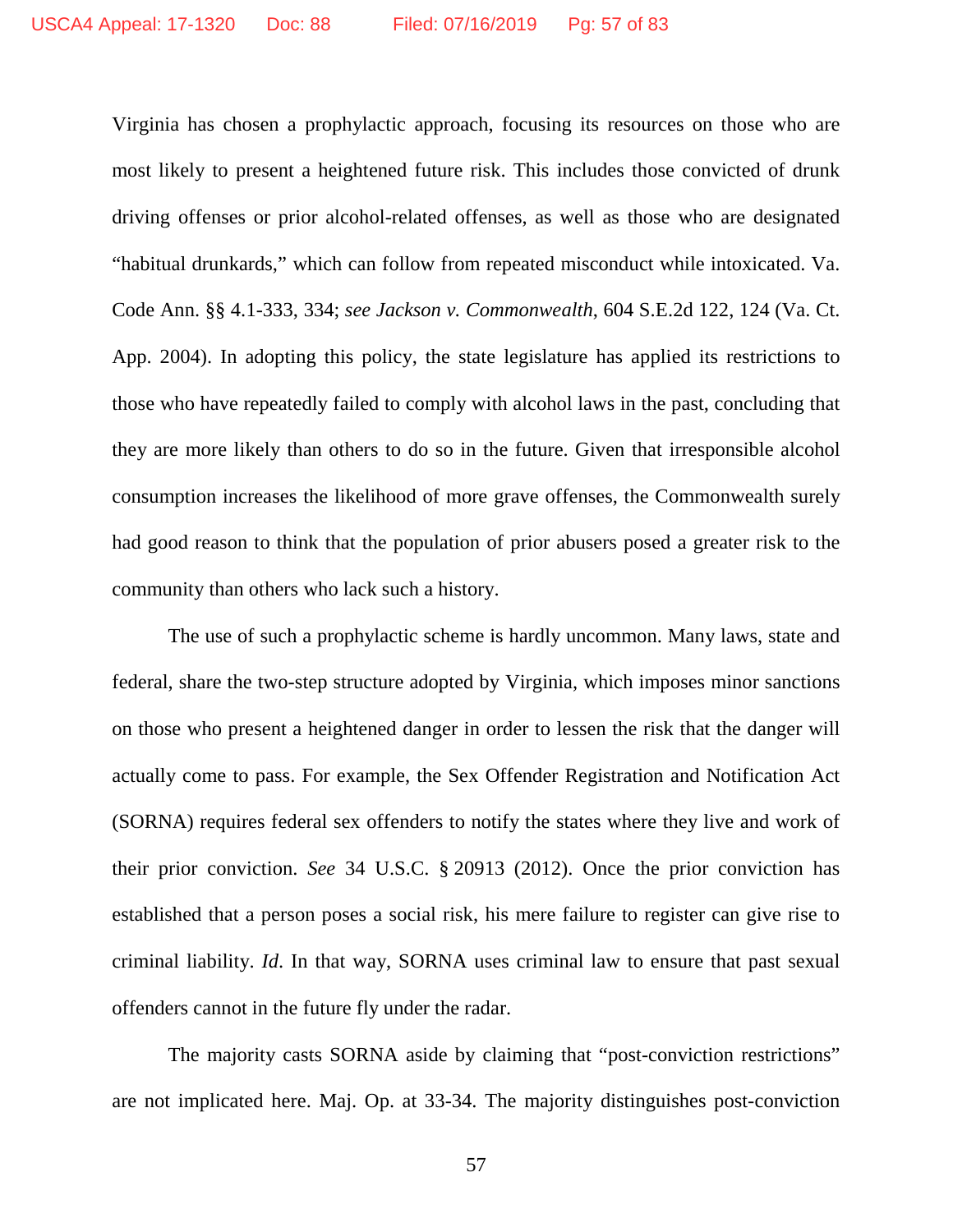restrictions, such as supervised release, noting that those remain acceptable. That distinction is, to say the least, awkward. The majority purports to hold that schemes such as Virginia's constitute cruel and unusual punishments. Since when are cruel and unusual punishments on nonvolitional conduct suddenly permissible post-conviction? Postconviction limits are based on the same calibration of restriction to risk as are the Virginia statutes here. The fact that Virginia has elected to fire a warning shot before imposing criminal sanctions is to its credit, not otherwise.

Other analogies to Virginia's prophylactic approach abound. Federal criminal law, for example, prohibits otherwise routine firearms purchases by individuals who have been found by a court in a civil proceeding to be mentally incompetent. Such restrictions reduce the risk those people pose to themselves and to others. *See* 18 U.S.C.  $\S$ § 922(g)(4); 924(a)(2). By the same token, a domestic abuser who violates a civil Temporary Restraining Order can be subject to criminal contempt proceedings. *See, e.g.*, Va. Code Ann. § 19.2-152.10, et seq. Once someone is found to pose a risk to his spouse or child, the simple act of coming within a certain distance of the protected persons or their home can give rise to criminal liability for "contempt of court." *Id.*

All of these laws have one thing in common: they apply milder sanctions to less serious infractions, such as the possession, use, or purchase of dangerous items and addictive substances or the failure to register, in order to reduce the risk of grave misconduct involving gun violence, sexual predation, or fatal accidents on the road. Virginia's alcohol laws adopt precisely this approach and similarly present no constitutional infirmity.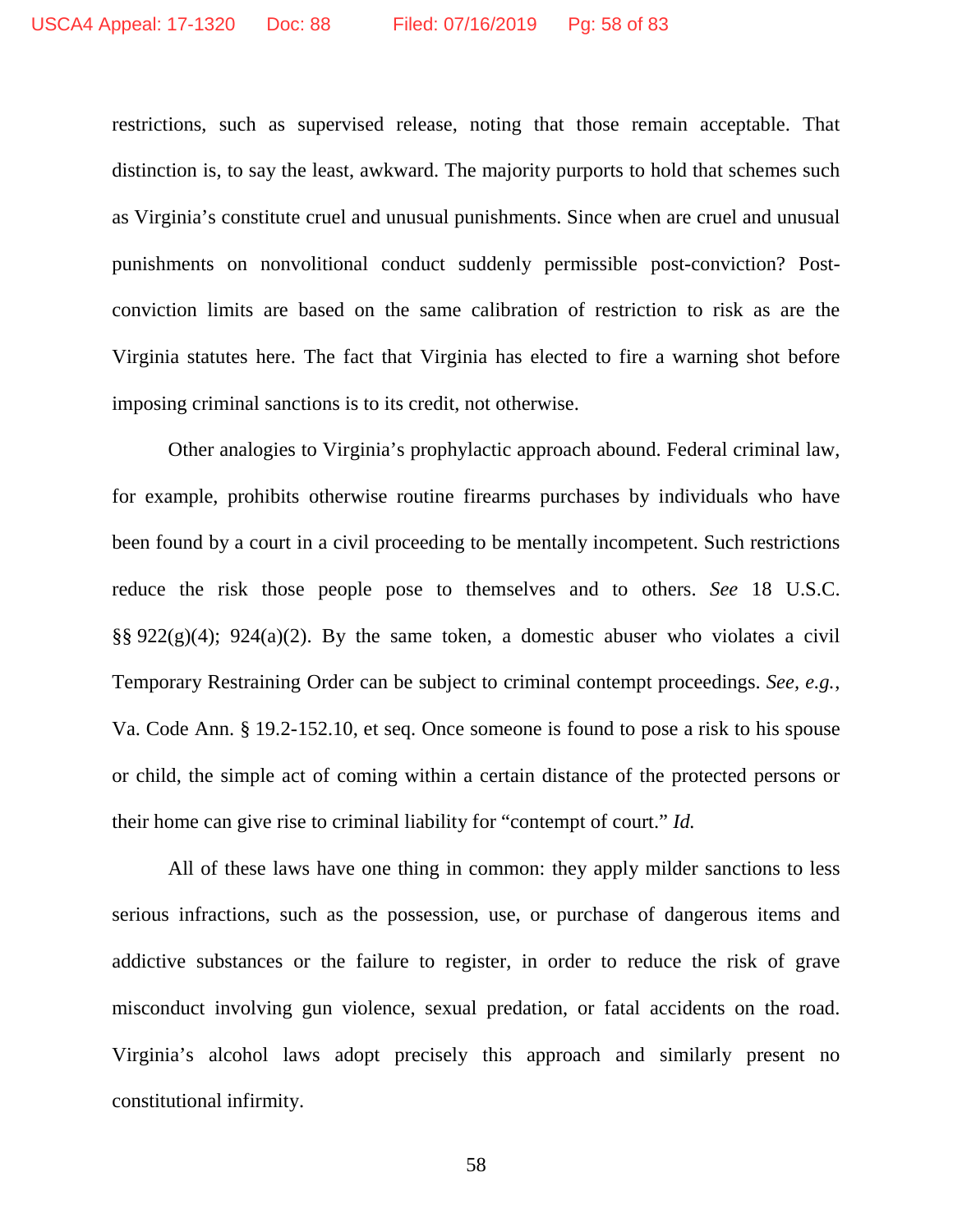The majority renders this approach unconstitutional when the criminal acts are "both compelled by [the defendant's] illness and [are] otherwise lawful." Maj. Op. at 28. The "otherwise lawful" limitation is both wholly lacking in authority and ignores the valid reasons *why* prohibitions apply to some population cohorts and not to others. The reason is simply this: past actions give rise to present and future risks. To say that a state acts impermissibly on this basis is an astonishing proposition, and one that prohibits legislative bodies from making the altogether practical assessments of risky behaviors that are entirely within the legislative prerogative.

Legislatures, whether state or federal, commonly calibrate restrictions to risk in order to protect the public. The federal Bail Reform Act, for example, authorizes a judge to require pre-trial detention if he finds that "no condition or combination of conditions will reasonably assure . . . the safety of any other person and the community." 18 U.S.C. § 3142(e)(1). The Supreme Court rejected a constitutional challenge to this statute, finding "there is no doubt that preventing danger to a community is a legitimate regulatory goal," *United States v. Salerno*, 481 U.S. 739, 747 (1987), and that, to achieve this goal, Congress could focus "only on individuals who have been arrested for . . . extremely serious offenses." *Id.* at 750. Contrary to the majority's position that a selective statute is inherently problematic, *e.g.*, Maj. Op. at 28, the Court instead saw this as a feature of the bail scheme, demonstrating a "narrow[] focus[] on a particularly acute problem . . . in which the Government interests are overwhelming." *Id.* at 750. Virginia's regulatory risk assessment here, like so many state laws that limit the use of automobiles, firearms, and alcohol, reflects the same approach.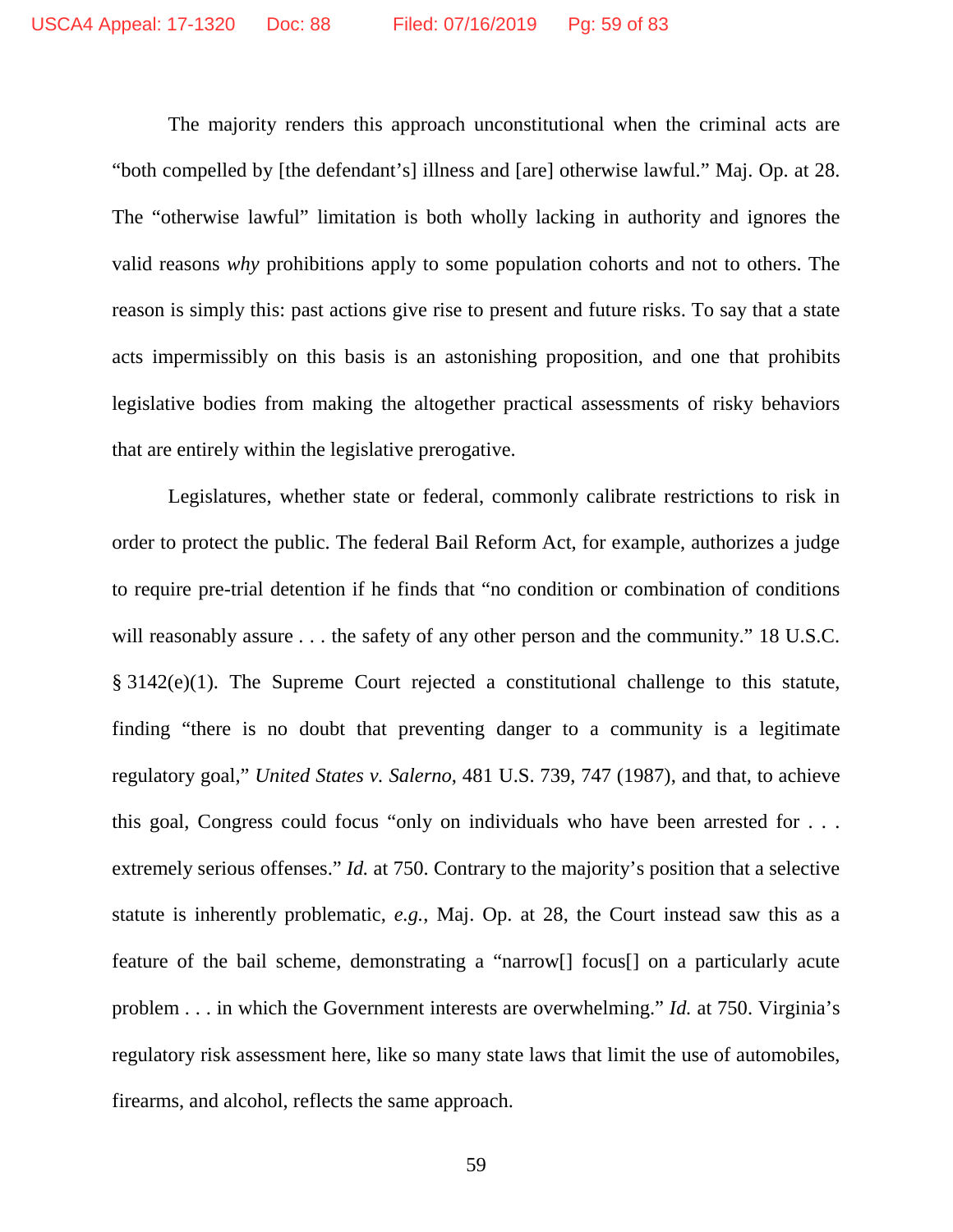The majority tries to frame its holding as "narrow," Maj. Op. at 33, affecting only Virginia's purportedly unique scheme. *Id.* at 33, n.20. To repeat, I cannot see how Virginia's prophylactic structure differs from the many others that share its two-step approach. I am therefore left to conclude that the only distinctive feature of what Virginia has done lies in the nature of the offense. As my colleagues apparently see it, consuming alcohol, even by those with a documented history of alcohol abuse, is just not the sort of conduct that warrants criminal sanctions. Given the comprehensive body of research pointing to the harms of alcohol abuse, I cannot agree. More importantly though, I do not feel empowered to weigh in on such a question in the first place.

There are many considerations that can and do inform legislative judgments regarding alcohol and addiction. There are many policy tools available to enforce these judgments once they have been made. Criminal law is but one of them, as are prophylactic laws that focus public resources on those most likely to cause harm. I would hope that settled law was enough to prevent the majority from second-guessing the Commonwealth's judgment. But I find it particularly distressing that at a time when we are beginning to make some modest progress on often alcohol-related offenses such as domestic violence and sexual assault that the majority feels itself empowered to hinder that progress. In doing so, it thwarts the efforts of Virginia to assure that the future of its citizens, and particularly the future of women in the Commonwealth, is measurably more secure than it has been in times past.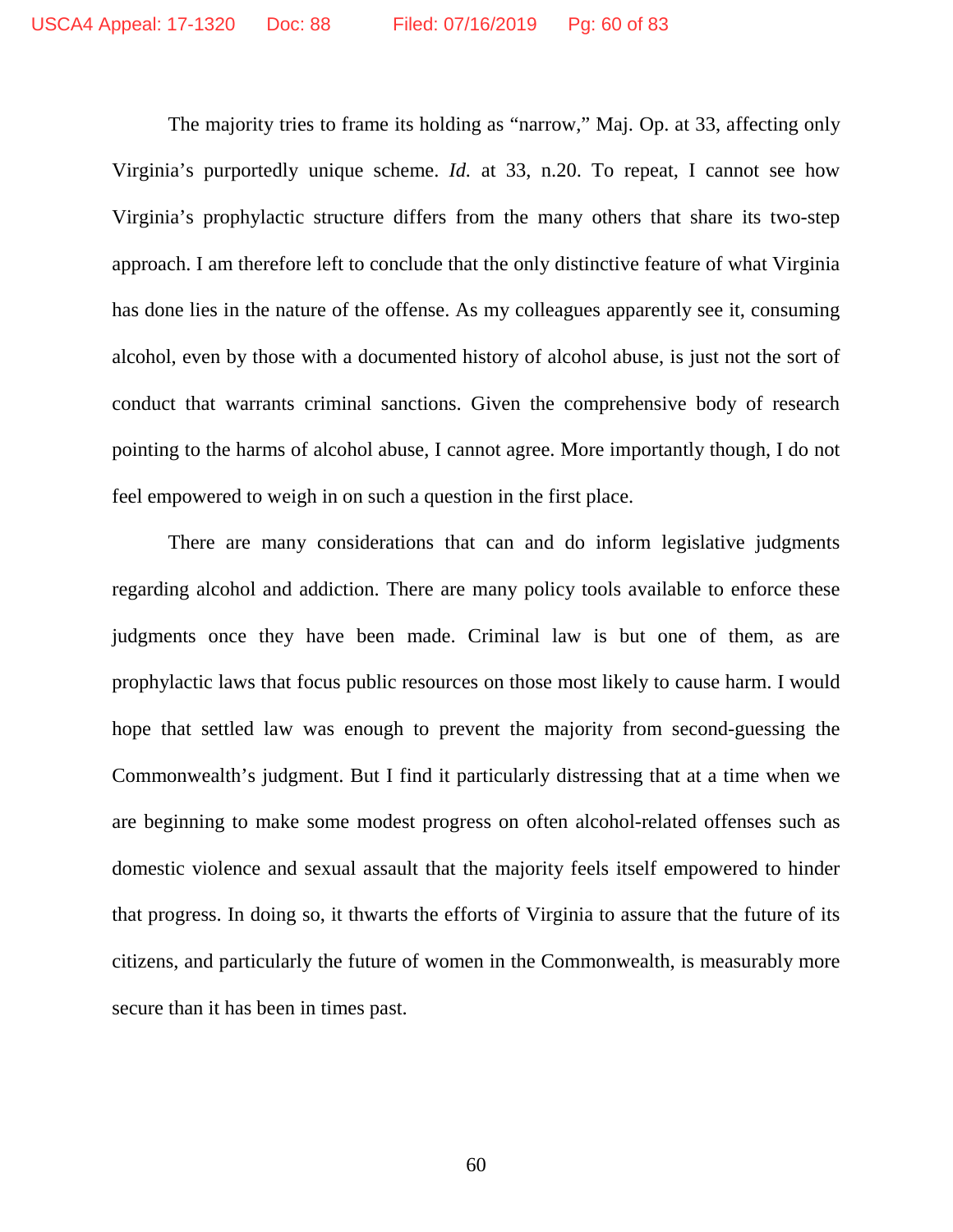III.

It is well to take a brief, broader look. The majority decision aspires to rework our constitutional system. It erodes the states' role as separate sovereigns entrusted to define the criminal law within their own borders. And it pushes the Eighth Amendment as a catch-all corrective for perceived ills that other constitutional provisions have left unredressed.

#### A.

The majority upends our system of dual sovereignty. It puts judges in policymaking roles reserved largely for legislatures and states. The reason for legislative responsibility over criminal law is fundamental: the criminal law exists to protect the safety of citizens, and ensuring the safety of the people is one of those things that popular government exists to do. State legislatures thus have considerable latitude to address social ills. What behavior to criminalize is not an exclusive state responsibility, but it is a core one: "Under our federal system, the 'states possess primary authority for defining and enforcing the criminal law.'" *United States v. Lopez*, 514 U.S. 549, 561, n.3 (1995) (quoting *Engle v. Isaac*, 456 U.S. 107, 128 (1982)).

That is no impediment to the majority, which rushes in where others fear to tread. The Supreme Court has repeatedly been asked to make broad psychological pronouncements regarding addiction and mental illness, and has consistently emphasized its own inability to do so. *See Clark*, 548 U.S. at 771; *see also Powell*, 392 U.S. at 537 (plurality) ("It is simply not yet the time to write the Constitutional formulas cast in terms whose meaning, let alone relevance, is not yet clear either to doctors or to lawyers."). As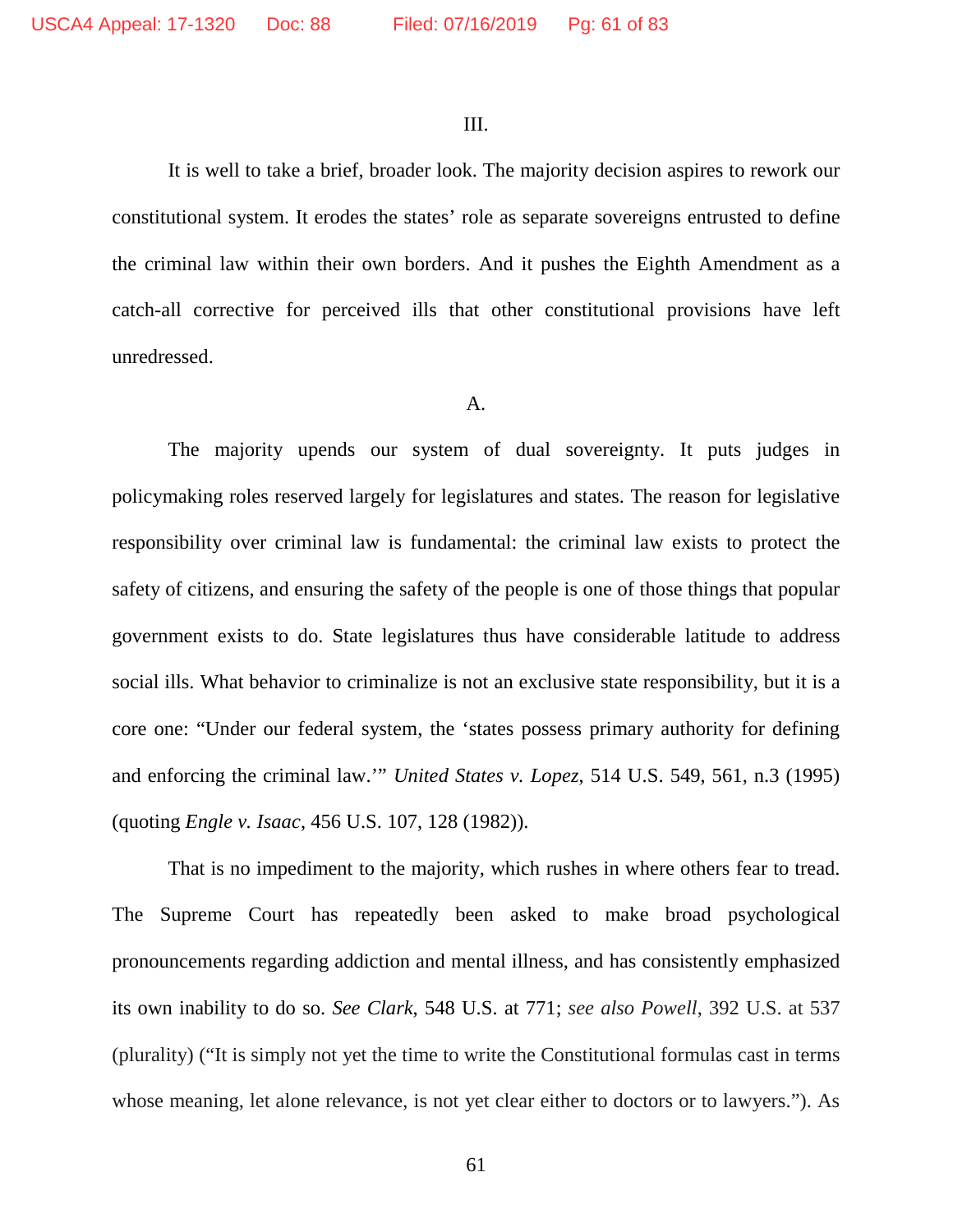the Supreme Court made clear decades ago, "[t]he lesson we have drawn is not that government may not act in the face of this uncertainty, but rather that courts should pay particular deference to reasonable legislative judgments." *Jones*, 463 U.S. at 364, n.13. The Supreme Court should have saved its breath, so swiftly does the majority breeze by.

In its lecture on psychology and sermon to the states, the majority does not even acknowledge the many features of state law that already address issues of volition and compulsion. The criminal justice system of every state has in place numerous features designed to address nonvolitional conduct, among them *mens rea* requirements (willfully, knowingly); affirmative defenses such as provocation, self-defense, and in extreme cases insanity; and of course, sentencing proceedings where any nonvolitional characteristic or circumstance can be appraised and applied by a sentencing judge. *See, e.g.*, *Egelhoff*, 518 U.S. at 56 (plurality opinion). Those approaches to nonvolitional conduct often rely upon democratic input, making them far more sensitive and balanced than the constitutional theory developed by the majority on the fly.

Rather than focusing on what should matter, the majority thinks it is somehow relevant that Virginia's approach is different from that of many other states. Maj. Op. at 33, n.20 ("That the vast majority of states eschew interdiction schemes suggests another reason to doubt their constitutionality"). If sanctions are viewed by the majority as too stern, the appropriate course for mitigation is through reforms achieved through the states and in the legislative branch, not through the Eighth Amendment. It is inevitable that under federalism some states will develop policies that are more strict or lenient than others. Where the Virginia scheme falls on this spectrum is, as I have indicated, a matter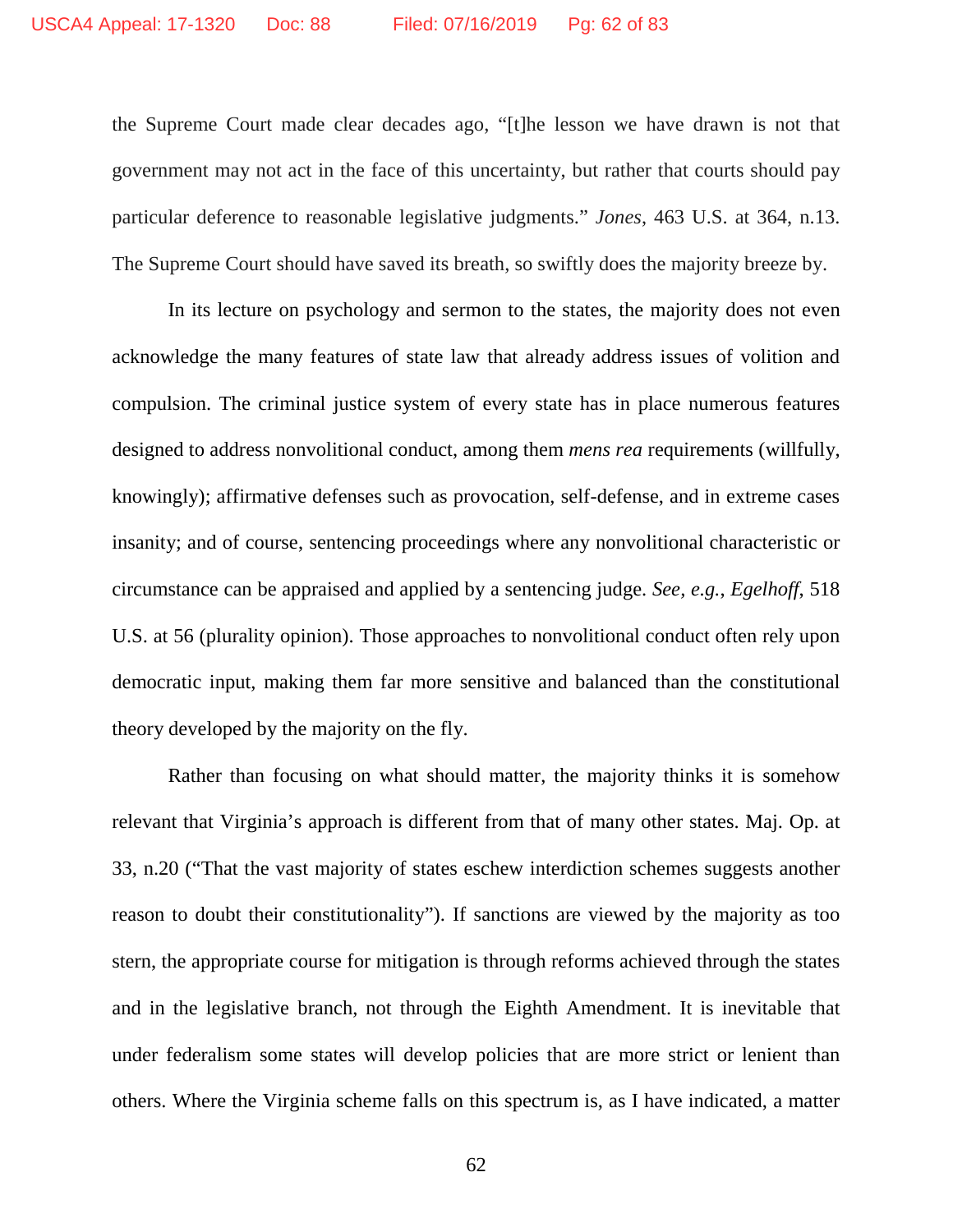of debate. That variability, however, has always been thought to be a vibrant feature of our constitutional system: "Absent a constitutionally imposed uniformity inimical to traditional notions of federalism, some State will always bear the distinction of treating particular offenders more severely than any other state." *Rummel*, 445 U.S. at 282. The rarity of a state's chosen policy is not a sound basis for condemnation, just as "not every widespread experiment with a procedural rule favorable to criminal defendants establishes a fundamental principle of justice." *Egelhoff*, 518 U.S. at 51 (plurality opinion).

Under our system of governance, the states are the primary expositors of the common law. The risk of having our Constitution resemble more and more a common law document, where meaningful restraints on judicial preferences are minimal, is all too real. *See Paul v. Davis*, 424 U.S. 693, 701 (1976) (rejecting a reading that "would make of the Fourteenth Amendment a font of tort law to be superimposed upon whatever systems may already be administered by the States"). All the richness and diversity of our fifty state democracies is now swept aside for a single policy preference. The majority thinks that because it invokes the word "constitution" it is empowered through that incantation to displace other branches and other levels of government with its own transcendent views of how best to regulate a species of conduct with which it has no expertise and over which it has no authority. Such a malleable constitution; such adjudicative power: Caesar Augustus would be envious.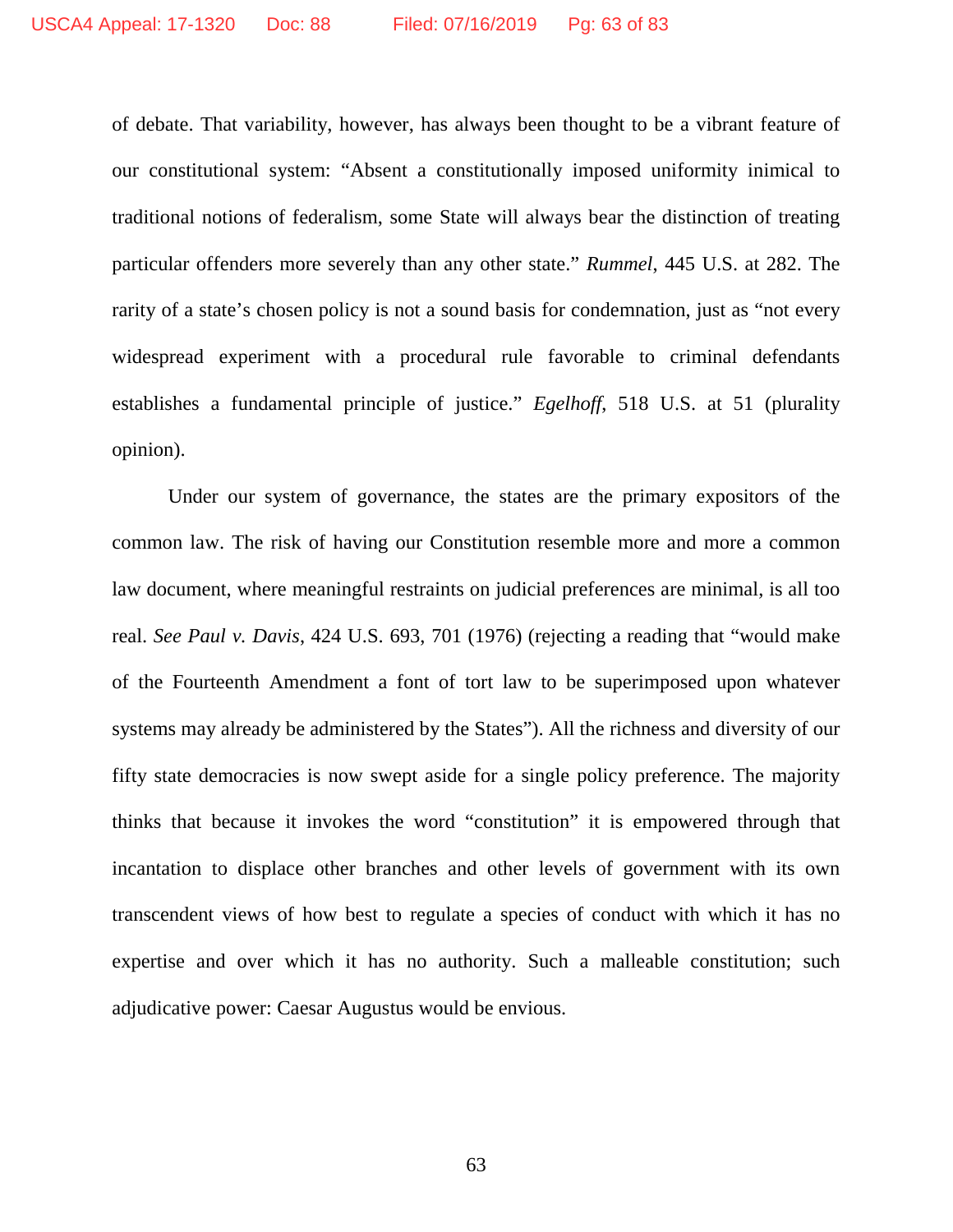B.

Apart from the damage to legislative judgments and federal-state relations, the majority also expands the Eighth Amendment to a place not heretofore envisioned.

Since the Eighth Amendment does not generally limit which acts can be made criminal, challenges to the substance of criminal law are properly directed through those portions of the Constitution that speak to specific substantive rights, like the freedom of speech. *See Texas v. Johnson*, 491 U.S. 397 (1989); *Brandenburg v. Ohio*, 395 U.S. 444 (1969). The majority shatters this harmony. Its analysis seeks to protect a social group, homeless alcoholics, without reference to the Equal Protection Clause, enshrines alcohol consumption as a protected activity without reference to the Due Process Clause, and adopts a fulsome narrative of police harassment without reference to the Fourth Amendment. At bottom, it creates unprecedented protections for those with "a profound drive or craving to use alcohol" in the least likely of places, the Eighth Amendment, and in a manner that will erode the careful structure of the Constitution. Maj. Op. at 5.

Usually when we speak of particular groups that share particular characteristics, we are assessing an equal protection challenge. The appellants here in fact brought such a challenge. My colleagues in the majority rightly recognize that this claim is barred by precedent. Maj. Op. at 8, n.5. Alcoholics are surely worthy of social care and solicitude, but they, like the homeless, are not a constitutionally protected class. *See Mitchell v. Comm'r of the Soc. Sec. Admin.*, 182 F.3d 272, 274 (4th Cir. 1999) ("Alcoholics are neither a suspect nor a quasi-suspect class for purposes of equal protection analysis."); *Joel v. City of Orlando*, 232 F.3d 1353, 1357 (11th Cir. 2000) ("Homeless persons are not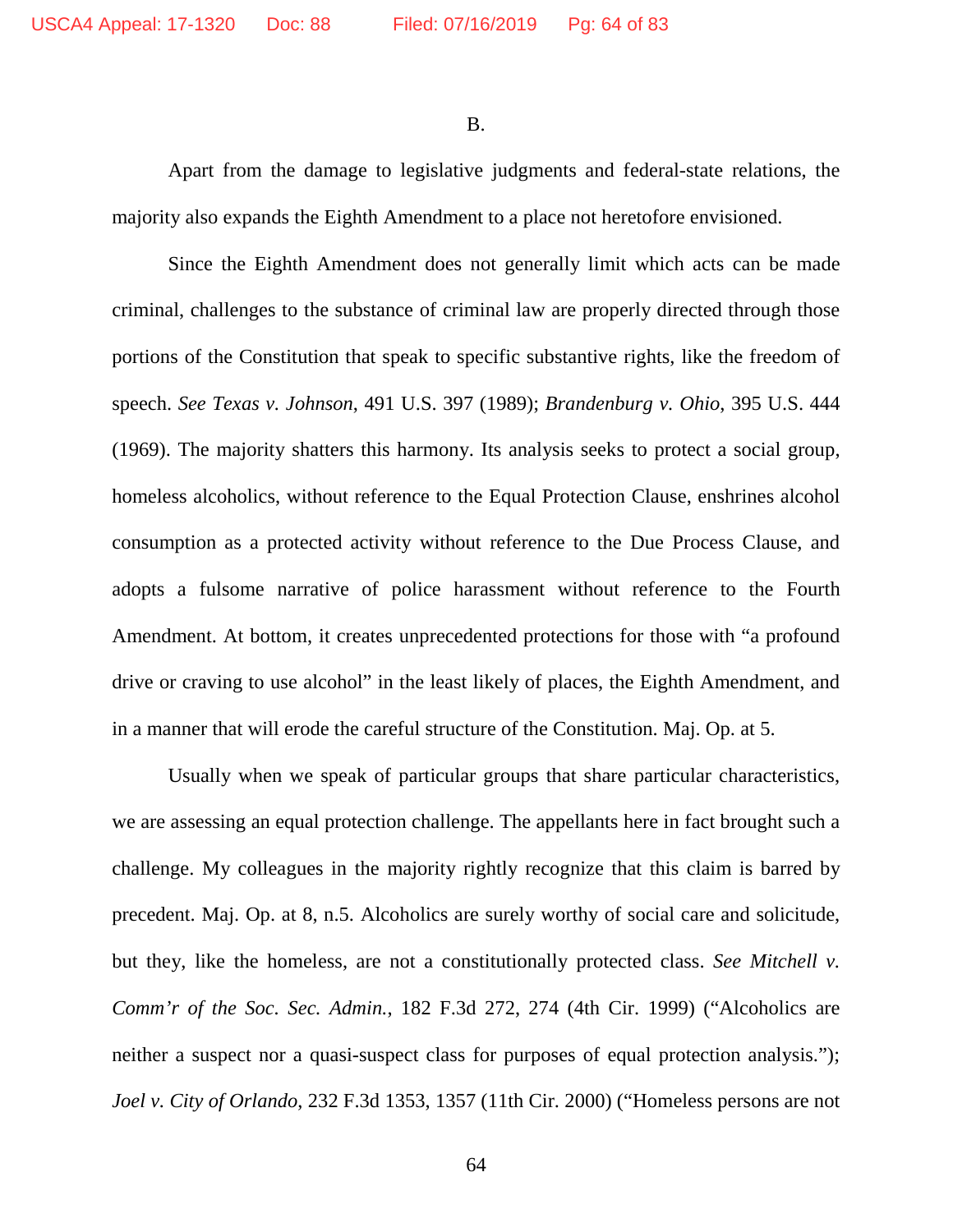a suspect class."). Nor is consuming alcohol a fundamental constitutional right. *Cf. Saenz v. Roe*, 526 U.S. 489 (1999). The fact that many groups such as the homeless deserve civic charity, compassion, and respect does not mean they possess the immutable characteristics akin to race, gender, ethnicity, and the like that define a suspect class for equal protection purposes.

This has not stopped the majority, however, from using the Eighth Amendment to carve out heightened protections manifestly unavailable under the Equal Protection Clause. *See* Maj. Op. at 36-37. At bottom, this bald circumvention of settled law amounts to nothing more than a new font of disparate impact liability. The majority overlooks the clear language of the Virginia law—which on its face applies to rich or poor, homeless or homeowner—and instead speculates and invalidates the interdiction statute for falling too harshly on homeless alcoholics. Maj. Op. at 32 (noting that "Virginia's statutory scheme may nominally penalize 'possession' or 'consumption,' . . . [but] effectively targets and punishes Plaintiffs based on their illness"). This whole "targeting" concept is, to understate the matter, breathtaking. All laws have disparate impacts, falling more heavily on some groups than on others. Those impacts do not constitute unconstitutional targeting. The reality of uneven impact is inevitable in law, which, after all, is enacted to address specific social problems. Disparate impacts normally present no defect under the Equal Protection Clause. *See Washington v. Davis*, 426 U.S. 229 (1976). But after today's holding, many laws, both civil and criminal, will be vulnerable on an Eighth Amendment disparate impact theory.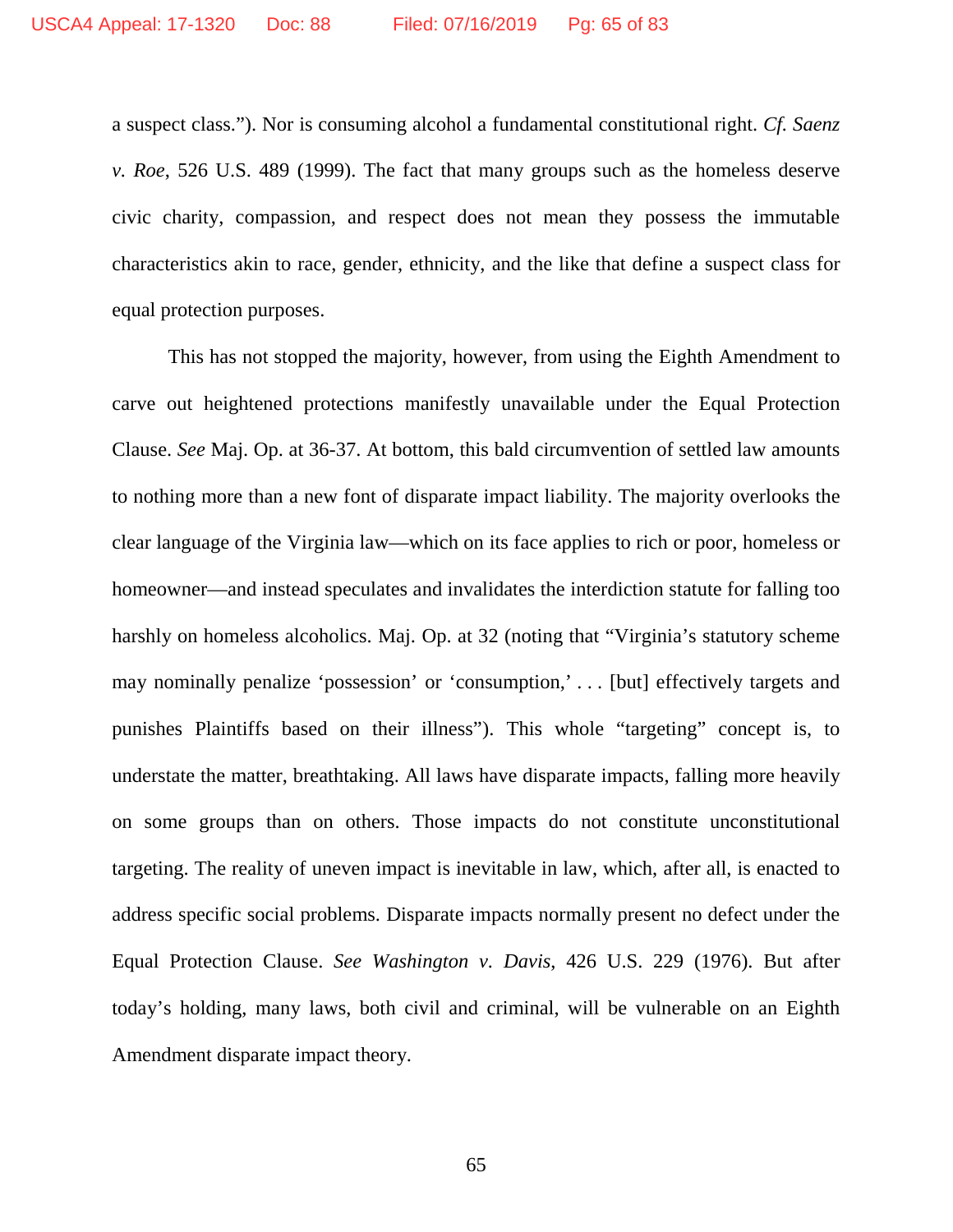This case is about a group, interdicted persons, that is not a protected class under the Equal Protection Clause. It is about an activity, consuming alcohol, that is not a fundamental right under the Due Process Clause. It is about police interactions, but no claim was brought under the Fourth Amendment. It seems that the Eighth Amendment is coming into fashion as a means for striking down both civil and criminal laws that display no constitutional defect but merely fail to comport with the majority's sense of optimal public policy. I cannot see how a claim that fails on multiple other grounds, all of which are arguably more applicable to the case at hand, can prevail on this one. The result is that constitutional doctrine will become ever more sprawling, ever more confusing, and judges will seize upon that same confusion to further work their personal will.

### IV.

I now turn to the majority's vagueness theory. The majority has adopted an alternative rationale for striking down duly-enacted law, holding that the term "habitual drunkard" in the civil interdiction statute is unconstitutionally vague. It is difficult to know where to begin with such an unprecedented position. First, as a matter of this court's settled procedures, the question should be unreviewable. Second, even if we could reach it, there is no basis whatsoever for invalidating Virginia's law. The interdiction statute is a civil enactment, which exists solely to provide notice of what acts will trigger criminal sanctions. Vagueness doctrine simply has no place in this case, as the appellants themselves recognized before the panel. By nonetheless pushing forward, the majority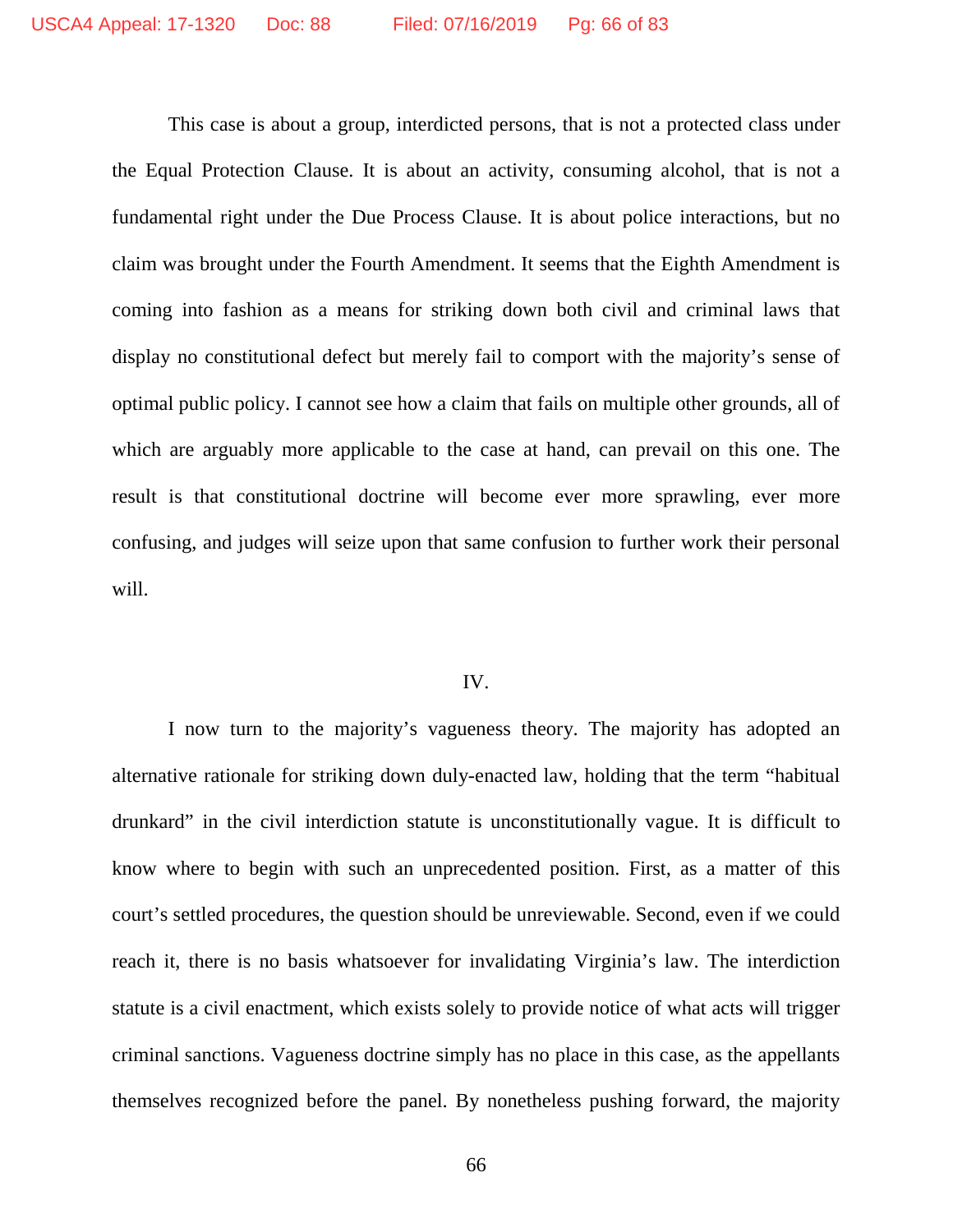has launched a new theory of civil vagueness, a doctrine that will most assuredly become a favorite of litigants seeking to invalidate state laws.

## A.

As an initial matter, the majority has no basis for reaching the vagueness challenge. The appellants, who were ably represented throughout this litigation, stated twice before the panel that they were not raising the issue. Accordingly, the panel did not consider it, and neither should the en banc court.

We do not have here a simple failure to press a claim. The appellants instead expressly waived any appeal on their vagueness challenge. *See* Opening Br. at 12, n.8 ("Count Five alleges that the Interdiction Statute as applied to Plaintiffs is unconstitutionally vague in violation of the Fourteenth Amendment. The district court dismissed this count, and Plaintiffs do not press this claim here."); *id.* at 15, n.9 ("The district court additionally rejected Plaintiffs' vagueness claim. As stated above, Plaintiffs do not press this claim here."). Waiver and forfeiture are not the same, and the "intentional relinquishment or abandonment of a known right" has serious consequences. *See United States v. Olano*, 507 U.S. 725, 733 (1993) ("Waiver is different from forfeiture. Whereas forfeiture is the failure to make the timely assertion of a right, waiver is the 'intentional relinquishment or abandonment of a known right.'" (quoting *Johnson v. Zerbst*, 304 U.S. 458, 464 (1938)). Accordingly, our circuit has, before today, been especially reluctant to consider waived arguments. *See Porter v. Clarke*, No. 18-6257, at 24 (4th Cir. May 3, 2019) (citing *United States v. Washington*, 743 F.3d 938, 941, n.1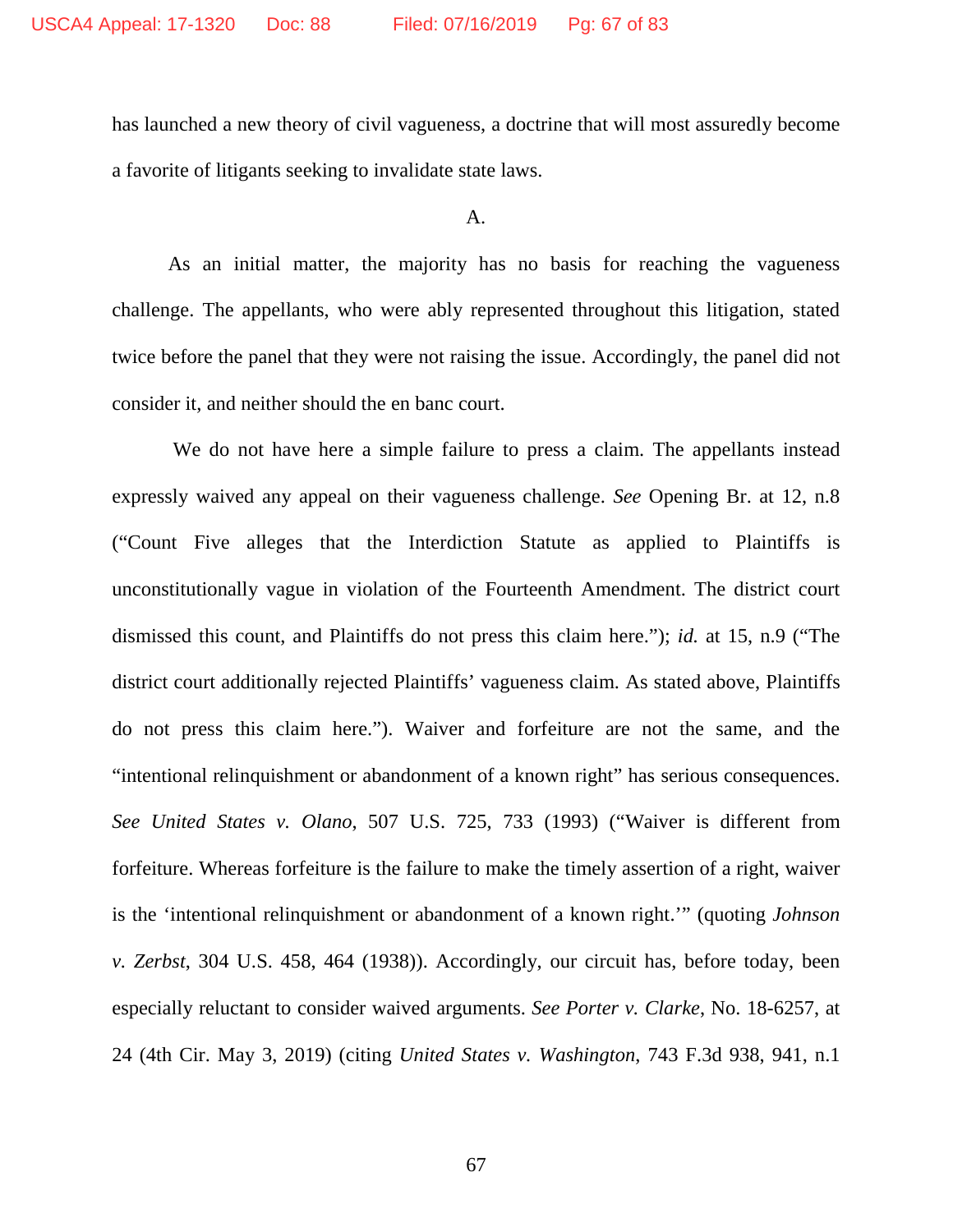(4th Cir. 2014) ("Issues that [the appellant] failed to raise in his opening brief are waived.")).

Since the appellant's vagueness claim was waived, and therefore uncontested, any consideration by the panel would have been an advisory opinion. *See Wood v. Milyard*, 566 U.S. 463, 471, n.5 (2012). As such, the panel did not *sua sponte* resurrect it. The majority's decision to nonetheless take up the vagueness claim en banc significantly degrades the place of panel process in federal appellate review. Of course en banc proceedings have their necessary place, but a panel of three remains our basic unit of decision, three being a more efficient and more collaborative number than a conclave of fifteen.

The majority has provided no standard under which an en banc court can resolve a claim affirmatively waived before a panel, other than "whenever it suits us." This openendedness is said to be needed "to promote the ends of justice," Maj. Op. at 9 (quoting *Hormel v. Helvering*, 312 U.S. 552, 557 (1941)). But the orderly progression of litigation provided by process and the ends of justice are not dichotomous, but complementary, as the neutrality of procedure protects litigants of all persuasions against arbitrary courts and ambush by adversaries. The Federal Rules of Appellate Procedure rightly and properly contemplate en banc proceedings for cases of "exceptional" importance. Fed. R. App. P. 35. They do not contemplate them as the setting for "exceptional" procedural departures. It is not unfair to ask the majority to estimate the costs of allowing procedure to turn this flabby, but the majority has not so much as acknowledged the damage to panel deliberations it has wrought.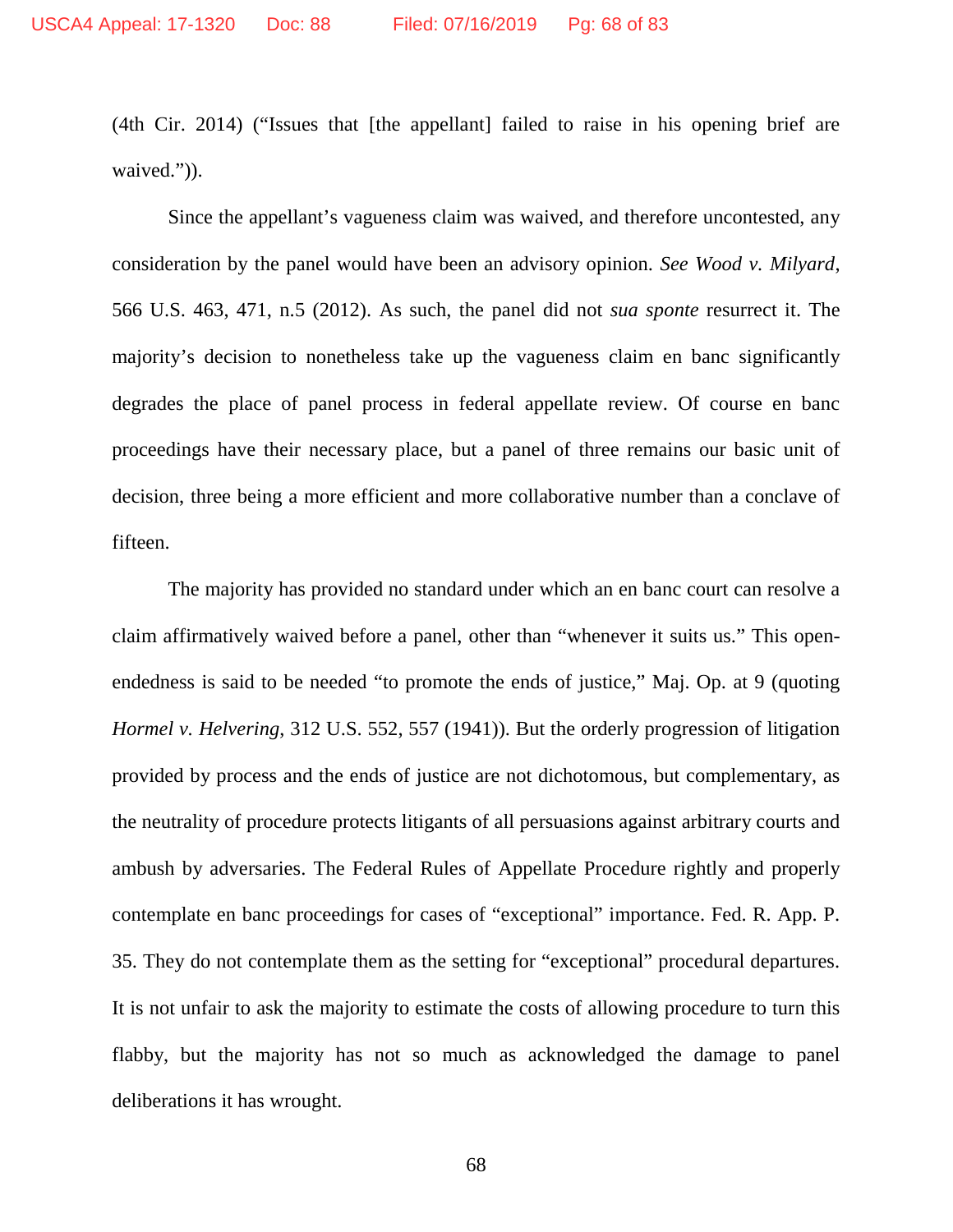The majority contends that our recent decision in *United States v. Simms*, 914 F.3d 229 (4th Cir. 2019), provides some license for its procedural departure. The differences between that case and the decision reached today ought to be obvious. In *Simms*, the government changed its views in response to intervening Supreme Court precedent and both parties argued the issue fully to the en banc court. In this case, the plaintiffs chose to abandon a weak claim on appeal and deliberately refrained from pressing that claim when seeking en banc review. When the issue did emerge during en banc argument, the state was afforded a limited opportunity through supplemental briefing to respond, without the benefit of any panel decision or adequate airing.

By reviving the vagueness claim now, we are inviting litigants to take this court for a ride. We should not, for want of a better word, be such chumps. Future litigants will rely on this case endlessly to excuse inexcusable carelessness, or worse, calculated litigation strategy that in hindsight proved unsuccessful.

#### B.

The civil vagueness claim also fails on its merits. "The essential purpose of the 'void for vagueness' doctrine is to warn individuals of the criminal consequences of their conduct." *Jordan v. De George*, 341 U.S. 223, 230 (1951). *See Lanzetta v. New Jersey*, 306 U.S. 451, 453 (1939) ("All are entitled to be informed as to what the State commands or forbids."). Fair notice both informs the public and constrains law enforcement. Vagueness doctrine protects a person's right to be convicted only under laws that speak with some clarity.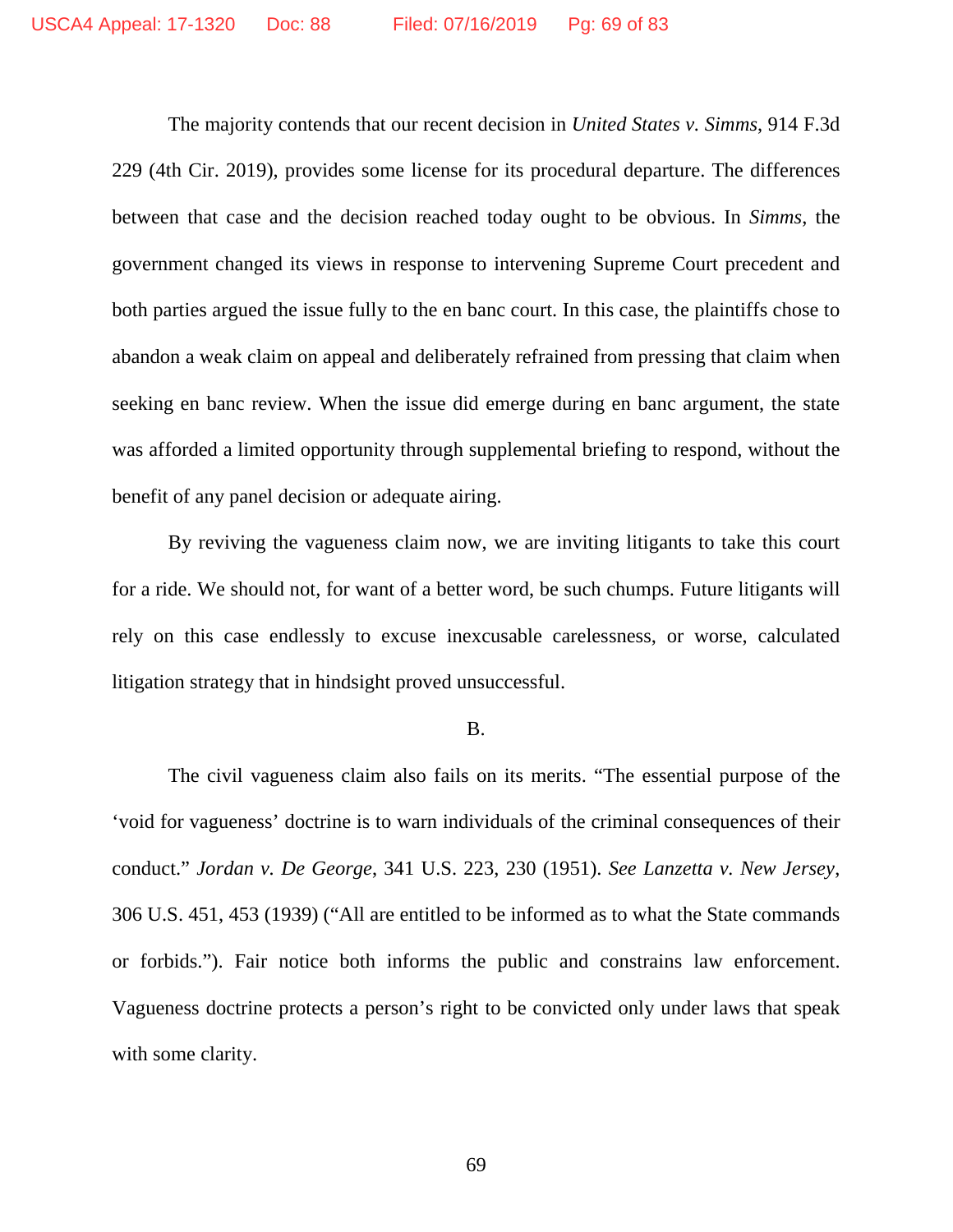It ought to be obvious that a statute whose sole purpose is to provide notice does not transgress this constitutional limit. Once again, Virginia's interdiction law has two parts: one civil and one criminal. Under the scheme, a person can be convicted of a crime only after an interdiction hearing, which itself requires "due notice" and a determination by a neutral magistrate. *See* Va. Code Ann. § 4.1-333. The interdiction itself does not carry criminal consequences. There is no question that the subsequent prohibitions on consuming and possessing alcohol are not vague, and the majority has not argued that they are. Moreover, an interdicted person may never face criminal punishment at all, either because he refrains from drinking or has his interdiction cancelled. *Id.*

At bottom then, Virginia's statute works to address the very concerns that motivate vagueness doctrine in the first place. The two-step structure puts high-risk persons *on notice* of precisely what sort of acts will subject them to criminal sanctions and places the initial interdiction decision in the hands of a court, rather than law enforcement. The majority collapses these two steps into one for much of its analysis, but somehow still fails to appreciate that it is the statute's prophylactic structure that provides notice before imposing criminal consequences. Put simply, this statute presents no problem that vagueness doctrine could possibly solve.

The majority, however, is undeterred. According to my colleagues, the term "habitual drunkard," which appears only in the civil interdiction statute, is unconstitutionally vague. This position suffers from two infirmities. First, the term is simply not vague under any conceivable standard, as other courts have found. *See Ledezma-Cosino v. Sessions*, 857 F.3d 1042, 1047 (9th Cir. 2017) (en banc) ("[T]he term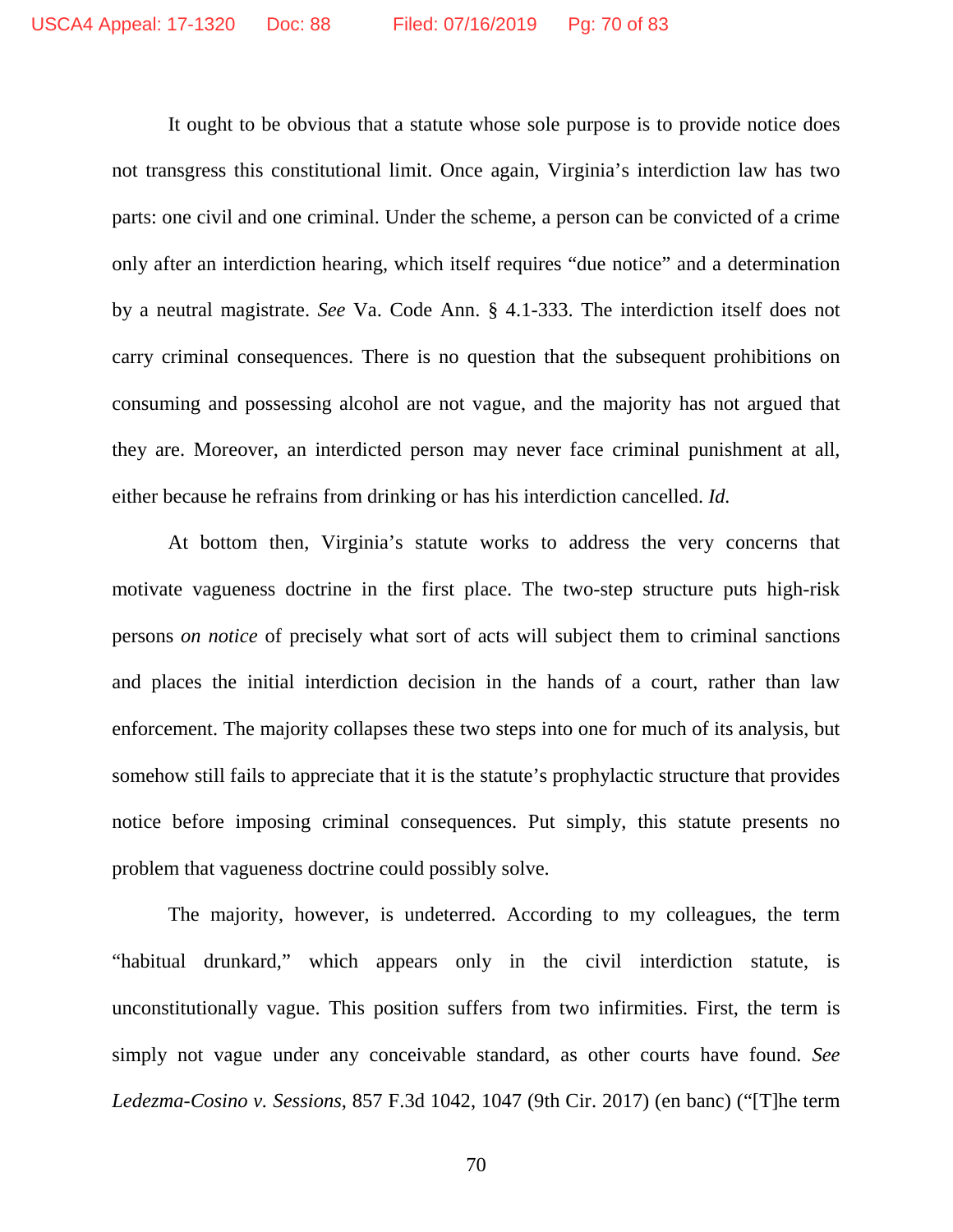'habitual drunkard' readily lends itself to an objective factual inquiry."). "Many perfectly constitutional statutes use imprecise terms." *Sessions v. Dimaya*, 138 S. Ct. 1204, 1214 (2018). The Supreme Court has found that open-ended phrases, like "crime involving moral turpitude," *Jordan*, 341 U.S. at 232, pose no difficulty, even under the most rigorous scrutiny. In its most recent vagueness decisions, *Dimaya* and *Johnson*, the Court noted that the imprecise statutory terms "serious potential risk" or "substantial risk" were not unconstitutional on their own. *See Dimaya*, 138 S. Ct. at 1213; *Johnson v. United States*, 135 S. Ct. 2551, 2557-58 (2015). The vagueness challenge in those cases only succeeded because of the specific problem that arose from assessing an earlier criminal offense, a problem that is obviously not implicated here.

Each of the above phrases were far less precise than the Virginia statute. "Habitual drunkard," by its own language, requires both a pattern of behavior and a certain form of conduct, both of which are familiar to the law. *See Drunkard*, Black's Law Dictionary (10th ed. 2014) ("Someone who habitually consumes intoxicating substances excessively."). The majority finds fault with Virginia's statute on the grounds that Webster's International Dictionary (3d ed. 2002) provides multiple definitions for the word "habit." Maj. Op. at 15. If multiple dictionary definitions of a word are the new standard for toppling state statutes, few such civil enactments will be left standing. The majority prefers to treat "habit" as a noun in isolation, rather than a modifier for the noun that follows. But whatever form of the word is used, discerning its common meaning is really not all that hard. As the majority well knows, "habit" means doing something over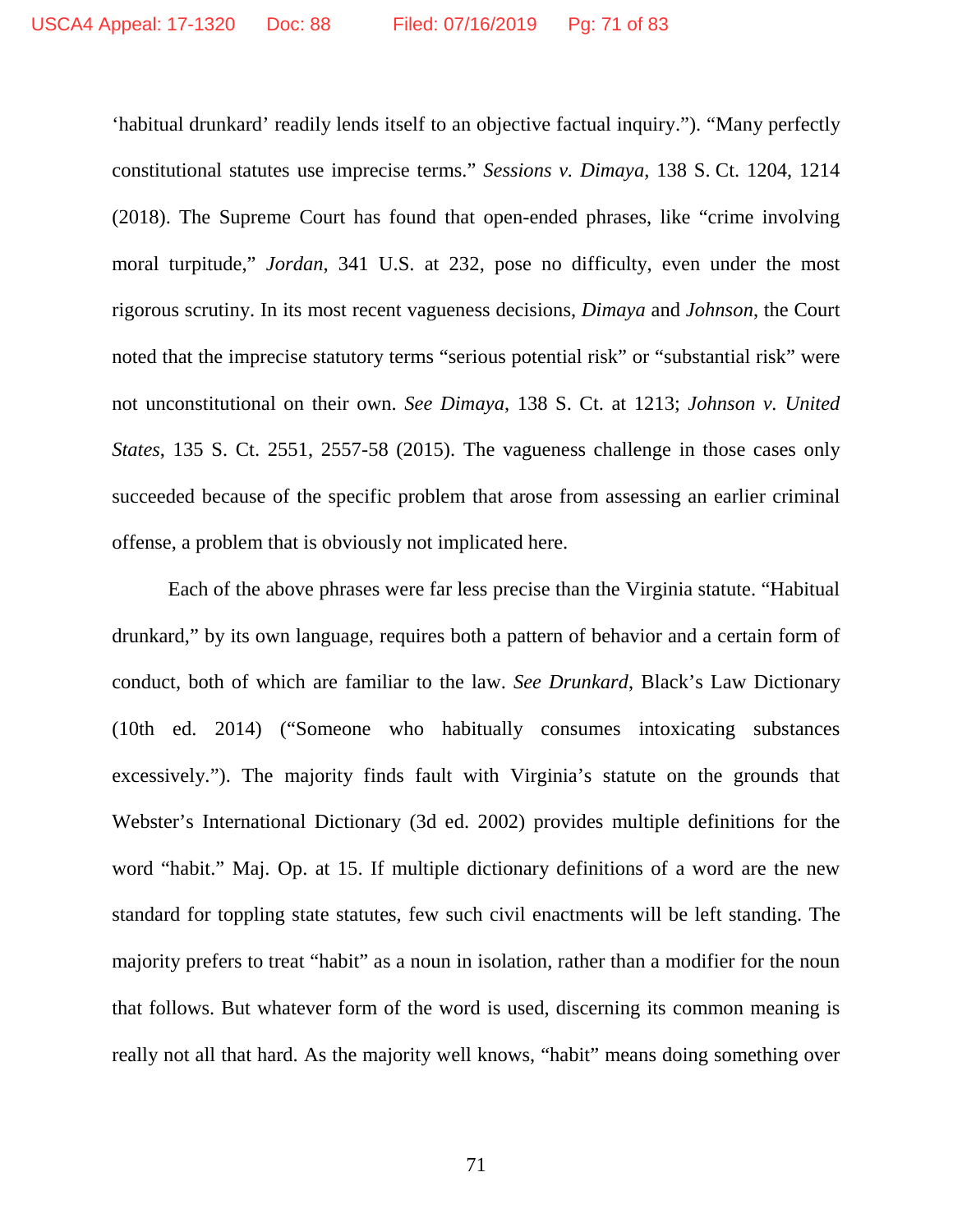and over, in this case consuming alcohol to excess. Habits are something that all of us have as we go about our personal lives; none of us can fail to miss a habit's meaning.

By identifying specific and repeated conduct, the statute is nothing like those laws that have been found unconstitutionally vague in the past, such as those that proscribed passive acts like "loitering," *see Papachristou*, 405 U.S. at 160, or targeted "improper persons," *see Booth v. Commonwealth*, 88 S.E.2d 916, 918 (Va. 1955), without any conduct at all. To fall within the interdiction statute, moreover, a person must affirmatively "show[] himself to be" a habitual drunkard. *See* Va. Code Ann. § 4.1-333. It is simply not a statute that can sweep up the unwitting passerby.

Were the text of the law not clear enough, the Virginia courts have provided even greater precision, holding that the term "habitual drunkard encompasses one who . . . is admittedly in the continual habit of being intoxicated from alcohol." *See Jackson v. Commonwealth*, 604 S.E.2d 122, 125 (Va. Ct. App. 2004) (quoting *Fisher v. Coleman*, 486 F. Supp. 311, 315 (W.D. Va. 1979)). While other courts have used slight variations on this definition, each of them has been driving at the same basic conduct: a repeated course of consuming alcohol to excess, excess being the impairment of judgment, the loss of motor function, the lessening of impulse control, and other commonly recognized effects. These interpretations, just like the statute's plain text, clearly put citizens and officers on notice of the statute's limited reach.

In sum, the majority would outlaw "general definition[s]" and terms from many state enactments. *See* Maj. Op. at 17. It apparently believes that its semantic hair-splitting of the terms "habitual" and "drunkard" passes for some sort of textualism. It is the very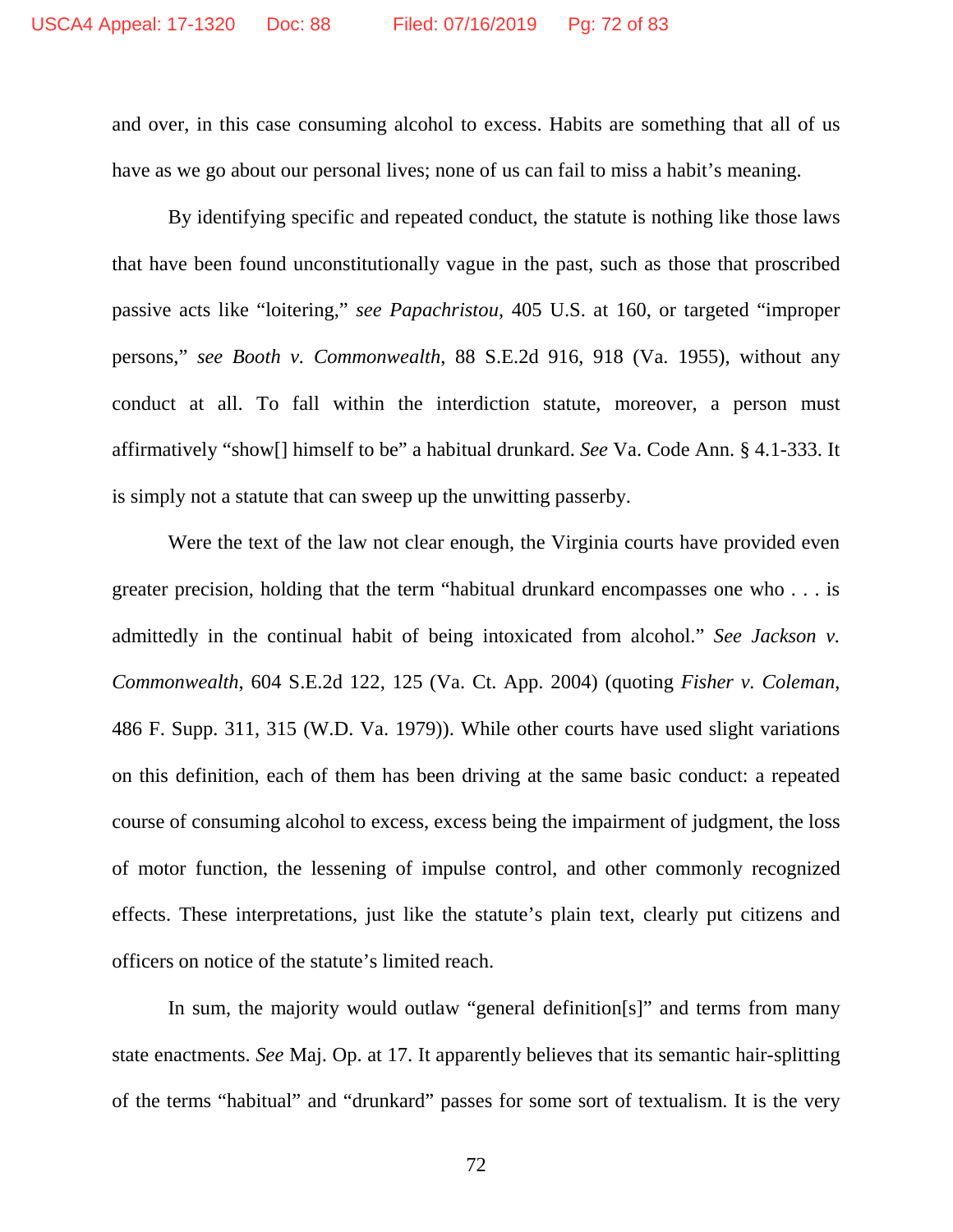opposite of textualism. Properly understood, textualism seeks to apply the lawmaker's words to a particular case, thereby respecting the lawmaker's intent. The whole point of the majority's faux textualism is not to respect the lawmaker's intent but to undermine it, and in doing so to aggrandize the power of the judiciary vis-à-vis the legislative branch by picking critically and ceaselessly at enacted words. Only an approach as ad hoc and pliable as the majority's could lead to the conclusion that "drunkard" is vague while "intoxicated" is not. Maj. Op. at 17-18. Yet that is where we are. An analogy to this sort of indiscriminate picking at verbiage took place with respect to jury instructions until the Supreme Court brought it up short. *See Henderson v. Kibbe*, 431 U.S. 145 (1977). The approach to vagueness adopted by the majority transparently incentivizes the semantic destruction of many kinds of statutes of whose purpose a court does not approve.

## C.

The majority's extended discussion of civil vagueness shows no differentiation at all in the notice required or standards applied to civil and criminal enactments. *See* Maj. Op. at 15. The majority casually applies its pick to a civil law, showing an utter indifference to the consequences of its novel venture. The Supreme Court has spoken of vagueness in explicitly criminal terms for decades. *See, e.g.*, *Johnson*, 135 S. Ct. at 2557 ("[Vagueness] principles apply not only to statutes defining elements of a crime, but also to statutes fixing sentences."); *Kolender v. Lawson*, 461 U.S. 352, 357 (1983). *See also Papachristou*, 405 U.S. at 162. The criminal nature of the doctrine is so prevalent that there was recently some debate about whether there could even be a proper standard for "civil vagueness." Transcript of Oral Argument at 39-41, *Dimaya*, 138 S. Ct. 1204. One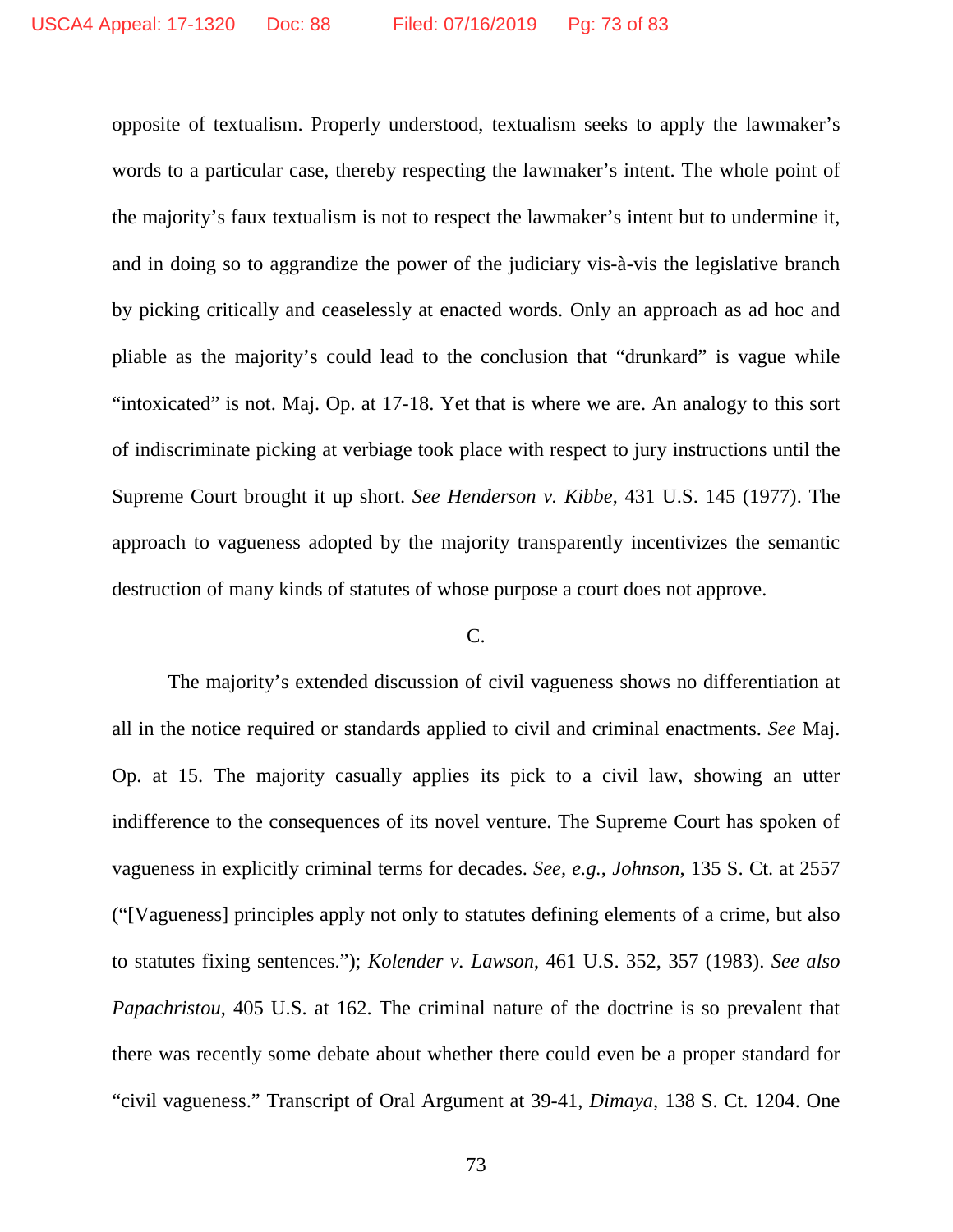need not have a view on that question to recognize that civil statutes are certainly not held to the same standard as criminal ones, a proposition richly supported in the U.S. Reports. *See Vill. of Hoffman Estates v. Flipside, Hoffman Estates, Inc.*, 455 U.S. 489, 498-99 (1982) ("The Court has also expressed greater tolerance of enactments with civil rather than criminal penalties because the consequences of imprecision are qualitatively less severe."); *Jordan*, 341 U.S. at 231 (applying the criminal vagueness standard because of the "grave nature of deportation"); *Winters v. New York*, 333 U.S. 507, 515 (1948) ("The standards of certainty in statutes punishing for offenses is higher than in those depending primarily upon civil sanction for enforcement.").

The majority leaps casually from criminal to civil vagueness, not disputing that an interdiction order alone carries no criminal penalty whatsoever or seriously contending that an inability to drink alcohol is comparable to other serious consequences like deportation. Nonetheless, the majority charges forward and finds the purely civil part of the Virginia law warrants the most exacting scrutiny. *See* Maj. Op. at 12-13. The consequences of such a venture are boundless. Many civil statutes make use of imprecise phrases. Virginia, like all other states, attaches civil liability to broad concepts like "a public or common nuisance," Va. Code Ann. § 48-1, or "reasonable care." *RGR, LLC v. Settle*, 764 S.E.2d 8, 22 (Va. 2014). Federal civil laws are often just as open-ended. A person can be subjected to civil fines for "deceptive acts or practices" affecting consumers, Federal Trade Commission Act, 15 U.S.C. § 45, or may be liable in a public or private suit for "material misstatement[s] and omission[s]" involving securities. *Halliburton Co. v. Erica P. John Fund, Inc.*, 573 U.S. 258, 267 (2014). A company's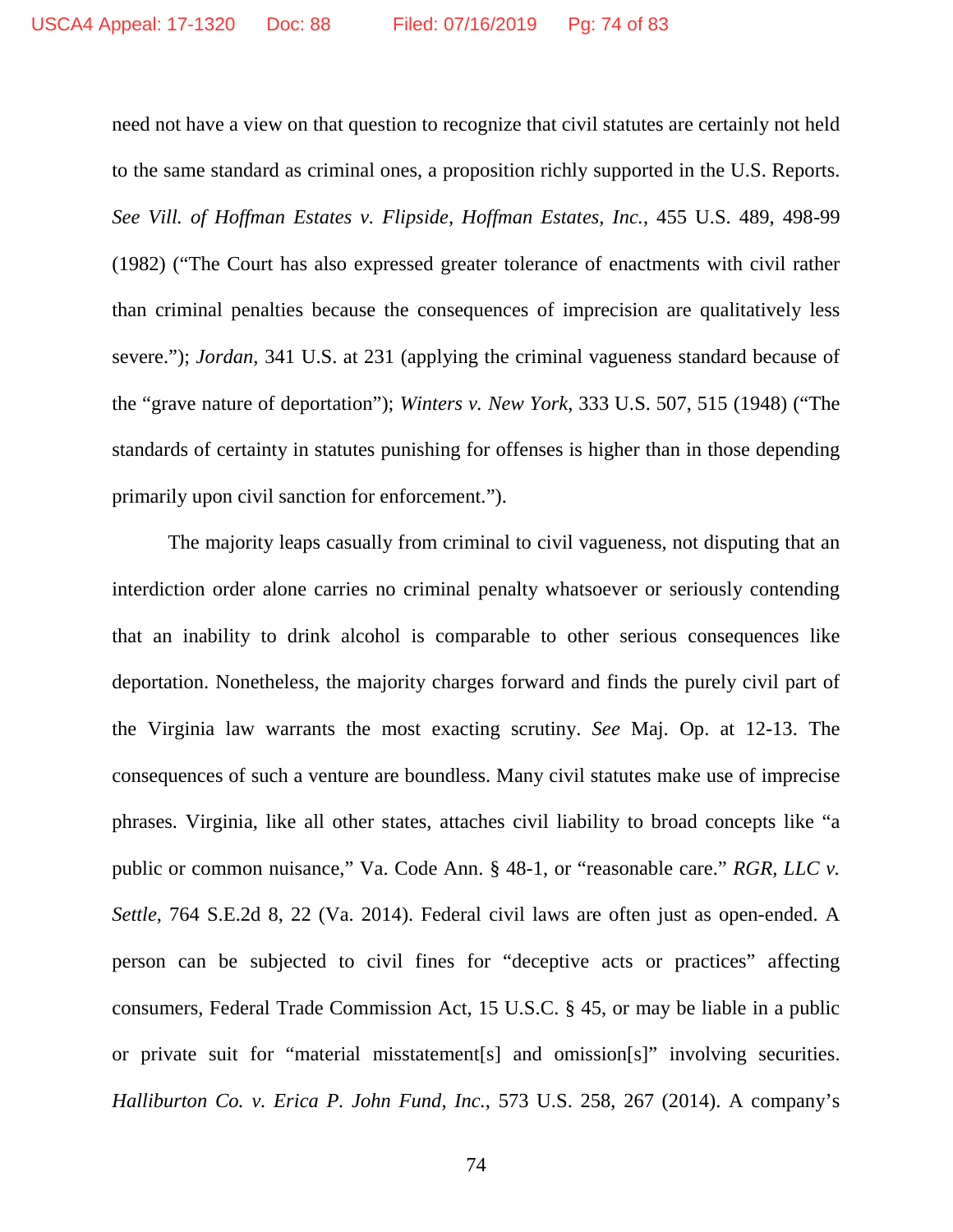product can be banned by the Consumer Product Safety Commission if it "presents an unreasonable risk of injury" to consumers. 15 U.S.C. § 2057. If civil vagueness were to prevail, all these previously uncontroversial statutes and many more would suddenly be placed in doubt. *See* Transcript of Oral Argument at 35-36, *Dimaya*, 138 S. Ct. 1204 ("We might do a wonderful job of pruning the United States Code if we said that every civil statute that is not written with the specificity that is required by criminal statute is unconstitutionally vague." (Statement of Alito, J.)).

The majority tries to evade the implications of its civil vagueness theory by pointing to "the integrated structure of the challenged scheme," arguing that Virginia's prophylactic approach justifies a "relatively strict test for vagueness." Maj. Op. at 12-13. My colleagues cannot have it both ways. Either what matters here are the civil consequences of an interdiction order, in which case the strict standard is inapplicable, or what matters are the criminal consequences that can befall interdicted persons for subsequent acts, in which case prior notice and a determination by a neutral magistrate are an integral part of the scheme. The inconsistency of the majority's view is the inevitable result of stretching vagueness doctrine to meet its preferences, without any regard to the vital purpose that doctrine serves in our constitutional law.

As if this novel view of civil vagueness were not enough, the majority takes it one step further by tearing up state law, striking yet another blow to the state's rightful place in our federal system. On the majority's theory, states would be prevented from using a civil designation to ward off future criminal acts, lest the entire scheme be attacked as "quasi-criminal." Maj. Op. at 13. There is no doubt that Virginia, as part of its efforts to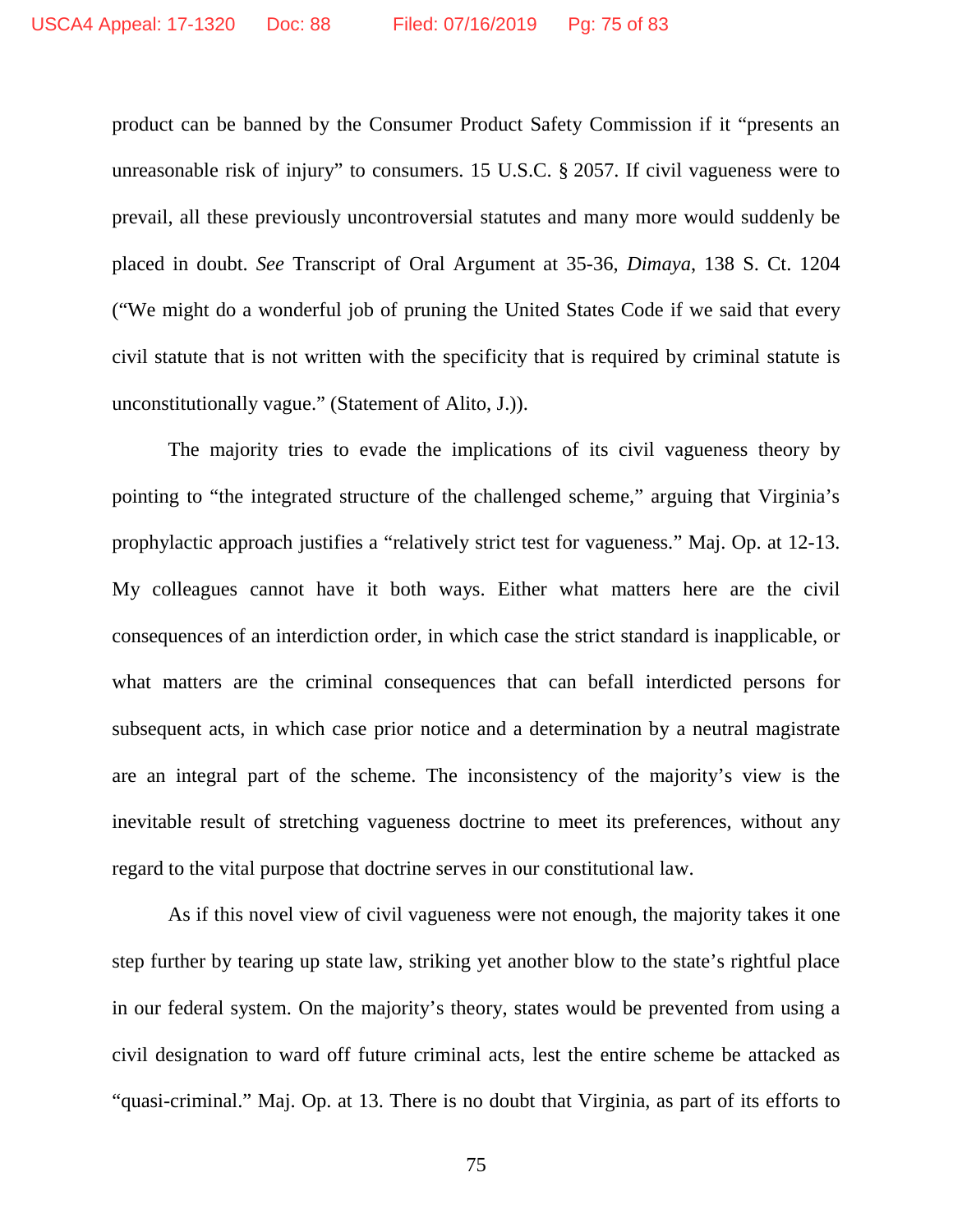prevent alcohol-related violence, could impose increasingly severe sentences for each act of public intoxication or disorderly conduct. Instead, Virginia has opted for a less draconian approach, which uses a pattern of violations to put someone on notice, by civil means, of future acts that will lead to criminal punishment. Faced with the majority's vagueness theory, however, it is easy to imagine the Commonwealth looking to other familiar means of deterring repeat offenders that would cause far more heartburn than its present scheme.

The majority's civil vagueness holding shares with its Eighth Amendment holding the same disregard for Supreme Court precedent, the same unwillingness to confront obvious implications, and the same failure to provide any workable limits. In the end, the only thing that ought to be void for vagueness here is the majority opinion, which gives the district court no guidance on remand. It tells everyone what is wrong, and no one what might be right. What it has created is a confusion which promotes judicial ascendency by inviting litigants to trek again to Delphi for yet another inscrutable judicial decree.

## V.

It is hard to imagine a decision so infused with ruinous consequences or so insensitive to a judge's inability to rework society from the bench. First, the desire to remove unspecified acts from the purview of criminal law flies in the face of the distinct and emphatic language of the *Robinson* opinion, which indicates that individual actions, as opposed to personal status, remain fair subjects for the legislative contemplation of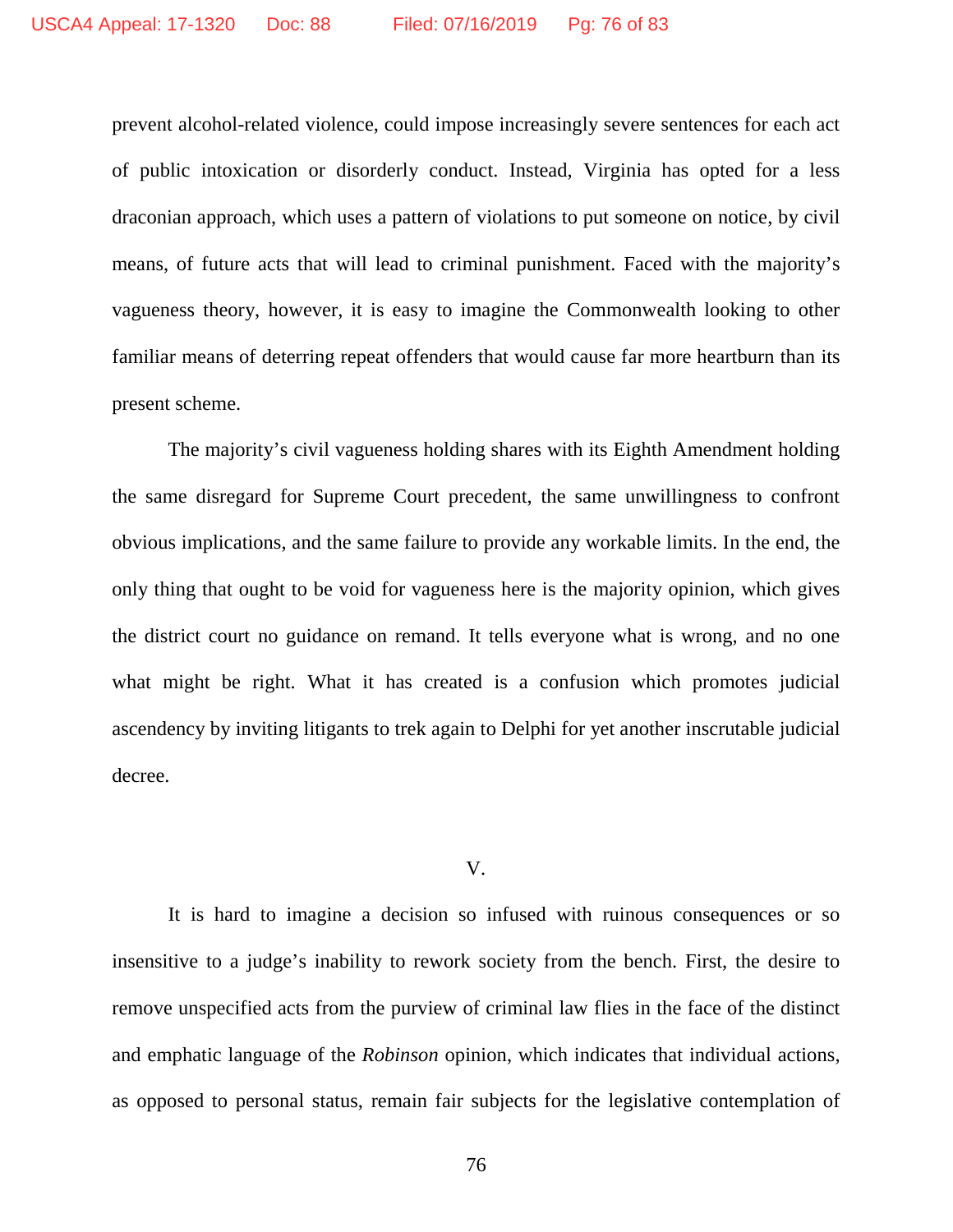criminal sanctions. Not only are the words of the Supreme Court disregarded, but so too is the settled legal landscape that for more than half a century has reinforced their relevance. The clear and principled status-act distinction is now replaced with a nebulous "nonvolitional conduct" defense, a phrase that will surely metastasize and absolve individuals from personal responsibility for all forms and manners of criminal acts.

This decision is an affront to our legal traditions. It leaves states less able to enact prophylactic civil laws and sanctions in order to forestall more serious crimes. It usurps the American Constitution in order to cement the states as subordinate entities in our federal structure, a result profoundly at odds with the vibrant federalism that was intended to define not only our young but our maturing Republic. What's more, the majority adopts the Eighth Amendment as its amendment du jour, pushing it into a supervisory role over substantive criminal law and into territory heretofore inhabited by other constitutional provisions.

Finally, the majority has, without even bothering to follow this court's basic procedures, adopted a novel theory of civil vagueness, one that calls into question countless expressions in numerous civil laws. The effects of this position will long be felt, as all manner of words and phrases will be impugned for their alleged imprecision.

It is not often that a decision operates to visit structural and institutional damage in so many respects. Any one of these flaws would be serious. Altogether, they are more than severe. I only wish that my colleagues, in their rush to condemn Virginia for a policy they don't prefer, stopped to consider that perhaps this law has endured for the benefit of the many victims of alcohol-fueled violence; victims who cannot easily make their voices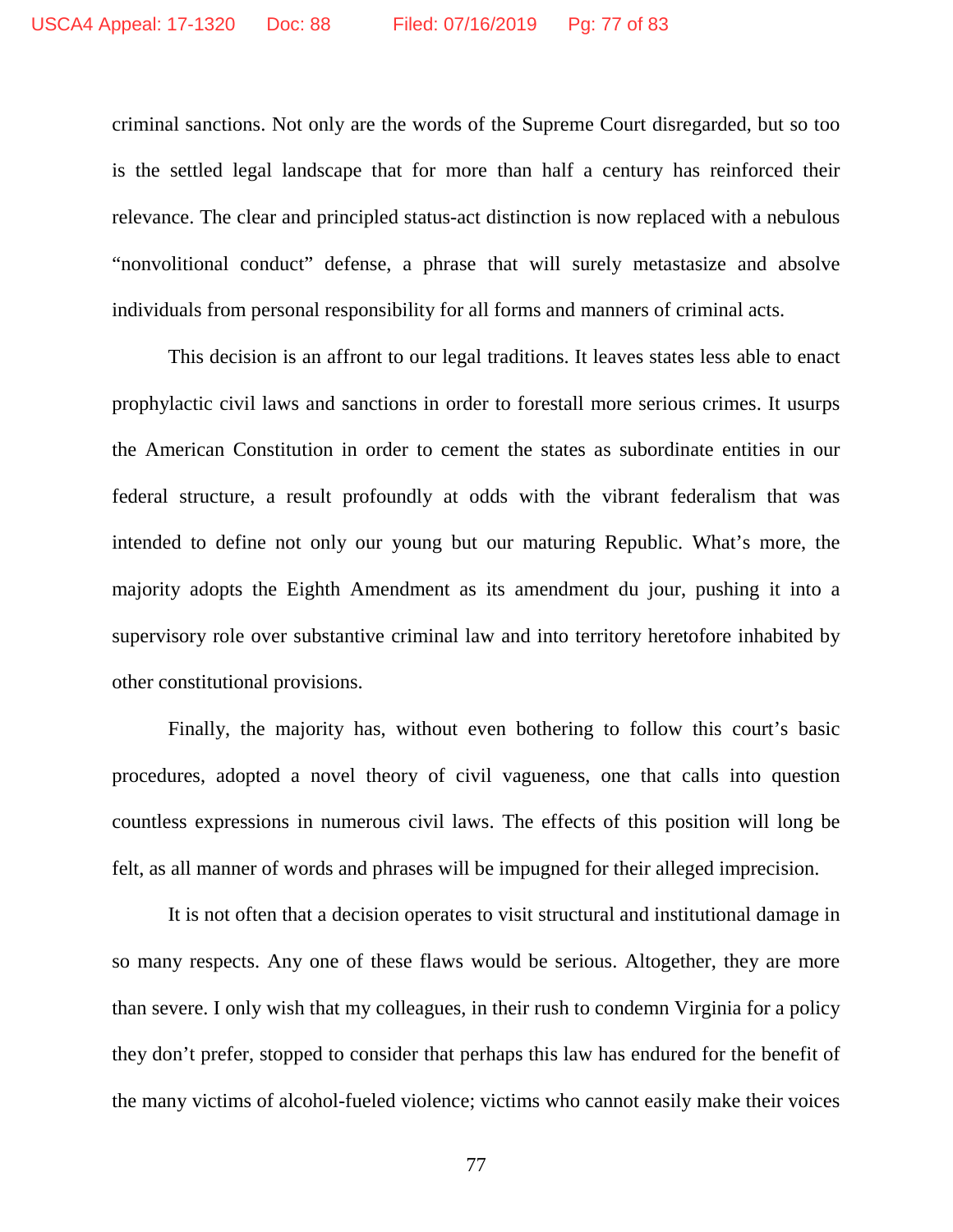heard, and who are all too often neglected in decisions like the one reached here. One may always hope, however. All pretensions to restraint have been abandoned. But may the first rays of sunrise light the return of the many clear principles that have so eluded the majority along the way.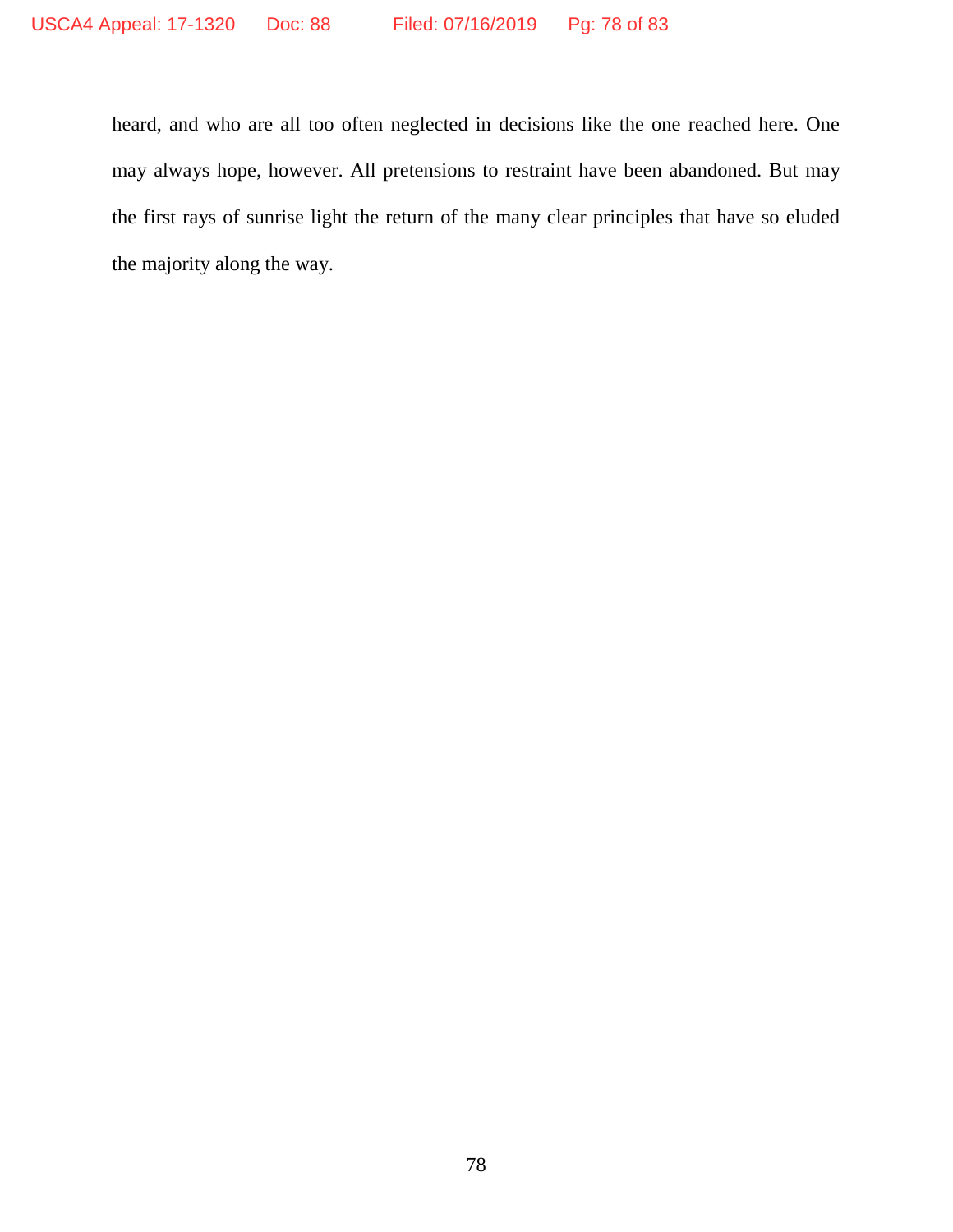WILKINSON, Circuit Judge, dissenting specially:

I thank Judge Keenan for her concurring opinion. With all respect, the doctrinal march of the majority opinion is indeed "an assault upon the constitutional, democratic, and common law foundations of American civil and criminal law." *See* Conc. Op. at 38. A decision impairing the ability of states to regulate purportedly nonvolitional conduct and alcohol under the authority of the Twenty-first Amendment absolutely carries somber implications for the abuse of women both on campus and in the home. *See* Diss. Op. at 52-55. An en banc case with two novel and troubling constitutional holdings is hardly the unremarkable matter the concurrence seeks to portray.

I shall not repeat the arguments in the principal dissenting opinion other than to say that the very purpose of a dissenting opinion is to illuminate difference, not to evidence disrespect. To my mind, mutual respect and collegiality are enhanced, not compromised, by a vigorous exchange of views over basic and fundamental principles of law. A robust exchange reveals judges who care, not out of self-interest, but about the lives of the litigants before them and, in a larger sense, about the capacity of law to bring great benefit to society or to inflict significant harm. That we discharge our oath of office with conviction and at times with passion is something I believe the public and the profession will respect. What I hope makes the judicial process unique is that the clash of views plays out under a transcendent canopy of mutual regard and affection. And so it is here.

My concurring colleagues suggest I have attributed to them "malfeasance." Conc. Op. at 38. Of course I have done no such thing. Being wrong, even woefully wrong, is in

79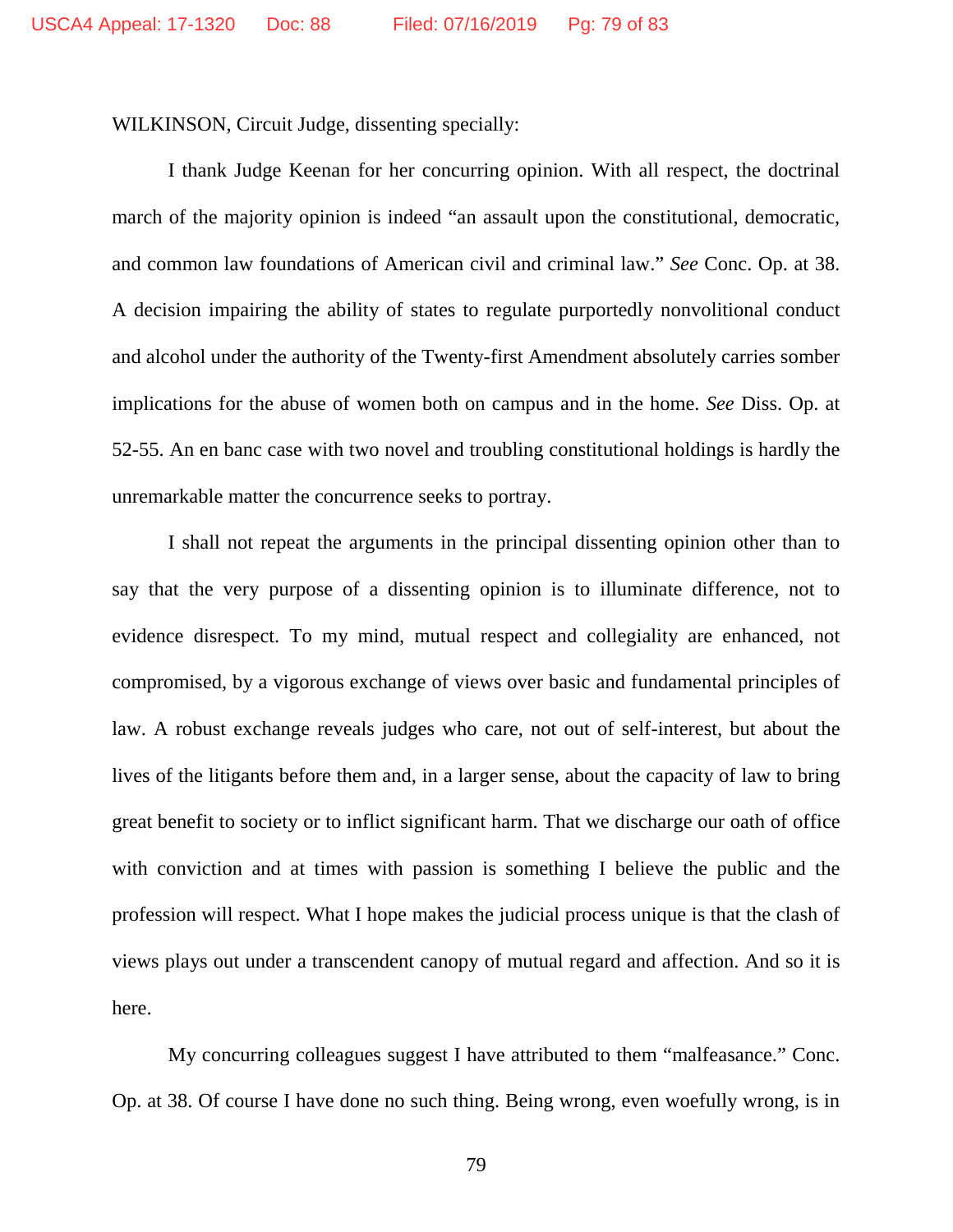no way malfeasance. I am reminded of the words of Justice Douglas that "[s]peech is often provocative and challenging" and that "a function of free speech under our system of government is to invite dispute." *Terminiello v. Chicago*, 337 U.S. 1, 4 (1949). In positing that speech "may indeed best serve its high purpose when it . . . stirs people to anger," *id.*, Justice Douglas missed a point rightly grasped by my concurring colleagues—namely that civil discourse is often the best antidote to a coarsening culture. But one need not subscribe wholly to the Justice's full-throated cry in order to recognize that civility, for all its value, may also be used as a censoring mechanism to drain and dilute dissenting voices. Flaws are not always best laid bare by pallid speech. Animation defines the First Amendment I was taught to revere.

I thank the members of the majority not only for the sincere expression of their views but for affording me the opportunity to say that our Circuit is truly fortunate to have the services of such capable and dedicated jurists—and that I have been blessed beyond measure to have them as colleagues and friends.

That having been said, we have in this case a deep and honest difference of opinion the importance of which can neither be brushed off nor wished away. It is after all a dissent to which my colleagues take exception. The very nature of the effort is one of contrast. And so it is here.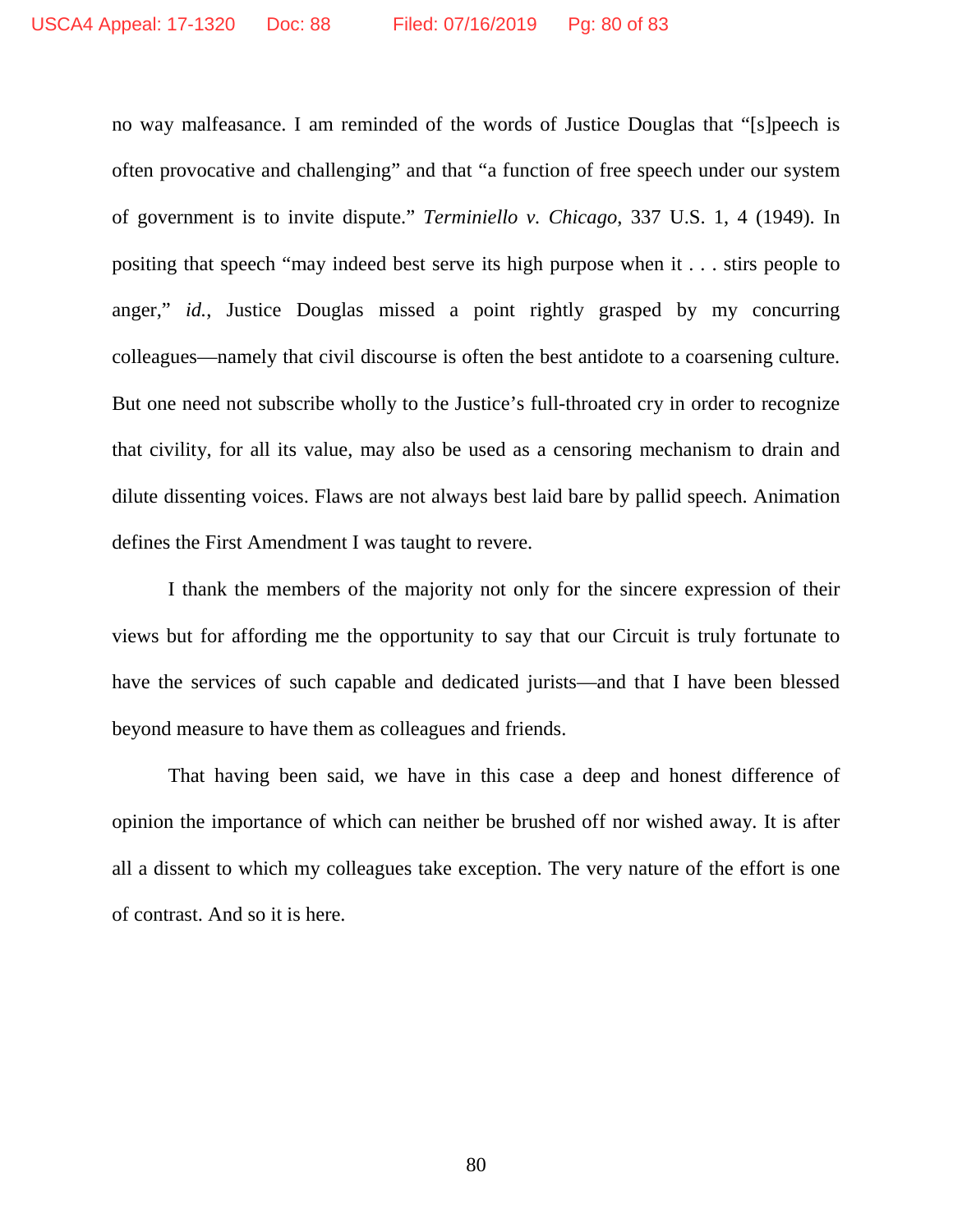DIAZ, Circuit Judge, dissenting:

I agree with the substance of Judge Wilkinson's dissent regarding the merits of this case. I write separately, however, because I think it well within this court's discretion to consider Plaintiffs' vagueness challenge, even as I would reject the challenge on its merits. With respect to Plaintiffs' Eighth Amendment claim, the majority ventures too far in extending the holding announced in *Robinson v. California*, 370 U.S. 660 (1962), so as to apply to criminal conduct compelled by addiction. Respectfully, that decision is not for us to make.

## A.

When a party expressly waives an argument before a panel of this court, we usually decline, as a matter of discretion, to consider the argument on rehearing en banc. But as the majority explains, we may consider an abandoned argument in the rare case where the record enables us to do so, where doing so would not prejudice either party, and where the argument implicates an issue of great importance.

This is such a case, for the reasons described by the majority. The basis for Plaintiffs' vagueness challenge was adequately developed in the district court. We do not prejudice the Commonwealth by considering the challenge now, because it had a full opportunity to address the issue at en banc oral argument and through supplemental briefing. And although I cannot join in the majority's analysis of the vagueness issue, I agree that we should consider it to ensure that we correctly decide a matter of public importance. Enforcement of Virginia's interdiction statute impacts the basic liberty interests of the Plaintiffs and many similarly situated persons throughout the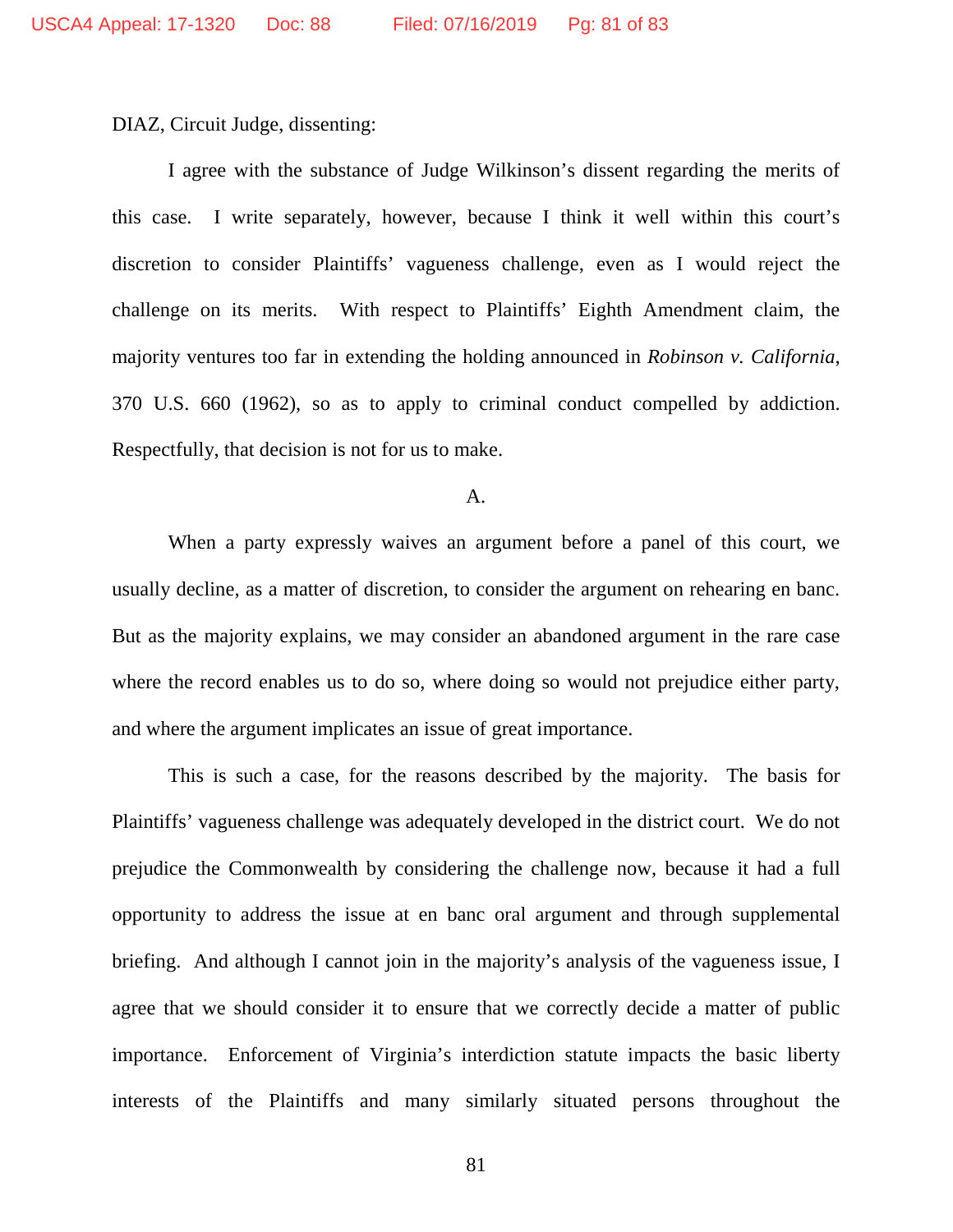Commonwealth. Whether it does so within constitutional bounds is a question that touches on Eighth Amendment and vagueness concerns, which are closely related and have been applied in tandem in cases addressing similar types of statutes. *See, e.g.*, *Joel v. City of Orlando*, 232 F.3d 1353, 1359–62 (11th Cir. 2000); *Farber v. Rochford*, 407 F. Supp. 529, 533–34 (1975); *City of Chicago v. Youkhana*, 660 N.E.2d 34, 39–42 (Ill. App. Ct. 1995), *aff'd sub nom. City of Chicago v. Morales*, 687 N.E.2d 53 (Ill. 1997), *aff'd* 527 U.S. 41 (1999).

Nonetheless, I part company with my colleagues in the majority on whether Virginia's interdiction statute is void for vagueness. As Judge Wilkinson notes, the law is rife with open-ended terms, from "reasonable doubt" to "moral turpitude." These terms generally don't present constitutional vagueness issues, except where they invite arbitrary or discriminatory enforcement or fail to fairly notify those who are subject to a law of what conduct will constitute a violation. The term "habitual drunkard" used in the interdiction statute does neither.

The distinction between occasional and "habitual" drunkards is a question of degree, and it's true that the line may sometimes blur. It is also true that Virginia's courts haven't provided much guidance beyond that contained in the statutory text. *See Jackson v. Commonwealth*, 604 S.E.2d 122, 125 (Va. Ct. App. 2004) (defining a habitual drunkard as one who "is admittedly in the continual habit of being intoxicated from alcohol" (quoting *Fisher v. Coleman*, 486 F. Supp. 311, 315 (W.D. Va. 1979))). But there can be little doubt as to the basic conduct that would qualify one as a habitual drunkard: repeatedly consuming alcohol to excess. This is enough to satisfy the

82